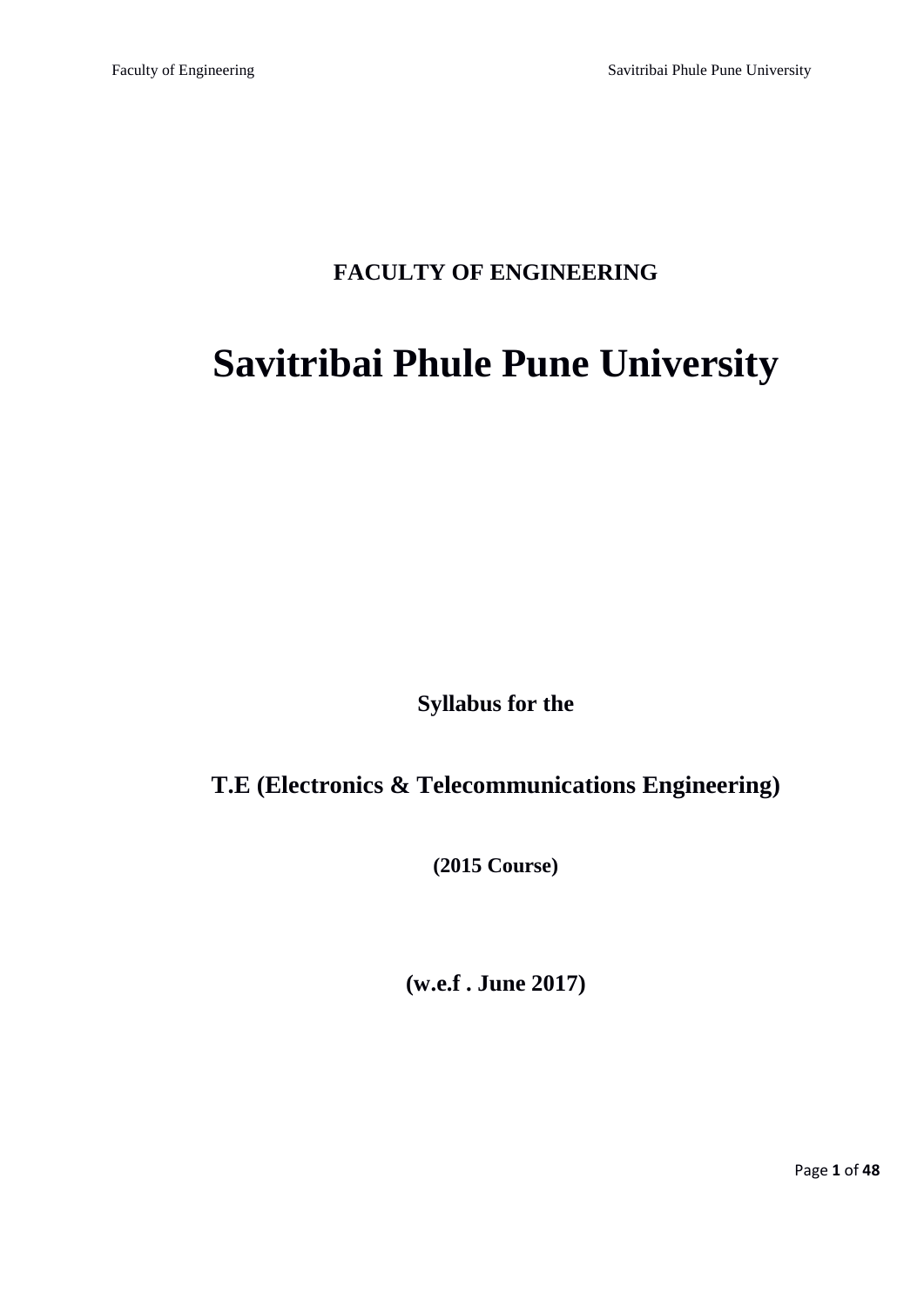# **Savitribai Phule University of Pune, Pune Third Year E&TC Engineering (2015 Course)**

| <b>Semester I</b> |                                                                |                                                                 |              |                    |              |                               |     |                                                     |                |                      |                |                     |
|-------------------|----------------------------------------------------------------|-----------------------------------------------------------------|--------------|--------------------|--------------|-------------------------------|-----|-----------------------------------------------------|----------------|----------------------|----------------|---------------------|
| Course            | <b>Course</b>                                                  | <b>Semester Examination Scheme of</b><br><b>Teaching Scheme</b> |              |                    |              |                               |     |                                                     |                |                      |                |                     |
| Code              |                                                                | <b>Hours / Week</b>                                             |              |                    | <b>Marks</b> |                               |     |                                                     |                | <b>Credits</b>       |                |                     |
|                   |                                                                |                                                                 |              |                    |              |                               |     |                                                     |                |                      |                |                     |
|                   |                                                                | <b>Theory</b>                                                   |              | <b>Tuto</b> Practi | In-          | End- $ \overline{\text{TW}} $ |     | <b>PR</b>                                           | OR             |                      |                | Total Th+Tut PR/OR/ |
|                   |                                                                |                                                                 | rials        | cals               |              | Sem Sem                       |     |                                                     |                |                      |                | TW                  |
| 304181            | Digital<br>Communication                                       | 3                                                               |              |                    | 30           | 70                            |     |                                                     | $-$            | 100                  | 3              |                     |
|                   | Digital Signal                                                 |                                                                 |              |                    |              |                               |     |                                                     |                |                      |                |                     |
| 304182            | Processing                                                     | 3                                                               | --           | $-$                | 30           | 70                            | $-$ | $-$                                                 | $-$            | 100                  | 3              |                     |
| 304183            | Electromagnetics                                               | 3                                                               | $\mathbf{1}$ | $-$                | 30           | 70                            | $-$ | $-$                                                 | $\overline{a}$ | 100                  | $\overline{4}$ | $-$                 |
| 304184            | Microcontrollers                                               | 3                                                               | --           | --                 | 30           | 70                            | --  |                                                     | --             | 100                  | 3              |                     |
| 304185            | Mechatronics                                                   | 3                                                               | --           | $-$                | 30           | 70                            | $-$ | --                                                  | --             | 100                  | 3              |                     |
| 304191            | <b>Signal Processing</b><br>and Communications<br>Lab (DC/DSP) |                                                                 | $-$          | $\overline{4}$     | $-$          | $-$                           | 50  | 50                                                  |                | 100                  | $-$            | $\overline{2}$      |
| 304192            | Microcontrollers and<br>Mechatronics Lab                       |                                                                 | $-$          | $\overline{4}$     | --           | $-$                           | 50  | 50                                                  |                | 100                  |                | $\overline{2}$      |
| 304193            | Electronics<br>System<br>Design                                | $\overline{2}$                                                  | $-$          | $\overline{2}$     | --           |                               |     | $\hspace{0.05cm} -\hspace{0.05cm} -\hspace{0.05cm}$ | 50             | 50                   | $\mathfrak{2}$ | $\mathbf{1}$        |
|                   | <b>Audit Course 3</b>                                          | $\hspace{0.05cm}$ – $\hspace{0.05cm}$                           | --           | $-$                | --           |                               |     |                                                     | --             | --                   |                | $--- -$             |
|                   | <b>Total</b>                                                   | 17                                                              | 01           | 10                 | 150          | 350                           | 100 | 100                                                 | 50             | 750                  | 18             | 5                   |
|                   |                                                                |                                                                 |              |                    |              |                               |     |                                                     |                | <b>Total Credits</b> |                | 23                  |

**(With effect from Academic Year 2017-18)**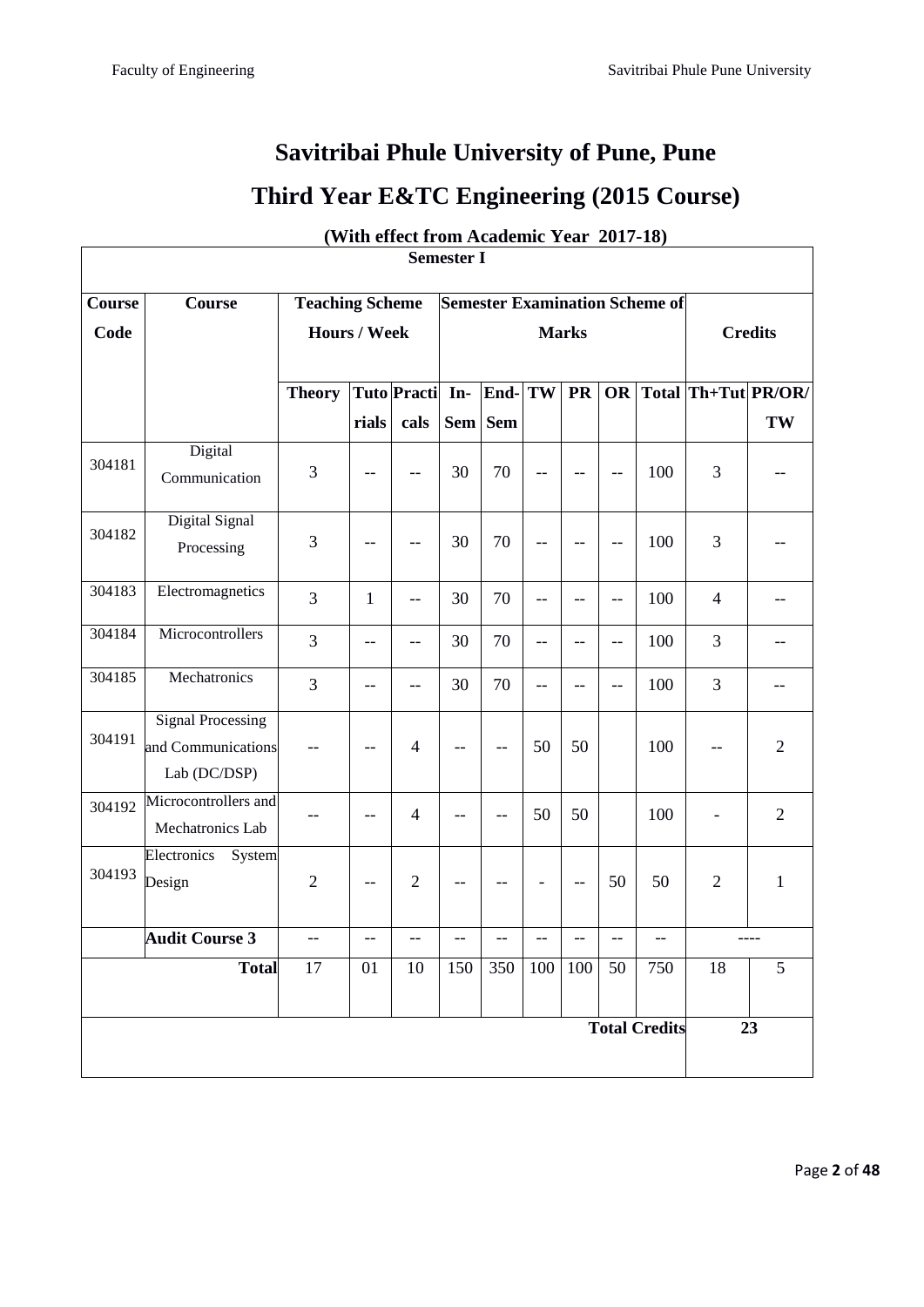| <b>Semester II</b>   |                               |                                                                 |       |                |              |           |                          |           |                          |                          |                |                |
|----------------------|-------------------------------|-----------------------------------------------------------------|-------|----------------|--------------|-----------|--------------------------|-----------|--------------------------|--------------------------|----------------|----------------|
| <b>Course</b>        | Course                        | <b>Teaching Scheme</b><br><b>Semester Examination Scheme of</b> |       |                |              |           |                          |           |                          |                          |                |                |
| Code                 |                               | <b>Hours / Week</b>                                             |       |                | <b>Marks</b> |           |                          |           |                          | <b>Credit</b>            |                |                |
|                      |                               |                                                                 |       |                |              |           |                          |           |                          |                          |                |                |
|                      |                               | <b>Theory Tutori Practi</b>                                     |       |                | In-          | End-TW    |                          | <b>PR</b> | OR                       | Total                    | Th+Tut         |                |
|                      |                               |                                                                 | als   | cals           |              | Sem   Sem |                          |           |                          |                          |                | PR/OR/         |
|                      |                               |                                                                 |       |                |              |           |                          |           |                          |                          |                | TW             |
| 304186               | <b>Power Electronics</b>      |                                                                 |       |                |              |           |                          |           |                          |                          |                |                |
|                      |                               | 3                                                               |       |                | 30           | 70        |                          |           | --                       | 100                      | 3              |                |
| 304187               | Information Theory,           |                                                                 |       |                |              |           |                          |           |                          |                          |                |                |
|                      | Coding and                    |                                                                 |       |                |              |           |                          |           |                          |                          |                |                |
|                      | Communication                 | $\overline{4}$                                                  | --    | --             | 30           | 70        | $\overline{\phantom{a}}$ | --        | $\overline{\phantom{m}}$ | 100                      | $\overline{4}$ |                |
|                      | Networks                      |                                                                 |       |                |              |           |                          |           |                          |                          |                |                |
|                      |                               |                                                                 |       |                |              |           |                          |           |                          |                          |                |                |
| 304188               | <b>Business</b><br>Management | 3                                                               |       |                | 30           | 70        |                          |           | $-$                      | 100                      | 3              |                |
|                      |                               |                                                                 |       |                |              |           |                          |           |                          |                          |                |                |
| 306189               | <b>Advanced Processors</b>    | $\overline{3}$                                                  | --    |                | 30           | 70        |                          | --        | $-$                      | 100                      | 3              |                |
| 304190               | System                        |                                                                 |       |                |              |           |                          |           |                          |                          |                |                |
|                      | Programming and               |                                                                 |       |                |              |           |                          |           |                          |                          |                |                |
|                      | <b>Operating Systems</b>      | 3                                                               |       |                | 30           | 70        |                          | --        | $-\,-$                   | 100                      | 3              |                |
|                      |                               |                                                                 |       |                |              |           |                          |           |                          |                          |                |                |
| 304194               | Power and ITCT Lab            |                                                                 |       | $\overline{4}$ |              |           | 50                       | 50        | $-$                      | 100                      |                | $\overline{2}$ |
|                      | 304195 Advanced Processors    |                                                                 |       |                |              |           |                          |           |                          |                          |                |                |
|                      | and System                    |                                                                 | --    | $\overline{4}$ |              |           | 50                       | 50        | $\overline{\phantom{m}}$ | 100                      |                | $\sqrt{2}$     |
|                      | Programming Lab               |                                                                 |       |                |              |           |                          |           |                          |                          |                |                |
| 304196               | <b>Employability Skills</b>   | $\overline{2}$                                                  | --    | $\overline{2}$ |              |           |                          | $-$       | 50                       | 50                       | $\overline{2}$ | $\mathbf{1}$   |
|                      | and Mini Project              |                                                                 |       |                |              |           |                          |           |                          |                          |                |                |
|                      | <b>Audit Course 4</b>         | --                                                              | $-$   | --             | $-$          | $-$       | $-$                      | $-$       | $-\,-$                   | $\overline{\phantom{a}}$ |                |                |
|                      |                               |                                                                 |       |                |              |           |                          |           |                          |                          |                |                |
|                      | <b>Total</b>                  | 18                                                              | $---$ | $10\,$         | 150          | 350       | 100                      | 100       | 50                       | 750                      | 18             | 5              |
| <b>Total Credits</b> |                               |                                                                 |       |                |              | 23        |                          |           |                          |                          |                |                |
|                      |                               |                                                                 |       |                |              |           |                          |           |                          |                          |                |                |
|                      |                               |                                                                 |       |                |              |           |                          |           |                          |                          |                |                |

# **Third Year E&TC Engineering (2015 Course) (With effect from Academic Year 2017-18)**

Page **3** of **48**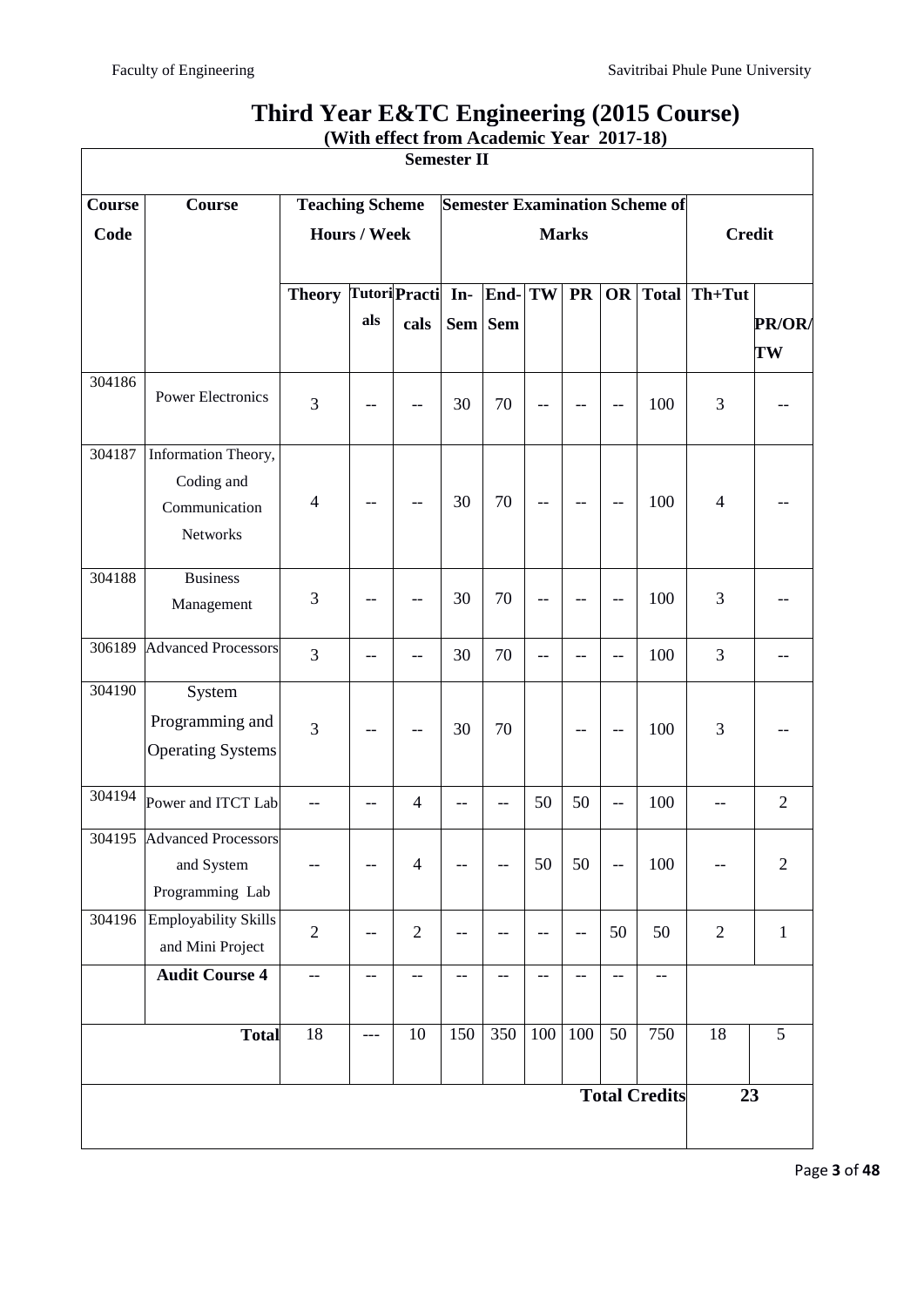# **304181 Digital Communication**

### **Credits: TH-03**

#### **Teaching Scheme: Examination Scheme:**

**Lecture : 03 hr/week In-Sem : 30 Marks**

**End-Sem: 70 Marks**

#### **Course Objectives:**

- To understand the building blocks of digital communication system.
- To prepare mathematical background for communication signal analysis.
- To understand and analyze the signal flow in a digital communication system.
- To analyze error performance of a digital communication system in presence of noise and other interferences.
- To understand concept of spread spectrum communication system.

#### **Course Outcomes:**

On completion of the course, student will be able to

1) Understand working of waveform coding techniques and analyse their performance.

2) Analyze the performance of a baseband and pass band digital communication system in terms of error rate and spectral efficiency.

3) Perform the time and frequency domain analysis of the signals in a digital communication system.

4) Design of digital communication system.

5) Understand working of spread spectrum communication system and analyze its performance.

### **Course Contents**

### **Unit I : Digital Transmission of Analog Signal (8 Hrs)**

Introduction to Digital Communication System: Block Diagram and transformations, Basic Digital Communication Nomenclature. Digital Versus Analog Performance Criteria, Sampling Process, PCM Generation and Reconstruction, Quantization Noise, Non-uniform Quantization and Companding, PCM with noise: Decoding noise, Error threshold, Delta Modulation, Adaptive Delta Modulation, Delta Sigma Modulation, Differential Pulse Code Modulation, LPC speech synthesis.

### **Unit II :Baseband Digital Transmission (7Hrs)**

Digital Multiplexing: Multiplexers and hierarchies, Data Multiplexers. Data formats and their spectra, synchronization: Bit Synchronization, Scramblers, Frame Synchronization. Inter-symbol interference, Equalization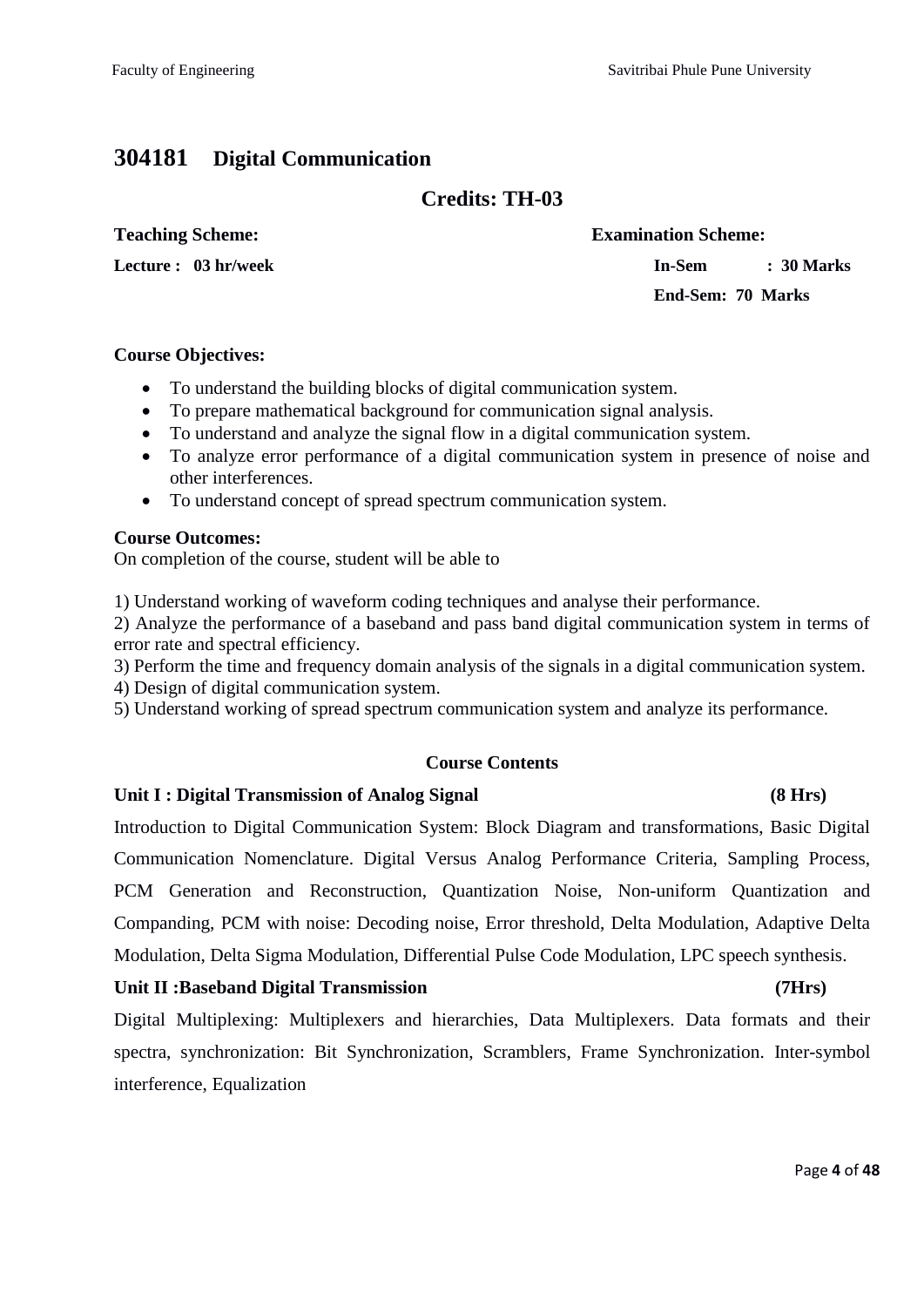### **Unit III : Random Signal & Noise (8Hrs)**

Introduction, Mathematical definition of a random process, Stationary processes, Mean, Correlation &Covariance function, Ergodic processes, Transmission of a random process through a LTI filter, Power spectral density, Gaussian process, noise, Narrow band noise, Representation of narrowband noise in terms of in phase & quadrature components.

#### **Unit IV : Baseband Receiver (8Hrs)**

Signal space representation : Geometric representation of signal, Conversion of continuous AWGN channel to vector channel, Likelihood functions, Coherent Detection of binary signals in presence of noise, Optimum Filter, Matched Filter, Probability of Error of Matched Filter, Correlation receiver.

#### **Unit V : PassbandDigital Transmission (8Hrs)**

Pass band transmission model, Signal space diagram, Generation and detection, Error Probabilityderivationand Power spectra of coherent BPSK, BFSK and QPSK.

Geometric representation, Generation and detection of - M-ary PSK, M-ary QAM and their error probability, Non-coherent BFSK, DPSK.

#### **Unit VI : Spread Spectrum Modulation (7Hrs)**

Introduction, Pseudo noise sequences, A notion of spread spectrum, Direct sequence spread spectrum with coherent BPSK, Signal space dimensionality & processing gain, Probability of error, Concept of jamming, Frequency hop spread spectrum.

#### **Text Books:**

- 1. A.B Carlson, P B Crully, J C Rutledge, "Communication Systems", Fourth Edition, McGraw Hill Publication.
- 2. Simon Haykin, "Digital Communication Systems", John Wiley & Sons, Fourth Edition.

### **Reference Books:**

- 1. P Ramkrishna Rao, Digital Communication, McGraw Hill Publication
- 2. Ha Nguyen, Ed Shwedyk, "A First Course in Digital Communication", Cambridge University Press.
- 3. B P Lathi, Zhi Ding "Modern Analog and Digital Communication System", Oxford University Press, Fourth Edition.
- 4. Bernard Sklar, Prabitra Kumar Ray, "Digital Communications Fundamentals and Applications" Second Edition, Pearson Education
- 5. Taub, Schilling, "Principles of Communication System", Fourth Edition, McGraw Hill.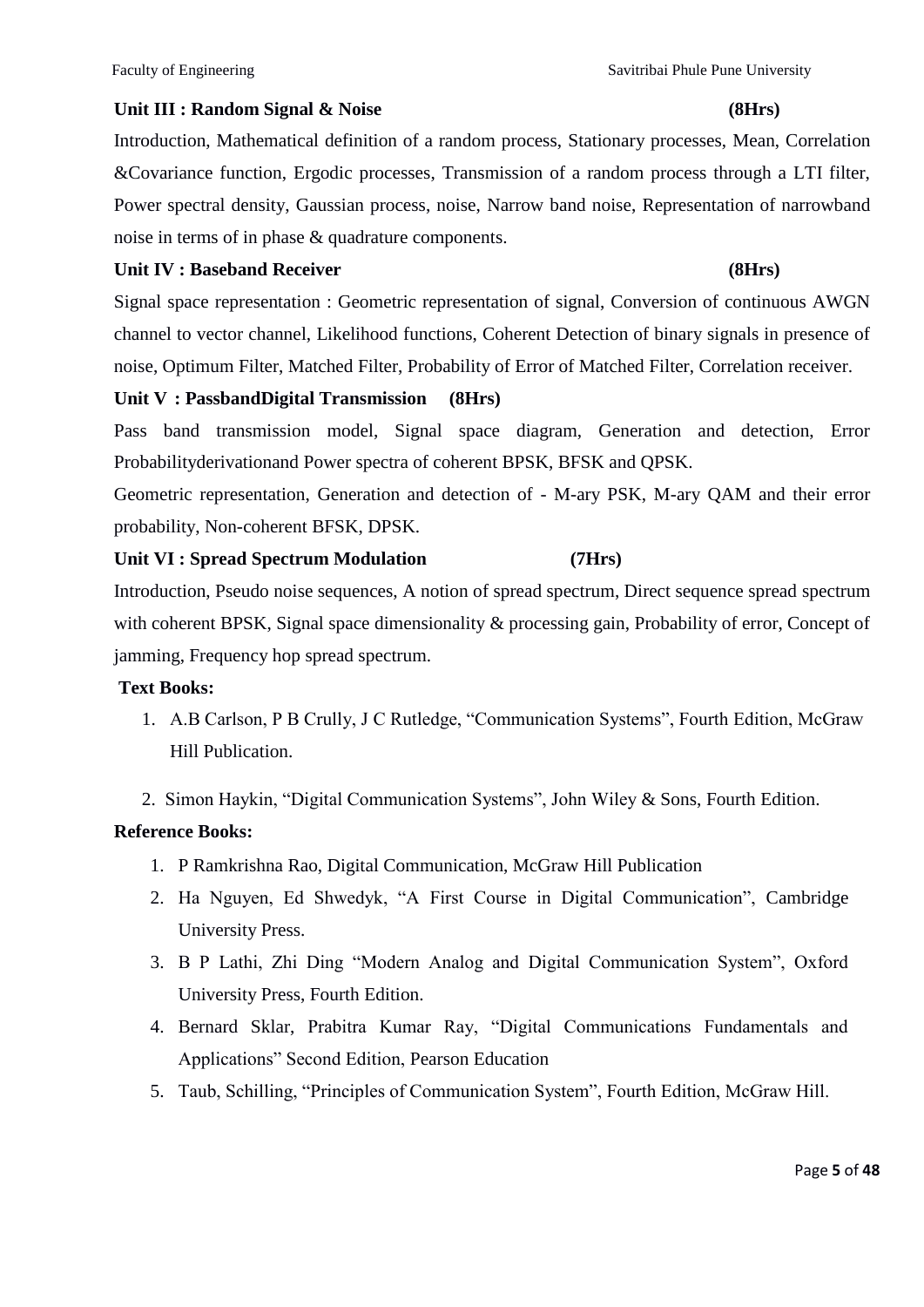# **304182 Digital Signal Processing**

### **Credits: TH-03**

| <b>Teaching Scheme:</b> | <b>Examination Scheme:</b> |            |  |  |
|-------------------------|----------------------------|------------|--|--|
| Lecture : 03 hr/week    | In-Sem                     | : 30 Marks |  |  |
|                         | End-Sem                    | : 70 Marks |  |  |

#### **Course Objectives:**

- To introduce students with transforms for analysis of Discrete time signals and systems.
- To understand the digital signal processing, sampling and aliasing
- To use and understand implementation of digital filters.

#### **Course Outcomes:**

On completion of the course, student will be able to

- 1) Analyze the discrete time signals and system using different transform domain techniques.
- 2) Design and implement LTI filters for filtering different real world signals.
- 3) Develop different signal processing applications using DSP processor.

#### **Course Contents**

#### **Unit I :DSP Preliminaries and Applications (6 Hrs)**

Sampling, DT signals, sampling theorem in time domain, sampling of analog signals, recovery of analog signals, and analytical treatment with examples, mapping between analog frequencies to digital frequency, representation of signals as vectors, concept of Basis function and orthogonality, Eigen value and eigen vector, Basic elements of DSP and its requirements, advantages of Digital over Analog signal processing.

#### **Unit II :Discrete Fourier Transform (8 Hrs)**

DTFT, Definition, Frequency domain sampling , DFT, Properties of DFT, circular convolution, linear convolution, Computation of linear convolution using circular convolution, FFT, decimation in time and decimation in frequency using Radix-2 FFT algorithm, Linear filtering using overlap add and overlap save method, Amplitude spectrum and power spectrum, Introduction to Discrete Cosine Transform.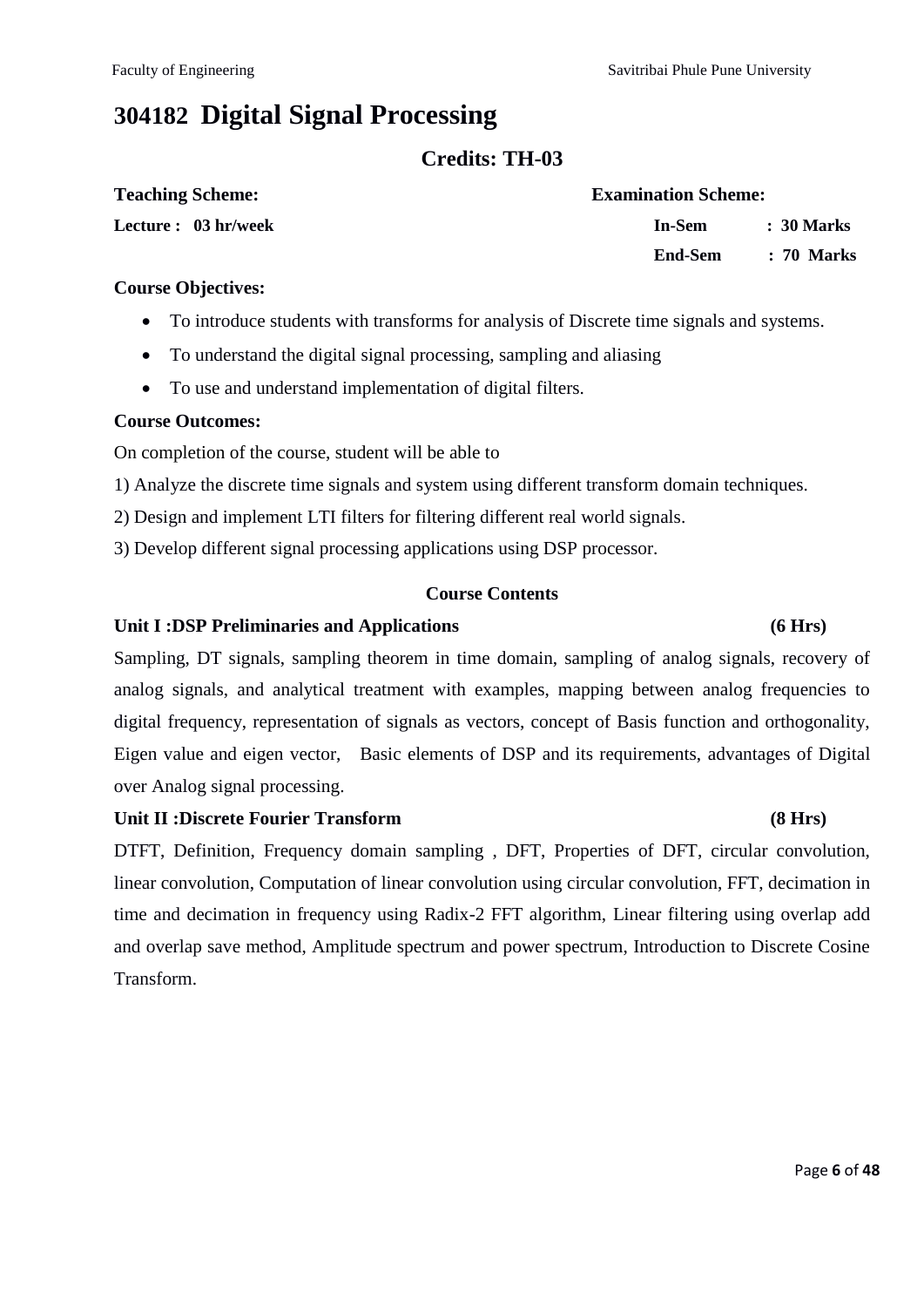#### Unit III : **Z** transform (6 Hrs)

Need for transform, relation between Laplace transform and Z transform, relation between Fourier transform and Z transform, Properties of ROC, properties of Z transform, Relation between pole locations and time domain behavior, causality and stability considerations for LTI systems, Inverse Z transform, Power series method, partial fraction expansion method, Solution of difference equations using Z transform.

#### Unit IV : IIR Filter Design (8 Hrs)

Concept of analog filter design, IIR filter design by approximation of derivatives, IIR filter design by impulse invariance method, Bilinear transformation method, warping effect. Butterworth filter design, Characteristics of Butterworth filters, Chebyshev filters and elliptic filters, IIR filter realization using direct form, cascade form and parallel form, Finite word length effect in IIR filter design

#### **Unit V : FIR Filter Design (6 Hrs)**

Ideal filter requirements, Gibbs phenomenon, windowing techniques, characteristics and comparison of different window functions, Design of linear phase FIR filter using windows and frequency sampling method. Magnitude and Phase response of Digital filters, Frequency response of Linear phase FIR filters, FIR filters realization using direct form, cascade form , Finite word length effect in FIR filter design.

### Unit VI : DSP Applications (6Hrs)

Overview of DSP in real world applications such as Digital crossover audio systems, Interference cancellation in ECG, Speech coding and compression, Compact disc recording system, Vibration signature analysis for defective gear teeth, Speech noise reduction, two band digital crossover.

### **Text Books:**

1. John G. Proakis, Dimitris G. Manolakis, " Digital Signal Processing: Principles, algorithms and applications" Fourth edition, Pearson Prentice Hall.

2. S. Salivahanan, C. Gnanpriya, "Digital Signal processing", McGraw Hill

### **Reference Books:**

- 1. Ifaeachor E.C,Jervis B. W., " Digital Signal processing : Practical approach", Pearson publication
- 2. Li Tan, Jean Jiang, "Digital Signal Processing : Fundamentals and applications" Academic press
- 3. Dr. Shaila Apte, "Digital Signal Processing" Wiley India Publication, second edition
- 4. K.A. Navas, R. Jayadevan, "Lab Primer through MATLAB", PHI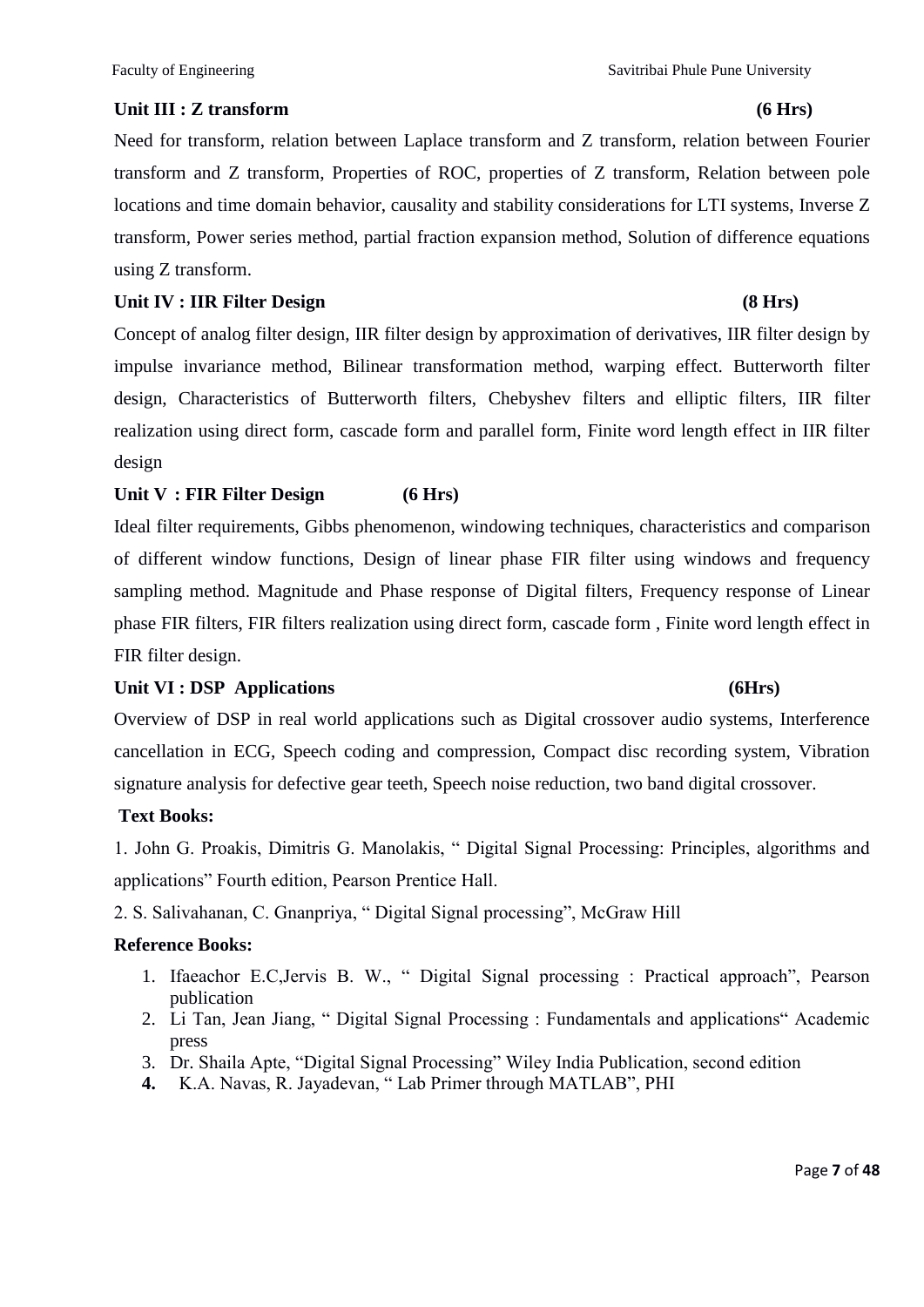# **304183 Electromagnetics**

# **Credits: TH-03+Tut- 01**

| <b>Teaching Scheme:</b> | <b>Examination Scheme:</b> |            |
|-------------------------|----------------------------|------------|
| Lecture : 03 hr/week    | In-Sem                     | : 30 Marks |
| Tut<br>$: 01$ hr/week   | End-Sem                    | : 70 Marks |

#### **Course Objectives:**

- To introduce the basic mathematical concepts related to electromagnetic vector fields.
- To impart knowledge on the concepts of electrostatics, electric potential, energy density and their applications.
- To impart knowledge on the concepts of magnetostatics, magnetic flux density, scalar and vector potential and its applications.
- To impart knowledge on the concepts of Faraday's law, induced emf and Maxwell's equations
- To impart knowledge on the concepts of Concepts of electromagnetic waves and Transmission lines.

#### **Course Outcomes:**

#### On completion of the course, student will be able to

1) Understand the basic mathematical concepts related to electromagnetic vector fields.

2) Apply the principles of electrostatics to the solutions of problems relating to electric field and electric potential, boundary conditions and electric energy density.

 3) Apply the principles of magnetostatics to the solutions of problems relating to magnetic field and magnetic potential, boundary conditions and magnetic energy density.

4) Understand the concepts related to Faraday's law, induced emf and Maxwell's equations.

5) Apply Maxwell's equations to solutions of problems relating to transmission lines and uniform plane wave propagation.

### **Course Contents**

### **Unit I :Electrostatics – I (8 Hrs)**

Sources and effects of electromagnetic fields – Coordinate Systems – Vector fields Gradient, Divergence, Curl – theorems and applications – Coulomb's Law – Electric field intensity – Field due to discrete and continuous charges – Gauss's law and applications. Electric potential –Concept of Uniform and Non-Uniform field, Utilization factor.

#### Unit II :Electrostatics – II (8 Hrs)

Electric field in free space, conductors, dielectrics – Dielectric polarization – Dielectric strength – Electric field in multiple dielectrics – Boundary conditions (dielectric-dielectric, conductor – dielectric), significance of Poisson's and Laplace's equations, Capacitance, Energy density, Applications.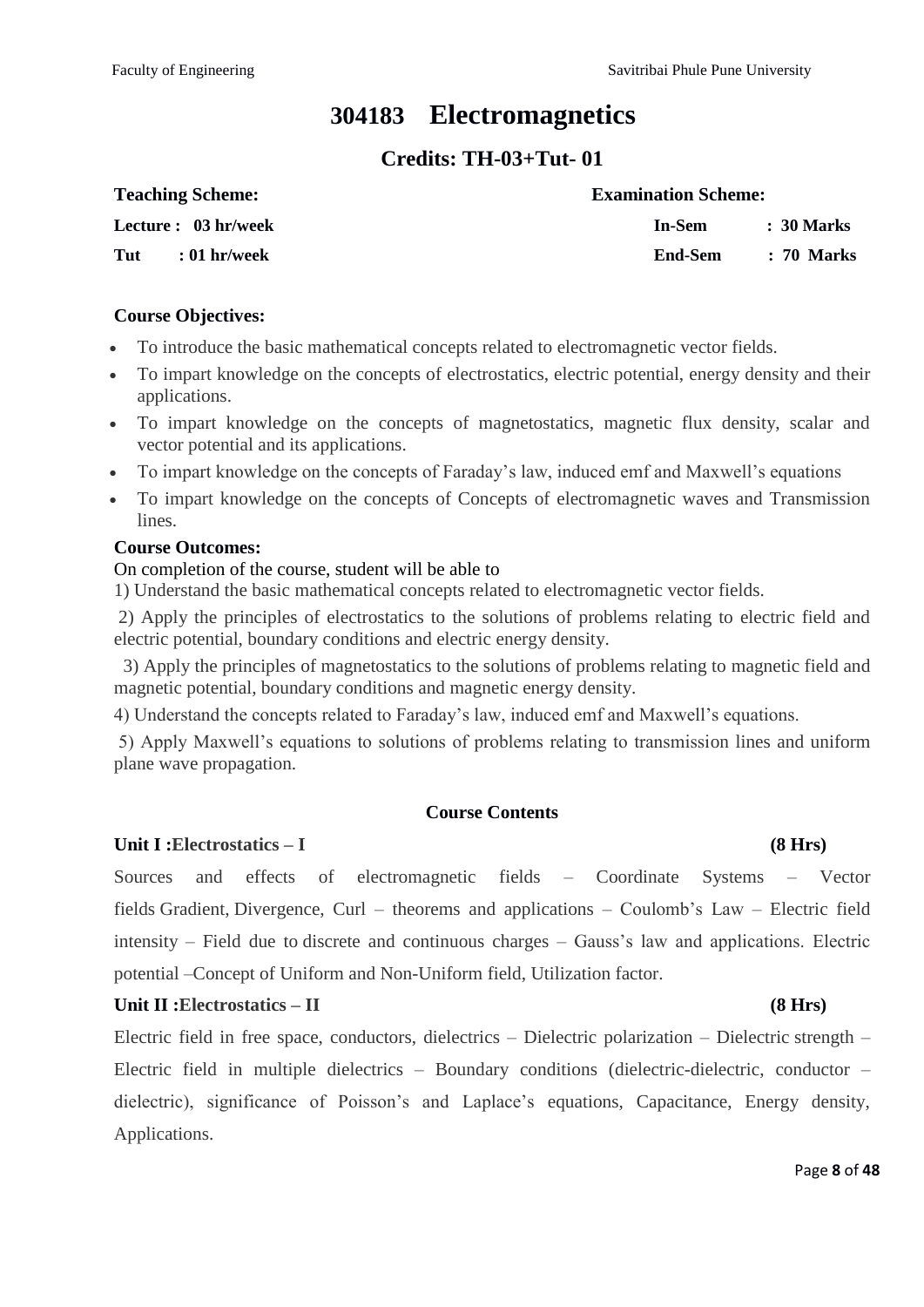#### Unit III : Magnetostatics (9 **Hrs**)

Lorentz force, magnetic field intensity (H) – Biot–Savart's Law – Ampere's Circuit Law – H due to straight conductors, circular loop, infinite sheet of current, Magnetic flux density  $(B) - B$  in free space, conductor, magnetic materials, Boundary conditions, scalar and vector potential, Poisson's Equation, Magnetic force, Torque, Inductance, Energy density, Applications.

#### **Unit IV : Electrodynamic Fields (8 Hrs)**

Faraday's law, Translational and motional emf, Displacement current, Time varying Maxwell's equations - point form, integral form, Power and Poynting theorem, concept of Retarded magnetic vector potential, Applications.

#### **Unit V: Transmission Lines(8 Hrs)**

Line parameters, skin effect, general solution, physical significance of the equations, wavelength, velocity of propagation, the distortion less line, Reflection on a line not terminated in Z0, reflection coefficient, open and short circuited lines, reflection factor and reflection loss, standing waves; nodes; standing wave ratio, Input impedance of dissipation less line, Input impedance of open- and short-circuited lines, Power and impedance measurement on lines, Reflection losses on the unmatched Load, Problems solving using Smith chart.

#### **Unit VI : Uniform Plane Waves (8Hrs)**

Maxwell's equation using phasor notations, Electromagnetic wave equations (Helmholtz equation), Relation between **E** and **H**, depth of penetration, concept of polarization, Reflection by perfect conductor-normal incidence, reflection by perfect dielectric- normal incidence, snell's law.

### **Text Books:**

- 1. Mathew N. O. Sadiku, ‗Principles of Electromagnetics', 4th Edition ,Oxford University Press Inc, 2009.
- 2. William H. Hayt and John A. Buck, ‗Engineering Electromagnetics', Tata McGraw Hill, 8th Revised edition, 2011.

#### **Reference Books:**

- 1. Kraus and Fleish, ‗Electromagnetics with Applications', McGraw Hill International Editions, 5th edition, 2010.
- 2. Jordan and Balmain, "Electromagnetic Waves and Radiating Systems", PHI, 1964.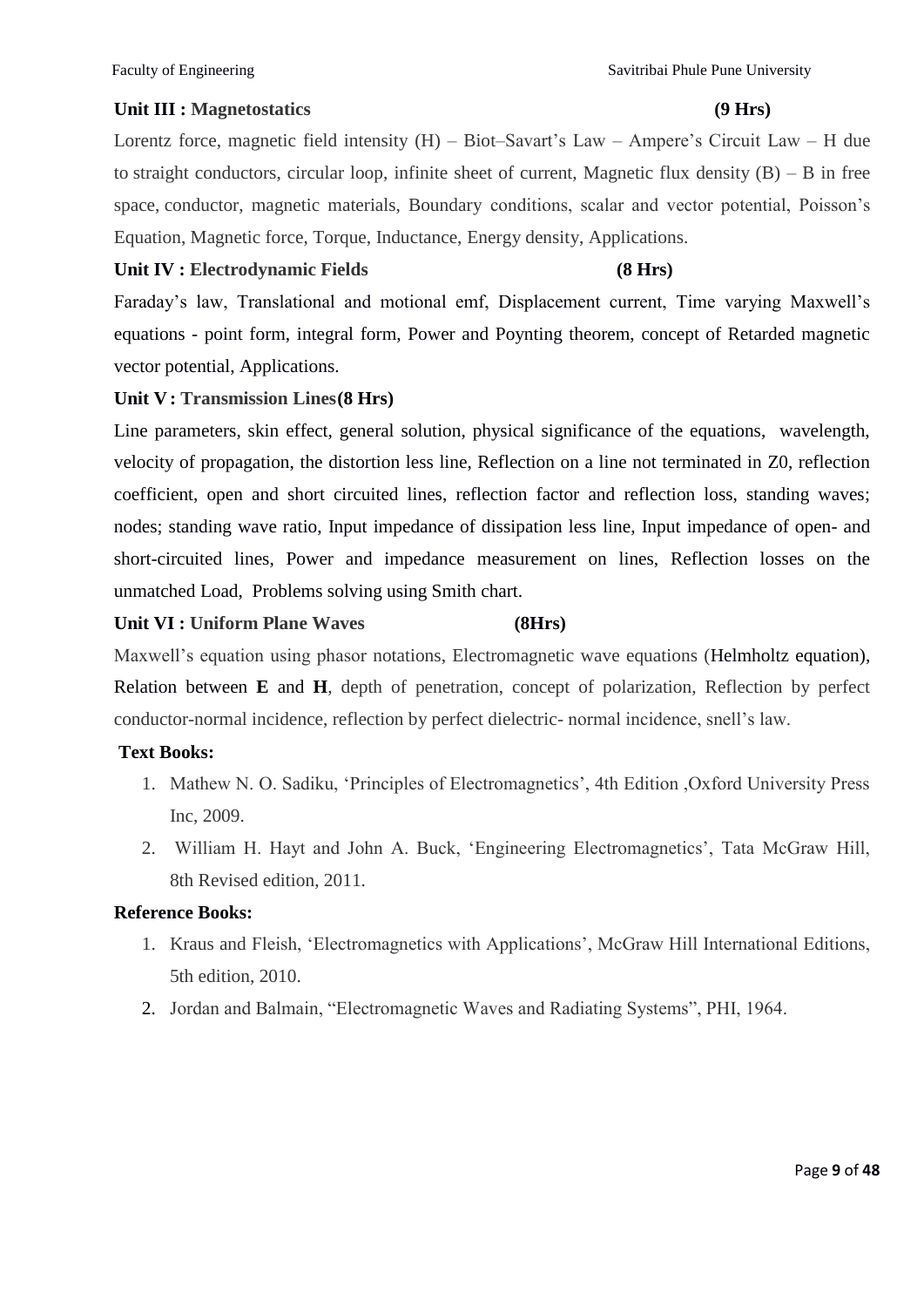Faculty of Engineering Theorem Savitribai Phule Pune University

# **304184 Microcontrollers**

### **Credits: TH-03**

| <b>Teaching Scheme:</b> | <b>Examination Scheme:</b> |
|-------------------------|----------------------------|
| Lecture : 03 hr/week    | : 30 Marks<br>In-Sem       |
|                         | : 70 Marks<br>End-Sem      |

#### **Course Objectives:**

- To understand architecture and features of typical Microcontroller.
- To understand need of microcontrollers in real life applications.
- To learn interfacing of real world peripheral devices
- To study various hardware and software tools for developing applications.

#### **Course Outcomes:**

On completion of the course, student will be able to

1) Learn importance of microcontroller in designing embedded application.

- 2) Learn use of hardware and software tools.
- 3) Develop interfacing to real world devices.

#### **Course Contents**

#### **Unit I :Introduction to Microcontroller Architecture (6 Hrs)**

Overview of MCS-51 architecture, Block diagram and explanation of 8051, Port structure , memory organization, Interrupt structure, timers and its modes, serial communication modes. Overview of Instruction set, Sample programs (assembly): Delay using Timer and interrupt, Programming Timer 0&1, Data transmission and reception using Serial port

### Unit II :IO Port Interfacing-I (6 Hrs)

Interfacing of: LEDS, Keypad, 7-segment multiplexed display, LCD, ADC 0809(All programs in assembly).

Programming environment: Study of software development tool chain (IDE), hardware debugging tools (timing analysis using logic analyser)

#### Unit III : Parallel Port Interfacing-II (6 Hrs)

Interfacing of: DAC, Temperature sensors, Stepper motor, Motion detectors, Relay, Buzzer, Optoisolaters, Design of DAS and Frequency counter: All programs in assembly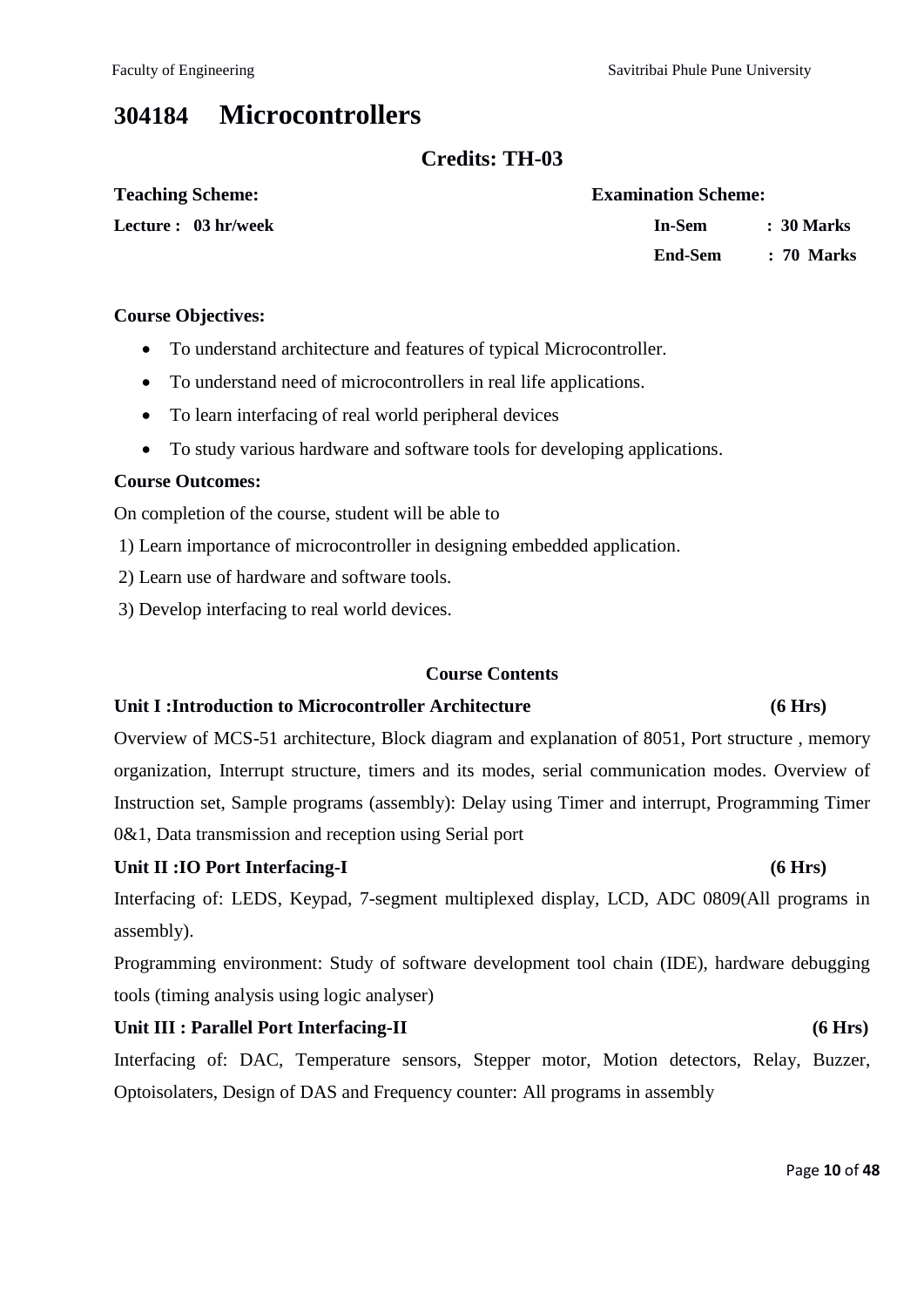#### Unit IV : PIC Microcontroller Architecture (6 Hrs)

Features, comparison & selection of PIC series as per application. PIC18FXX architecture- MCU, Program and Data memory organization, Pin out diagram, Reset operations, Oscillator options (CONFIG), BOD, power down modes & configuration bit settings, timer and its programming, Brief summary of Peripheral support, Overview of instruction set.

### **Unit V : Real World Interfacing Part I (6 Hrs)**

Port structure with programming, Interrupt Structure (Legacy and priority mode) of PIC18FWith SFRS. Interfacing of LED, LCD (4&8 bits), and Key board, use of timers with interrupts, CCP modes: Capture, Compare and PWM generation, DC Motor speed control with CCP: All programs in embedded C

### **Unit VI : Real World Interfacing Part II (6Hrs)**

Basics of Serial Communication Protocol: Study of RS232, RS 485, I2C, SPI, MSSP structure ( &I2C), UART, Sensor interfacing using ADC, RTC(DS1306) with I2C and EEPROM with SPI. Design PIC test Board, Home protection System: All programs in embedded C.

### **Text Books:**

- 1. Mahumad Ali Mazadi, "The 8051 microcontroller  $\&$  embedded systems"  $2<sup>nd</sup>$  Edition ,PHI
- 2. Mahumad Ali Mazadi, "PIC Microcontroller & Embedded System" 3rd Edition ,Pearson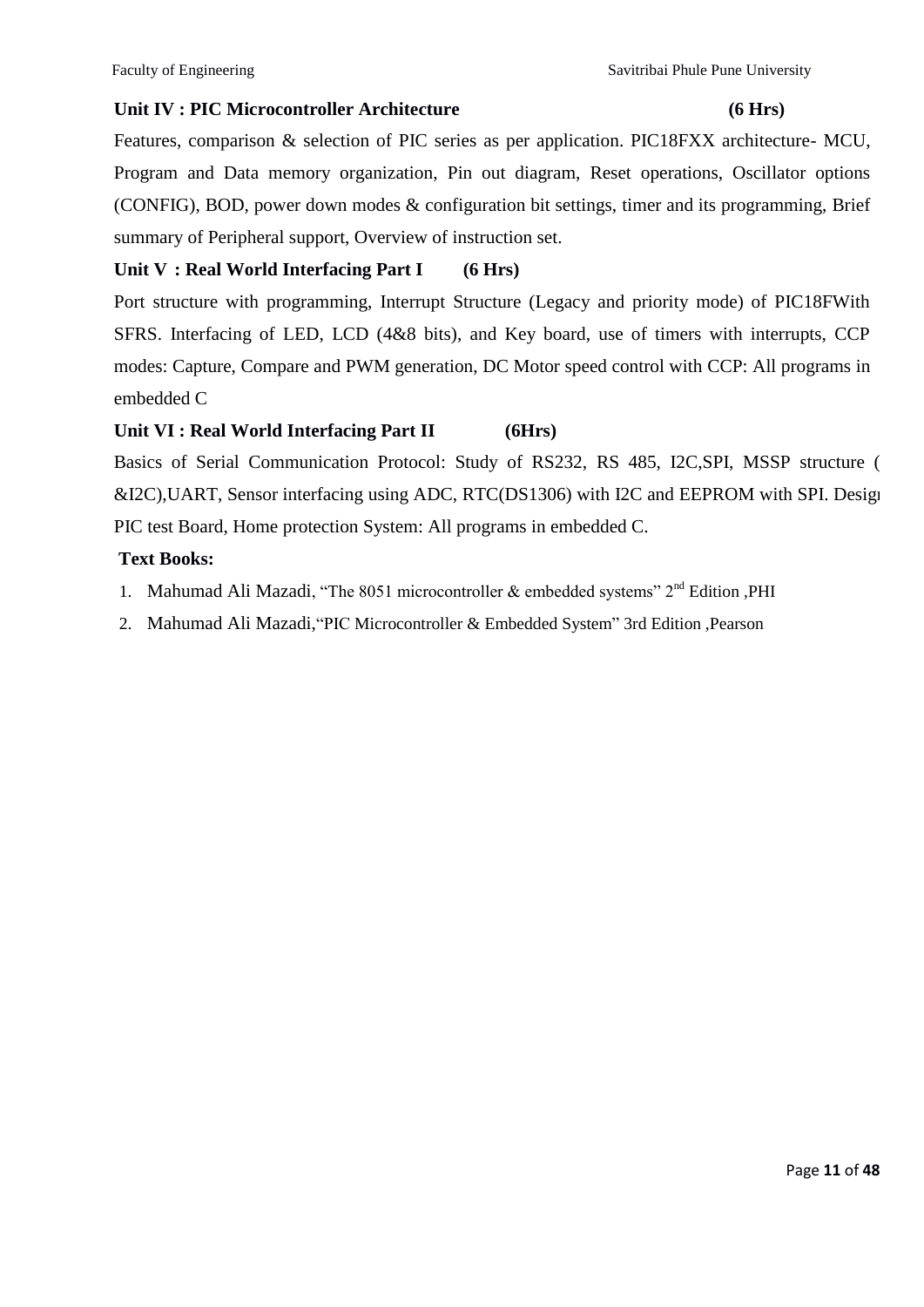Faculty of Engineering Theorem Savitribai Phule Pune University

# **304185 Mechatronics**

### **Credits: TH-03**

| <b>Teaching Scheme:</b> |  |
|-------------------------|--|
|-------------------------|--|

**Lecture : 03 hr/week** 

| <b>Examination Scheme:</b> |            |
|----------------------------|------------|
| In-Sem                     | : 30 Marks |
| <b>End-Sem</b>             | : 70 Marks |

#### **Course Objectives:**

- To understand the concept and key elements of Mechatronics system, representation into block diagram
- To understand principles of sensors their characteristics
- To Understand of various data presentation and data logging systems
- To Understand concept of actuator
- To Understand various case studies of Mechatronics systems

#### **Course Outcomes:**

On completion of the course, student will be able to

1 Identification of key elements of mechatronics system and its representation in terms of block diagram

- 2 Understanding basic principal of Sensors and Transducer.
- 3. Able to prepare case study of the system given.

### **Course Contents**

#### **Unit I :Introduction to Mechatronics (6 Hrs)**

**Basics of Mechatronics Systems :** Definition of Mechatronics, Key elements of Mechatronics Systems, Levels of mechatronics systems,Measurement Characteristics,Examples of Mechatronics systems in daily life as ,WashingMachines, Digital Cameras,CD Players, camcorders, Mechatronics design process,phases of mechatronics design process, integrated design approach. **Mechanical Components and Servo mechanism :**Mechanical System and Motion, Mass Inertia and Dashpot, Gears, types of Gears, Servomechanism(Concepts and Theory, Problems).Case study Mechatronics Design of Coin Counter/Coin Separator

# **Unit II :Overview of Sensors, Transducers and their Characteristics Specifications (8Hrs)**

Specifications related to selection criterion for force, pressure, temperature and motion (Rotary and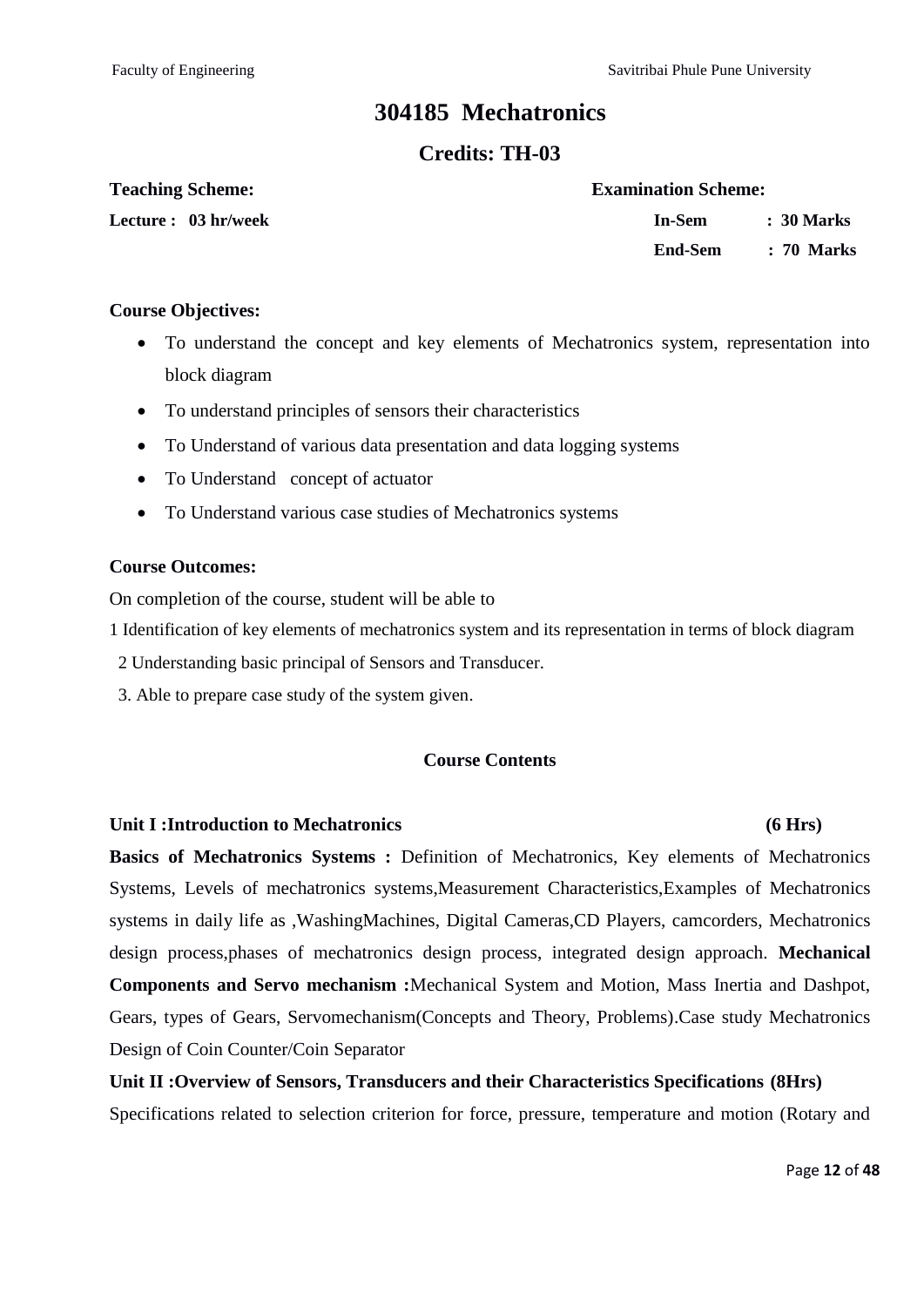#### Linear).

Classification and selection of transducers:

**Force:** Load Cell, Cantilever Beam (Design aspect example)

**Pressure:**Strain Gauge, Piezoelectric

**Motion:** Rotary and Linear motions, Proximity sensors Inductive, Capacitive and Magnetic, sources detectors in optical proximity sensors.Comparison of Various proximity sensors

**Temperature:**Optical Fibre and its use in temperature measurement**,** Fibre Optic Temperature sensors,Ultrasonic Transducersfor applications as position, level, flow measurement.

Gas sensors, Wind sensors:Gyroscope, Accelerometer, Magnetometer (As used in smart phones)

**Smart Sensors**: Concept, Radiation Sensors - Smart Sensors - Film sensor, IR- temperature sensors

Introduction to MEMS& Nano Sensors . Rotary Optical Encoder

#### Unit III : Hydraulic Systems (6 Hrs)

Introduction to Hydraulic Actuators

Fluid Power systems:Concept of Actuators, Classification of Actuators: Pneumatic, Hydraulic and Electrical Actuators, Fluid Power systems

**Hydraulic Systems:** Physical Components of a Hydraulic systems, Hydraulic Pumps (e.g. Gear Pumps, Vane Pumps, Piston Pumps and Axial Piston Pumps) , Filters and Pressure Regulation, Relief Valve, Accumulator.

#### Unit IV : Pneumatic Systems (6 hrs)

Introduction to Pneumatic a Actuators

Physical Components of a Pneumatic Systems, Pneumatic Cylinders, Pneumatic Actuators (e.g. Spring Actuator and Spring Actuator with positioner), Air compressor ,Air Receiver, Air Dryer

Air Service Treatment: Air Filter, air regulator and Gauge, Air Lubricator and Pressure regulation Intake and Air Filter.Case study of Robotic Pick and Place robot

#### **Unit V : Electrical Actuators, Electron-Mechanical Actuators (6 Hrs)**

**Electrical-Actuation system:** Selection criteria and specifications of stepper motors, solenoid valves,relays (Solid State relays and Electromechanical relays).

Selection Criterionofcontrol valve, Single acting and Double acting Cylinders.

Electro-Pneumatic: Pneumatic Motors, Valves: Electro Hydraulic: 3/2 Valves, 4/2 Valves, 5/3 Valves Cables: Power cable and Signal cables

#### Unit VI :Mechatronics Systems in Automobile (6Hrs)

(Treatment with Block Diagram Approach)

Boat Autopilot,High Speed tilting trains, Automatic car parking systems, Engine Management

Page **13** of **48**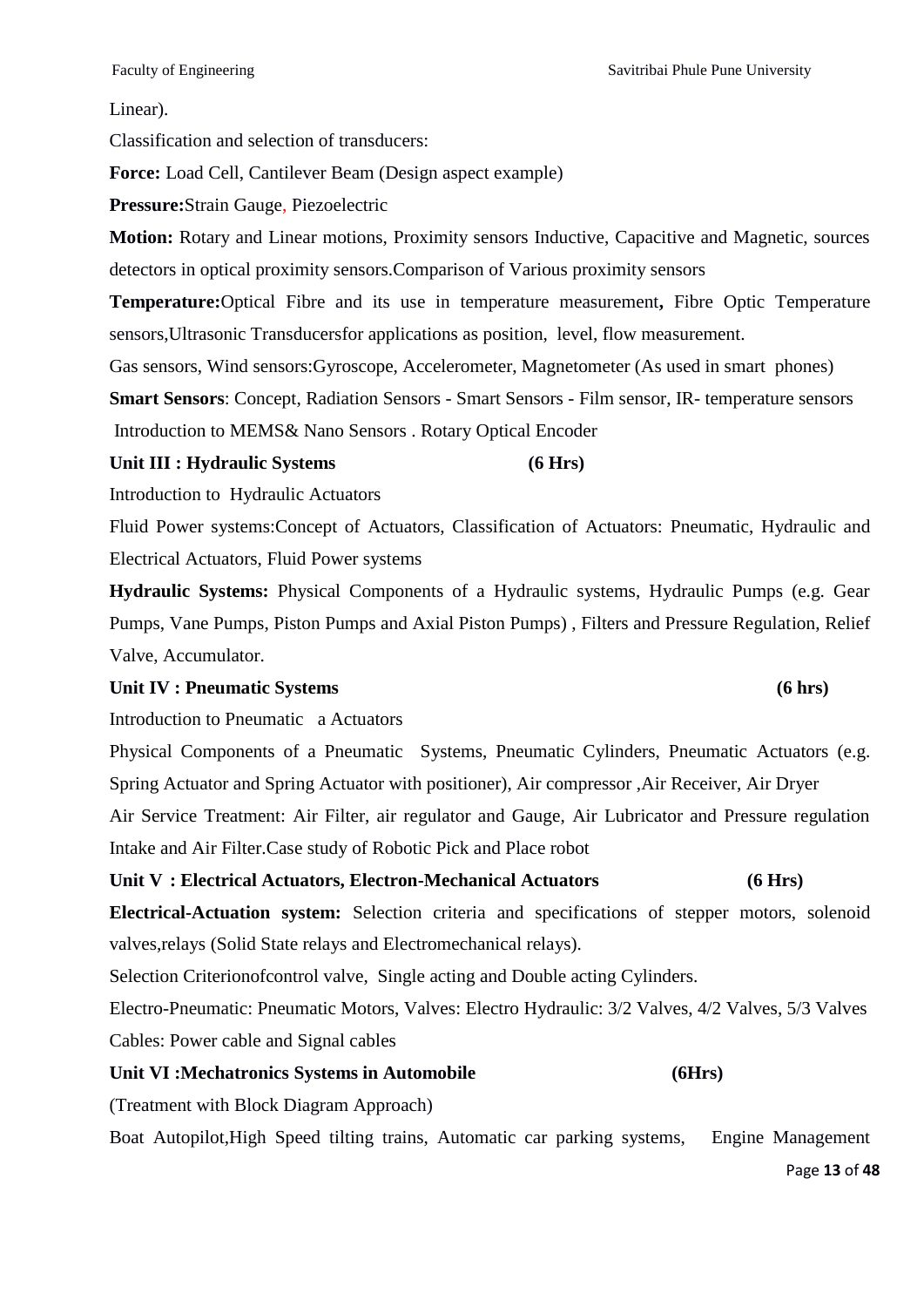systems, Antilock Brake systems (ABS) ,CNC Machines(Only Black Diagram and explaination)

#### **Text Books:**

- 1) W. Boltan "Mechatronics: Electronic Control Systems in Mechanical and Electrical Engineering" 6th Edition, Pearson Education, 2016
- 2)David Alciatore and MaichaelB Histand, "Introduction to Mechatronics and Measurement Systems", 4th Edition, Tata McGraw Hill 2013.
- 3) K.P.Ramachandran, G.K.Vijayaraghavan and M.S. Balasundaram, "Mechatronics-Integrated Mechanical Electronic Systems", Willey Publication 2008

#### **Reference Books:**

- 1) Nitaigour P. Mahalik ," Mechatronics-Principles, Concepts and Applications", Tata McGraw Hill, Eleventh reprint 2011.
- 2) DevdasShetty and Richard A.Kolk, "Mechatronics System Design", Thomson India Edition 2007.
- 3) HMT Limited, "Mechatronics", Tata McGraw-Hill Publishing Hous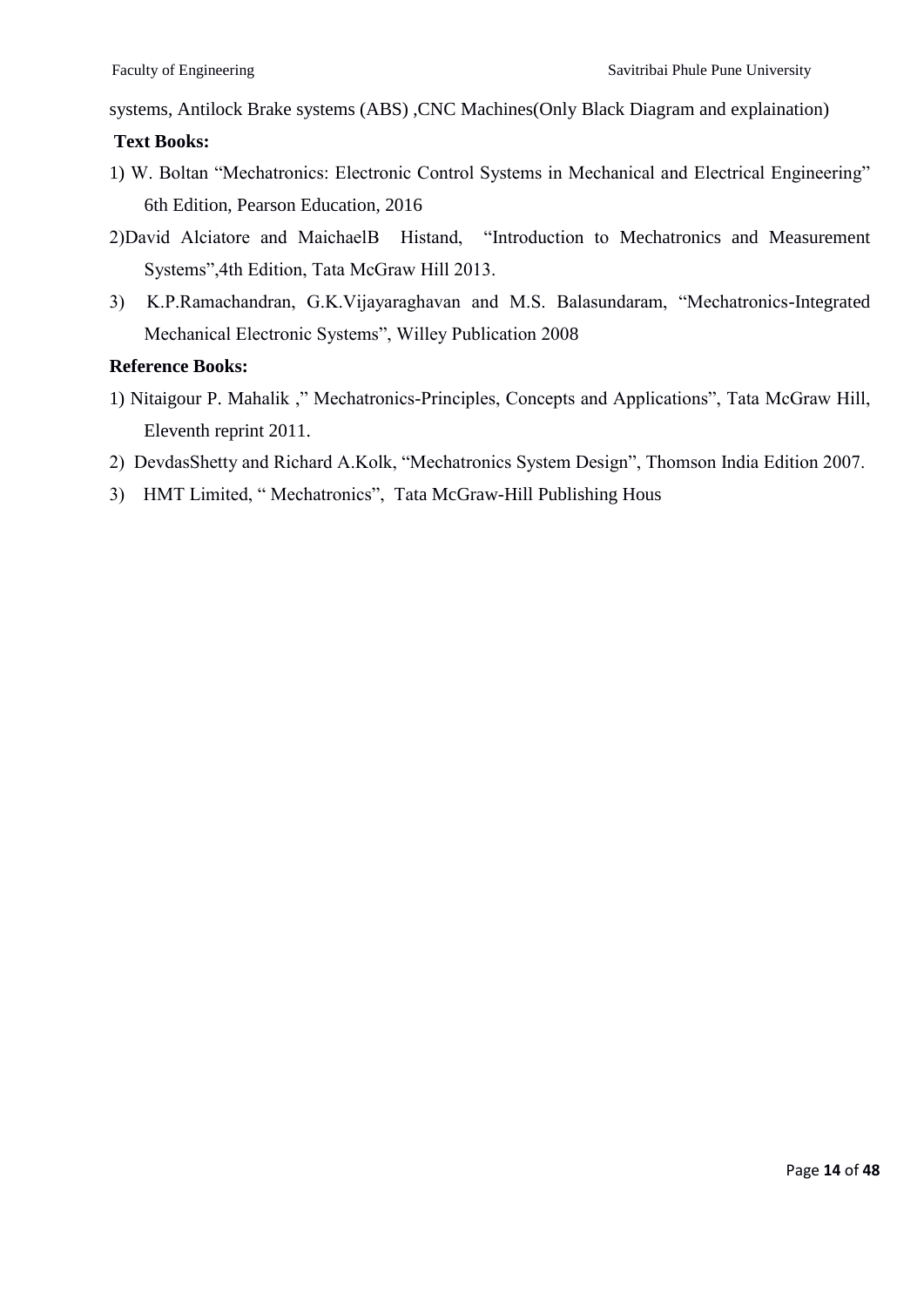# **304191 Signal Processing and Communications Lab**

# **Credits: PR-02**

| <b>Teaching Scheme:</b>       | <b>Examination Scheme:</b> |          |  |  |
|-------------------------------|----------------------------|----------|--|--|
| <b>Practical : 04 hr/week</b> | <b>Practical :</b>         | 50 Marks |  |  |
|                               | Termwork :                 | 50 Marks |  |  |

#### **Digital Communication**

#### **Note : Perform any 6 experiments from Group A and any 3 from Group B**

#### **Group A**

| $\mathbf{1}$     | Study of PCM and Companded PCM.                                                       |
|------------------|---------------------------------------------------------------------------------------|
| $\mathbf{2}$     | Study of DM and ADM.                                                                  |
| 3                | Study of Pulse shaping, ISI and eye diagram                                           |
| 4                | Study of Generation & detection of BPSK and QPSK.                                     |
| 5                | Study of Generation & detection of BFSK.                                              |
| 6                | Study of line codes (NRZ, RZ, POLAR RZ, BIPOLAR (AMI), MANCHESTER) & their            |
|                  | spectral analysis.                                                                    |
| $\boldsymbol{7}$ | Study of Detection of digital base band signal in presence of noise.                  |
| 8                | Study of Generation of PN Sequence and its spectrum.                                  |
| 9                | Study of Generation & detection of DS-SS coherent BPSK&its spectrum.                  |
| <b>Group B</b>   |                                                                                       |
| $\mathbf{1}$     | Program for implementation to simulate PCM/DM/ADM system.                             |
| $\overline{c}$   | Simulation program to study effect of ISI and noise in baseband communication system. |
| 3                | Simulation Program to study Random Processes.                                         |
| 4                | Simulation program for calculation and plotting the error probability of BPSK, QPSK,  |
|                  | QAM. Comparison of theoretical and practical BERs.                                    |
| 5                | Simulation of any digital communication system using Simulink or similar software.    |
| 6                | Simulation program for Constellation diagram of any pass band modulated signal in     |
|                  | presence of noise.                                                                    |

### **Digital Signal processing**

- Minimum eight experiments to be performed.
- Experiments can be performed using any appropriate software's such as C/MATLAB/SCILAB etc.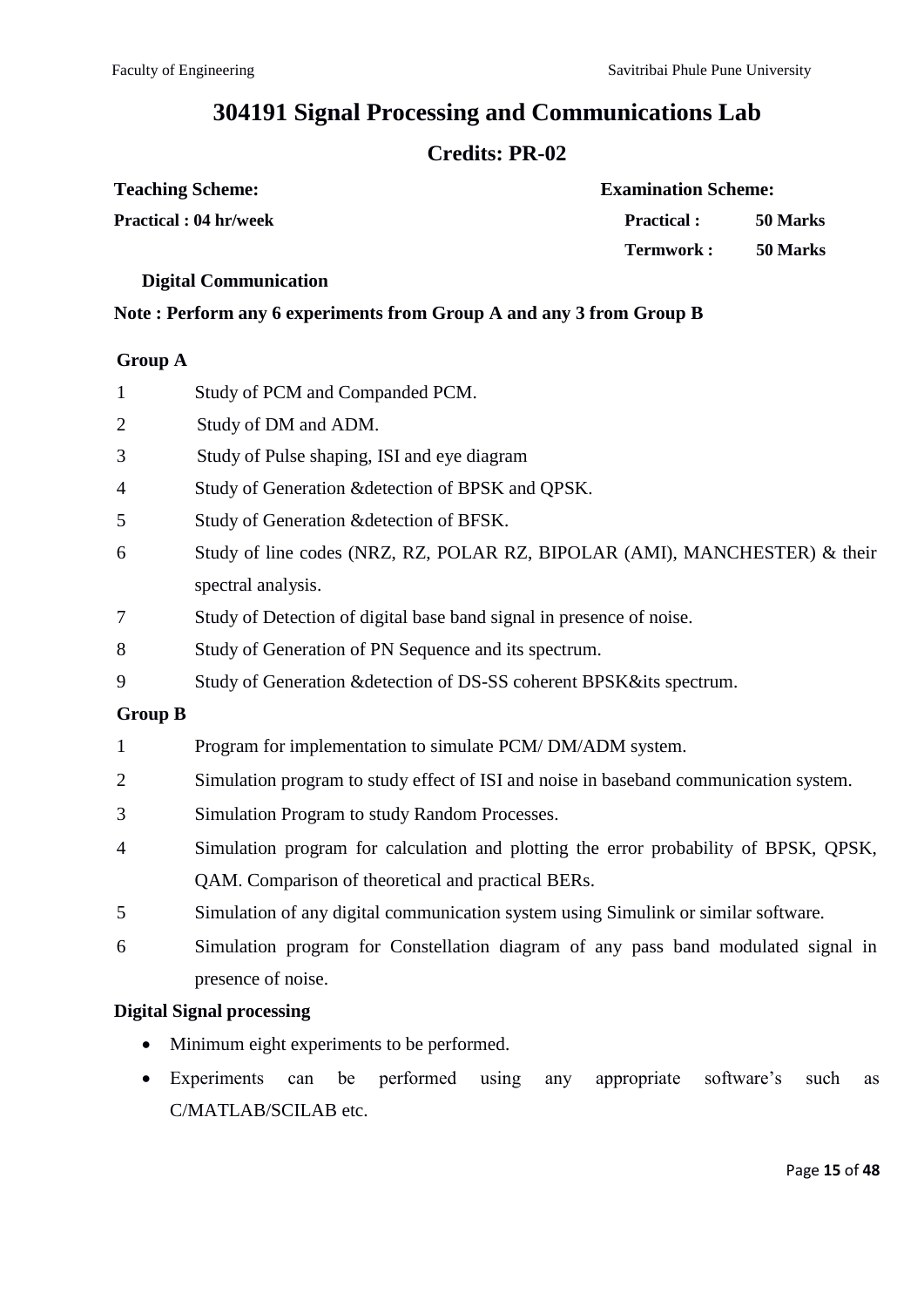- 1. Write a program to verify the sampling theorem and aliasing effects with various sampling frequencies.
- 2. Write a programs to study and verify DFT properties (Minimum two properties).
- 3. Write a program to find 4 point circular convolution and compare the result with 8 point circular convolution to study aliasing effect in time domain.
	- (a) To find Z and inverse Z transform and pole zero plot of Z-transfer function.
	- (b) To solve the difference equation and find the system response using Z transform.
- 4. To plot the poles and zeros of a transfer function when the coefficients of the transfer (a) function are given, study stability of different transfer functions.
- 5. To study the effect of different windows on FIR filter response. Pass the filter coefficient designed in experiment 6 via different windows and see the effect on the filter response.
- 6. Design Butterworth filter using Bilnear transformation method for LPF and write a
	- (a) program to draw the frequency response of the filter.
- 7. To plot the mapping function used in bilinear transformation method of IIR filter design.(assignment may be given)
- 8. Effect of coefficient quantization on the impulse response of the filter using direct form I (a) and II realization and cascade realization.(theory assignment)
- 9. Design and implement two stage sampling rate converter.
- 10. Computation of DCT and IDCT of a discrete time signal and comment on energy compaction density
- 11. Write a program for speech signal enhancement using pre-emphasis filter and speech filtering using bandpass filter. Any biomedical signal e.g. ECG can also be used for signal enhancement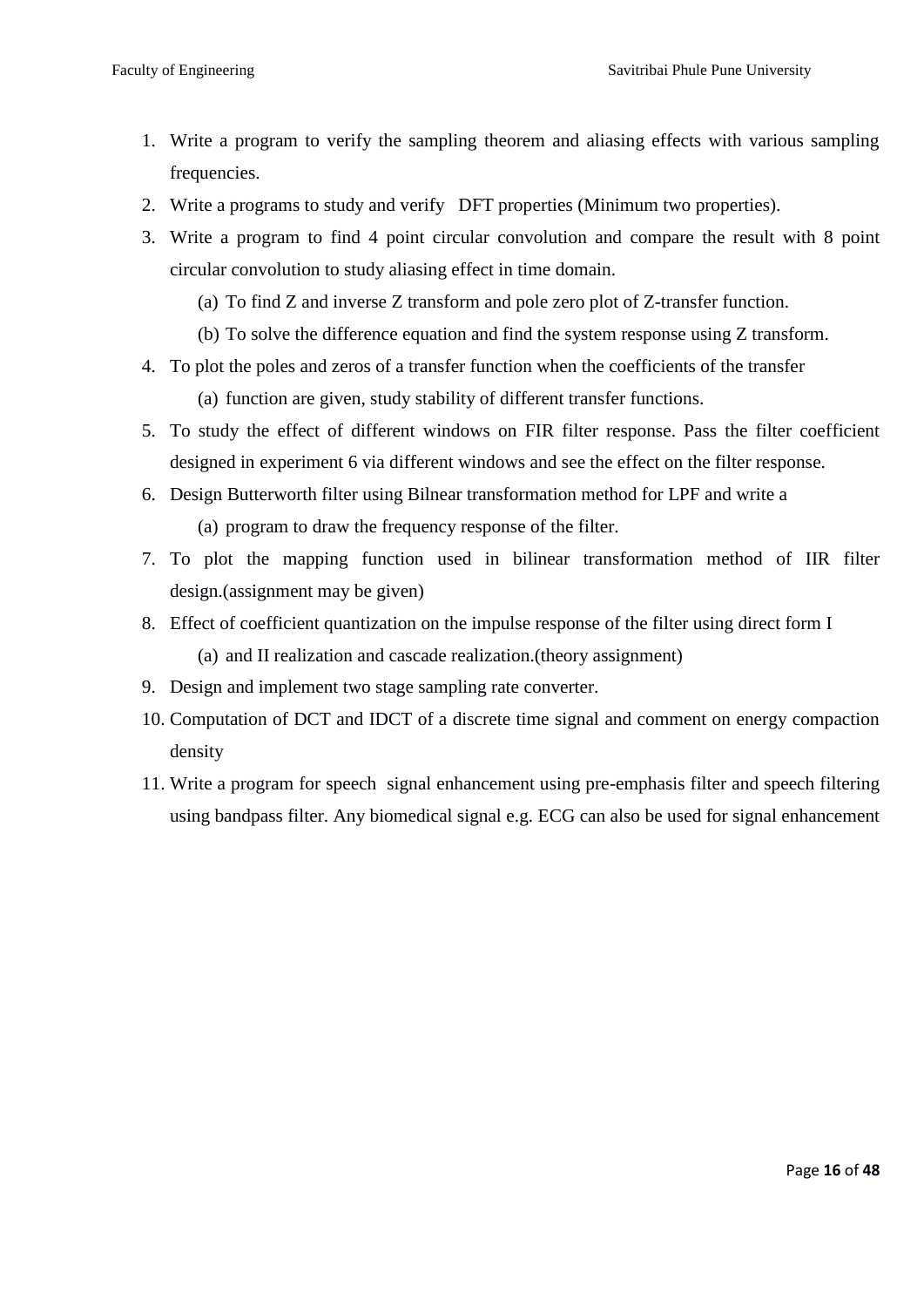# **304192 Microcontrollers and Mechatronics Lab**

# **Credits: PR-02**

**Teaching Scheme: Examination Scheme:**

**Practical : 04 hr/week Practical : 50 Marks**

**Termwork : 50 Marks**

#### **Microcontrollers**

#### **List of Practical's: Minimum 10 experiments**

### **( Experiment number 2,3, 5,6, 7, 9,10, 12 are compulsory; Any one from 1and4 , 8, 11 and 13)**

- 1. Simple programmes on Memory transfer.
- 2. Parallel port interacting of LEDS—Different programs( flashing, Counter, BCD, HEX, Display of Characteristic)
- 3. Waveform Generation using DAC
- 4. Interfacing of Multiplexed 7-segment display ( counting application)
- 5. Interfacing of LCD to 8051 (4 and 8 bit modes)
- 6. Interfacing of Stepper motor to 8051- software delay using Timer
- 7. Write a program for interfacing button, LED, relay & buzzer as follows

A. On pressing button1 relay and buzzer is turned ON and LED's start chasing from left to right

B. On pressing button2 relay and buzzer is turned OFF and LED start chasing from right to left .

- 8. Interfacing 4X4 keypad and displaying key pressed on LCD.
- 9. Generate square wave using timer with interrupt
- 10. Interfacing serial port with PC both side communication.
- 11. Interfacing EEPROM 24C128 using SPI to store and retrieve data
- 12. Interface analog voltage 0-5V to internal ADC and display value on LCD
- 13. Generation of PWM signal for DC Motor control.

#### **Mechatronics**

#### **List of Practical's**

- 1. Servomotor position control using photo electric pickup
- 2. Position and velocity measurement using encoders
- 3. Study of liquid flow measurement.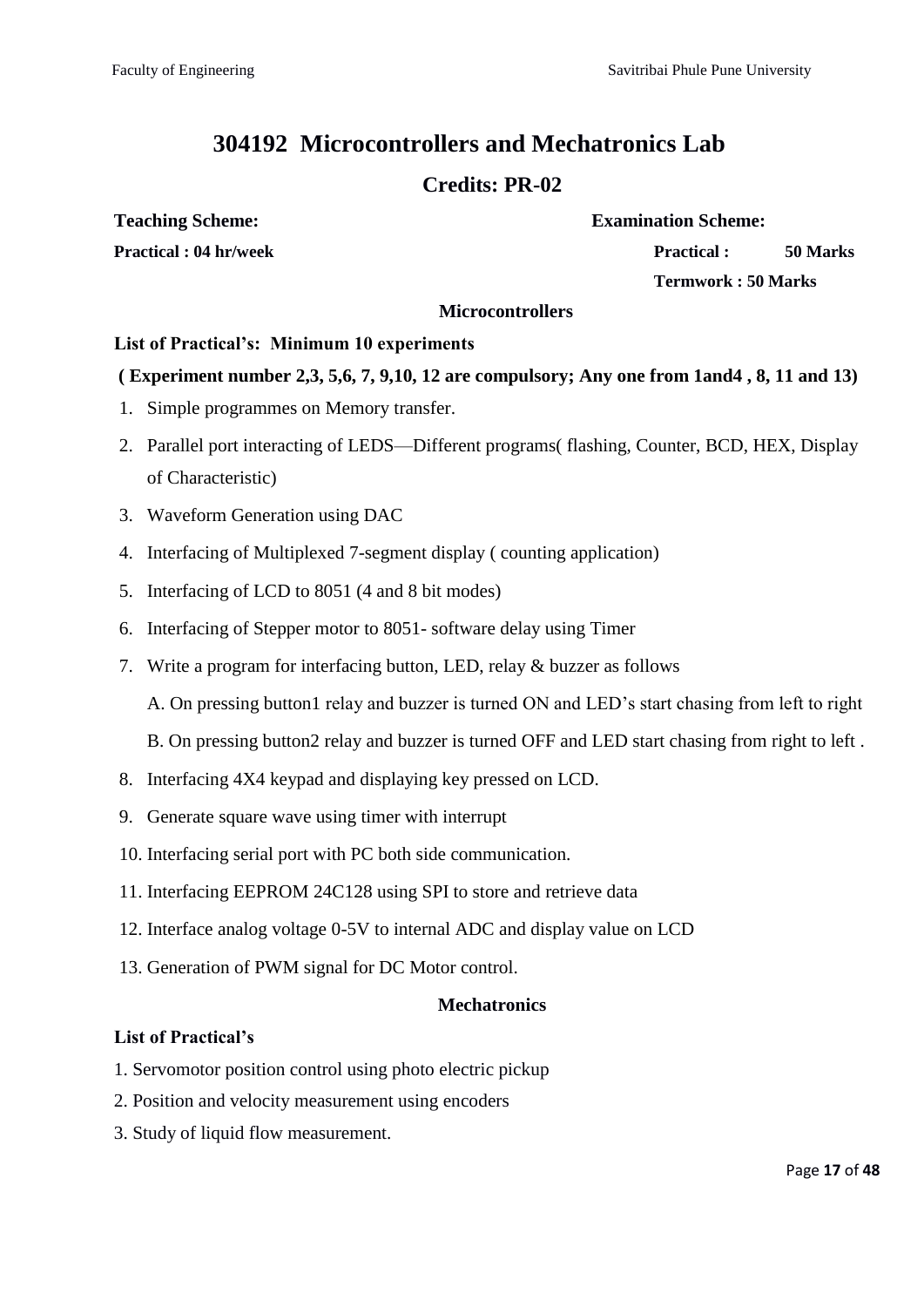- 4. Study on the application of data acquisition systems for industrial purposes.
- 5 . Interfacing of any 2- sensors with data acquisition systems.
- 6. Study of Hydraulic Trainer.
- 7. Study of Pneumatic Trainer.
- 8. Study of Electro-Pneumatic Trainer.
- 9. Study of Electro-Hydraulic Trainer.
- 10. Demonstration of any one case study.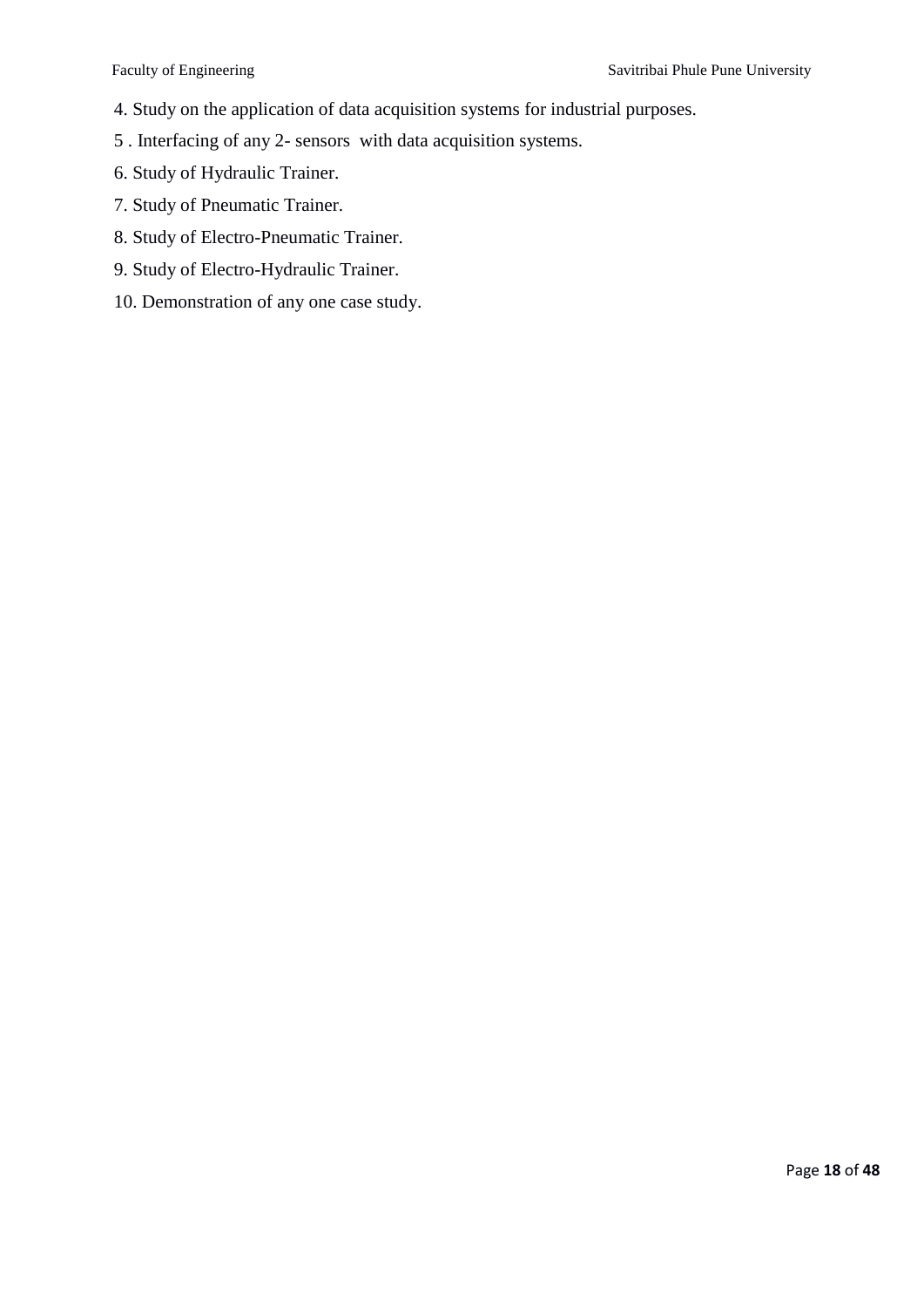# **304193 Electronic System Design**

# **Credits: TH-02 PR-01**

#### **Teaching Scheme: Examination Scheme:**

**Lecture : 02 hr/week**

**Oral : 50 Marks** 

#### **Practical : 02 hr/week**

#### **Course Objectives:**

- Design working, reliable and electronic system to meet specifications.
- Inculcate circuit designing skills and ability and to use modern design tools.
- Enhance employability based on knowledge and understandings of electronic system design.
- To learn basics of database systems used in design / simulation software.
- To create an interest in the field of electronic design as a prospective career option.

#### **Course Outcomes:**

On completion of the course, student will be able to

- 1. Apply the fundamental concepts and working principles of electronics devices to design electronics systems.
- 2. Shall be able to interpret datasheets and thus select appropriate components and devices
- 3. Select appropriate transducer and signal conditioning circuit to design prototype of Data Acquisition system.
- 4. Design an electronic system/sub-system and validate its performance by simulating the same.
- 5. Shall be able to use an EDA tool for circuit schematic and simulation.
- 6. Create, manage the database and query handling using suitable tools.

### **Course Contents**

### **Unit I : Design of SMPS (3 Hrs)**

General block diagram of SMPS, Advantages of SMPS, Comparison between SMPS and Linear Power Supply, Basic concept of switching regulator, Basic topologies, Step down converter, Step up converter, Fly back Converter, Forward converter.Performance parameters of SMPS. Selection Criteria of Switching element,Switching diode, Filter capacitor and inductor, PWM circuit, High frequency transformer design (steps only), Protection Circuits for SMPS.

### **Unit II : Design of Data Acquisition Systems (DAS) (3 Hrs)**

Need of DAQ, Block diagram of DAQ, Application Areas of DAQ, Performance parameters of DAQ, Selection of Sensor, Transducers, and Actuator, Interfacing of sensor, Need of signal conditioners, Design of signal conditioning circuits, Selection criteria for ADC and DAC, Selection Criteria of Microcontrollers, PC Interfacing using serial communication like RS-232, USB, Overview of storage interface (like SD-Card, Serial EEPROM), Display interfaces (like 7-segment

### Page **19** of **48**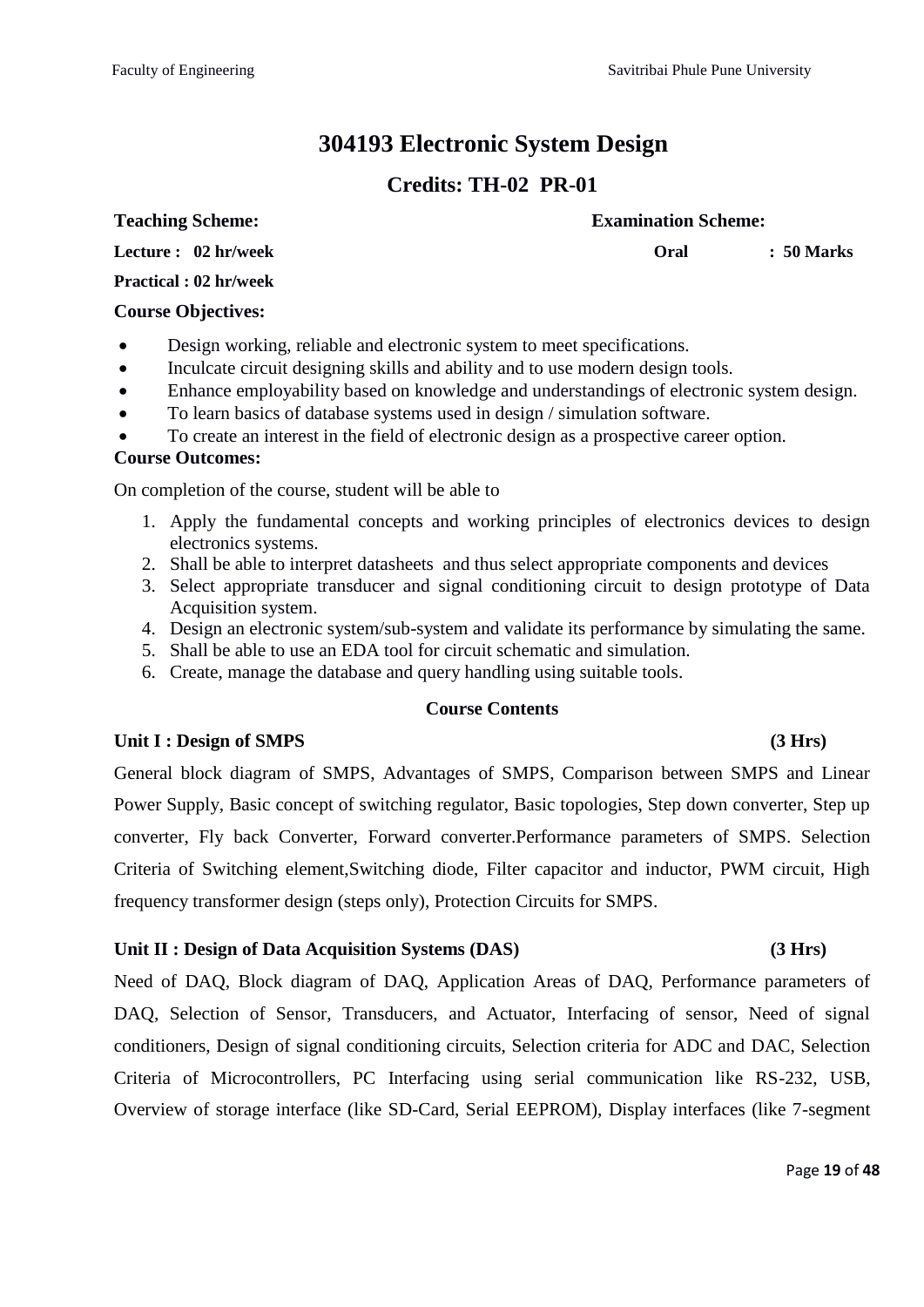and LCD), GUI Development.

#### Unit III :Introduction to DBMS and SOL (4 Hrs)

RDBMS: Need and Overview, hierarchy, classification, creating a data base table and basics of normalization. Data integrity. Current trends (Intro to Non-SQL databases). Basics of SQL.Insert, Update and Deleteoperations,Retrieving Data based on query.Sorting and Filtering Data, Advanced Filtering, Summarizing Data, Grouping Data, Using Sub-queries, Nested queries, Joining Tables, Managing Tables. Using viewsand generating reports.

### **Unit IV : Design of Communication System(3Hrs)**

Gathering requirements for designing a basic block diagram and detailing of **any one section out of** 

#### **following (One only)**

- 1. Modulator Demodulator Design(AM / FM / FSK)
- 2. Design of Mixer
- 3. Audio / Power Amplifier
- 4. HF Oscillator, Cascode Amplifier

### **Unit V :PCB Design (2 Hrs)**

Types of PCB, PCB artwork components (pads, vias, tracks, footprints) and their metrics, Netlists, Power planes, High frequency considerations, Power considerations, Design Artwork (double sided PTH), Carry out signal integrity analysis.

### **Text Books:**

- 1. "Switching Power Supply Design,"3E, Abraham I. Pressman et. al, The McGraw-Hill Companies, 2009
- 2. "Measurement, Instrumentation, and Sensors Handbook", John G. Webster, CRC Press, 1999
- 3. Reference Manual for MySQL / SQL Server / Oracle for Relational Databases
- 4. Roger L. Freeman," Fundamentals of Telecommunications", John Wiley  $& Sons$

### **Reference Books:**

- 1. Practical design of power supplies", Ron Lenk, John Wiley  $& Sons, 2005$
- 2. The Circuit Designer's Companion", Peter Wilson, Elsevier Ltd, 2012
- 3. Printed Circuits Handbook, 7th Edition, Clyde Coombs, Happy Holden, McGraw-Hill ,2016
- 4. Printed Circuit Boards: Design, Fabrication, and Assembly", R. Khandpur, McGraw-Hill ,05
- **5.** Mazidi, PIC microcontroller & embedded system, 3rd Edition ,Pearson
- 6. Henry Korth, "Data base system Concepts", 6th Edition, Mc-Graw Hill Education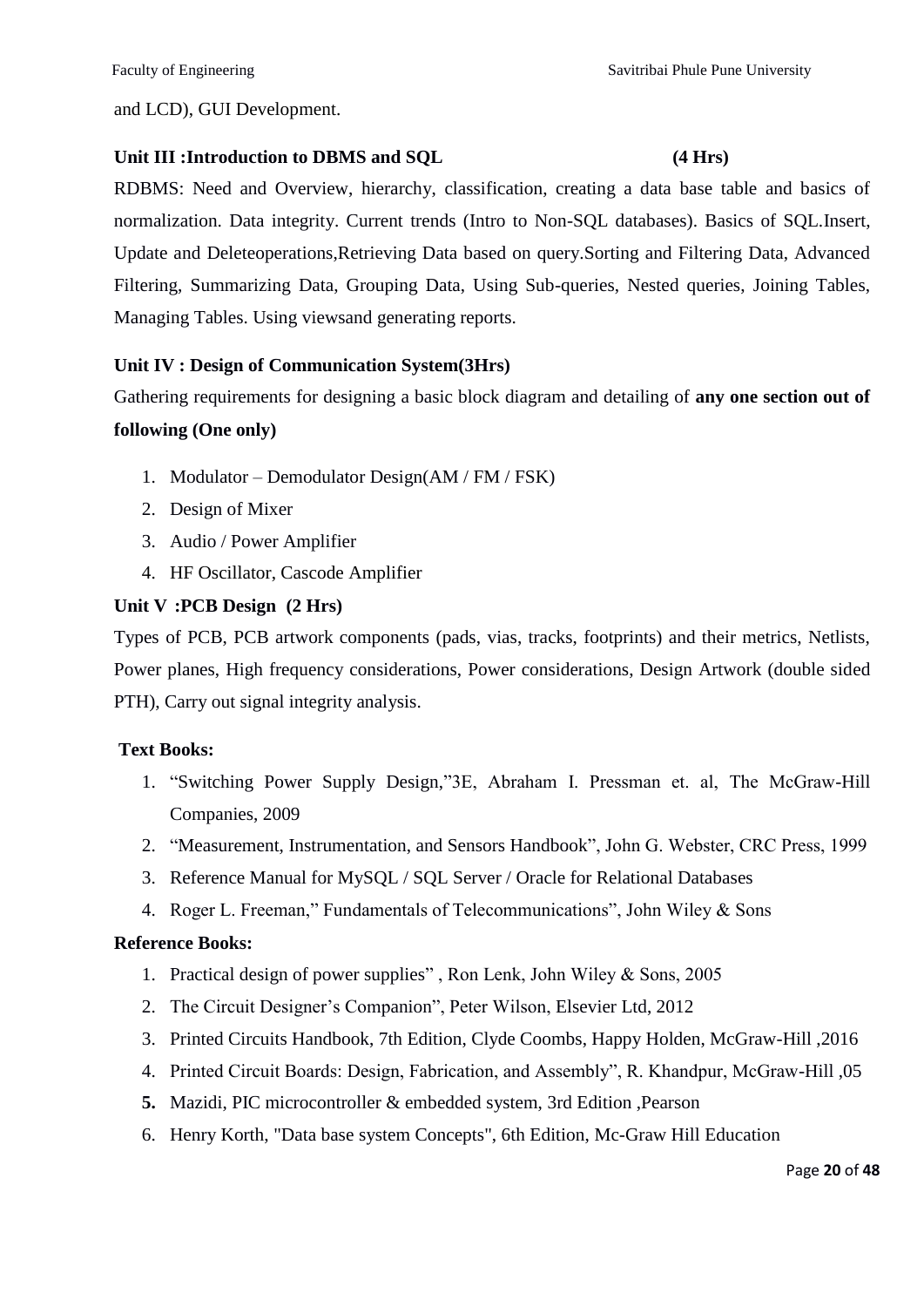- 7. http://www.ti.com/lit/an/slua143/slua143.pdf
- 8. https://www.onsemi.com/pub/Collateral/SMPSRM-D.PDF

[http://download.ni.com/evaluation/daq/Measurement\\_System\\_Build\\_Guide.pdf](http://download.ni.com/evaluation/daq/Measurement_System_Build_Guide.pdf)

#### **Guidelines:**

- a) Students are expected to Design and simulate all assignments during the semester in a group.Group shall consist of **maximum of three** students.
- b) Institutions are requested to provide components required for implementation and required software.
- c) **For hardware based assignments:** Paper design should be functionally verified with an appropriate EDA tool (NI Multisim/Orcad/Pspice / Altium Designer suite etc.) and prepare the document which consist of :
	- 1. Problem statement (Different for each group)
	- 2. Specifications 3.Block Diagram
	- 4. Component Selection 5. Design Calculations
	- 6. Simulation results 7. Bill of Material ( generated from SQL)
	- 8. Conclusion **9.** Datasheets

10. Detailed circuit diagram (separate sheet: Imperial /Half Imperial size)

d) **For software based assignments (Assignment 3):** Implement the database using MySQL software and prepare the user manual for the implemented system.

#### **List of Practicals:**

**Assignment 1:** Design and Implementation of SMPS

- a) Design and simulate buck converter using ICslike LM3842 / LM 3524 and measure performance parameters like load regulation, line regulation, ripple rejection, output impedance, dropout voltage.
- b) Design and Implement buck converter using ICs like LM3842 / LM 3524 and measure performance parameters like load regulation, line regulation, ripple rejection, output impedance and dropout voltage.

**Assignment 2:**Design, simulate and implement multi-channel data acquisition system

a) Minimum two sensors must be interfaced to microcontroller and design signal conditioning circuit for the same.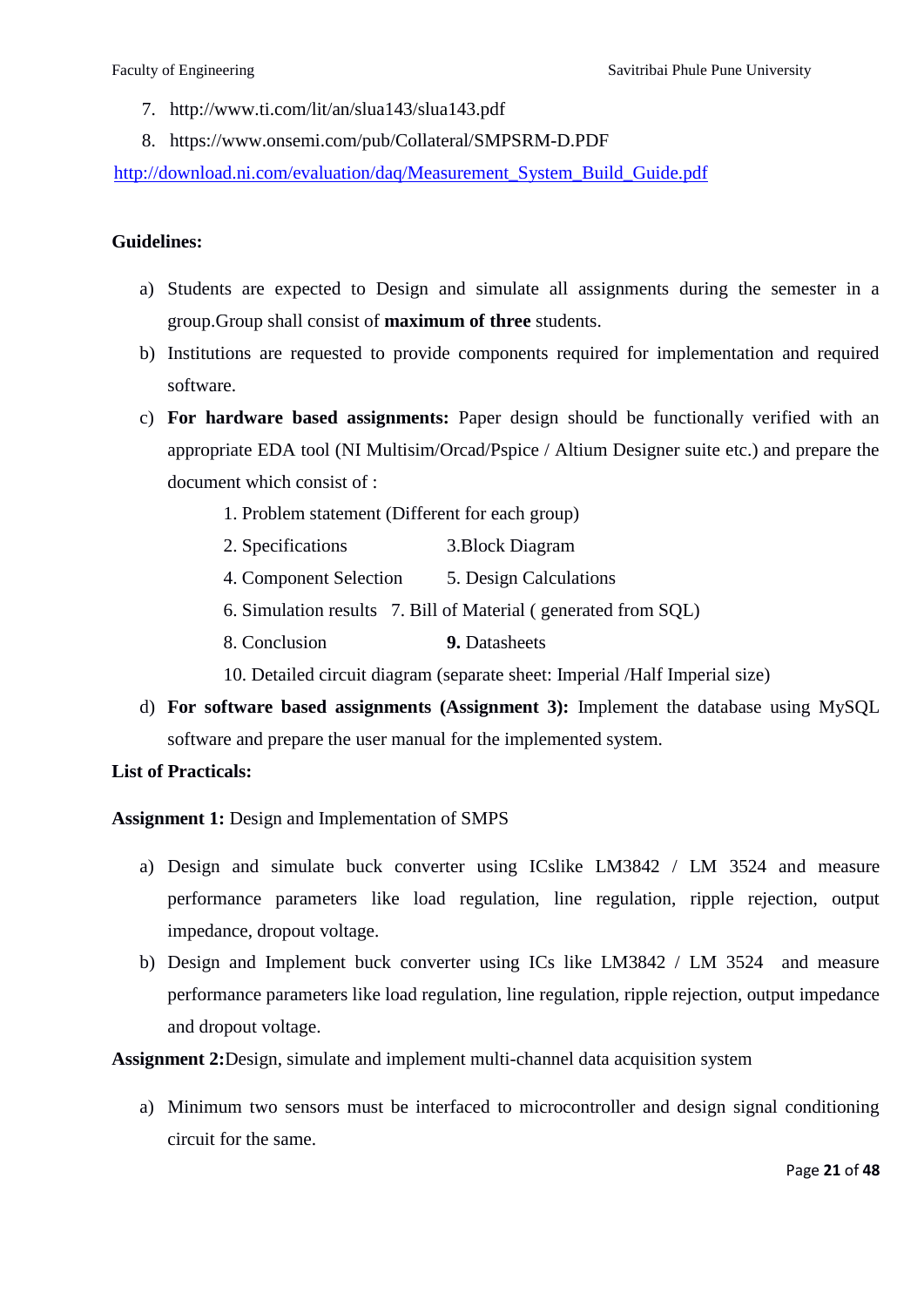- b) Interface display device such as LED, 7-segment and LCD
- c) Interface the actuators such as Relay, DC Motor, Solenoid
- d) Serial interface such as RS-232, USB to transmit the data to PC
- e) Optional: GUI development using Lab-View, MATLAB, C#, .net, python etc.

**Assignment 3:**Create Database tables to store the relevant information of various electronic components. Define Keys for the tables and join those using relational keys.

- a) Database for Electronic components shall be created with specification details.
- b) Manipulate data using DML commands.
- c) Use SQL queries for following
	- I. Add and delete particular component.
	- II. Display all the components with given criteria.
	- III. Retrieve particular component as per the specification. This shall involve join of minimum two tables.
	- IV. To sort / filter component according their values / tolerances
- d) Generate Report s like consumption, inventory, Purchases during specified period.

# **e) Generate Bill of Materials for SMPS or DAQ design by entering all related components to database and using queries and report tool.**

**Assignment 4:** Design of Building block in communication System

- a) Design of block level system used for communication ( Choose any one system for design)
- b) Design any one building block in detail with selection of components, specifications and calculations. Specifications related to frequency and Power must be mentioned. Termination matching with preceding and next block.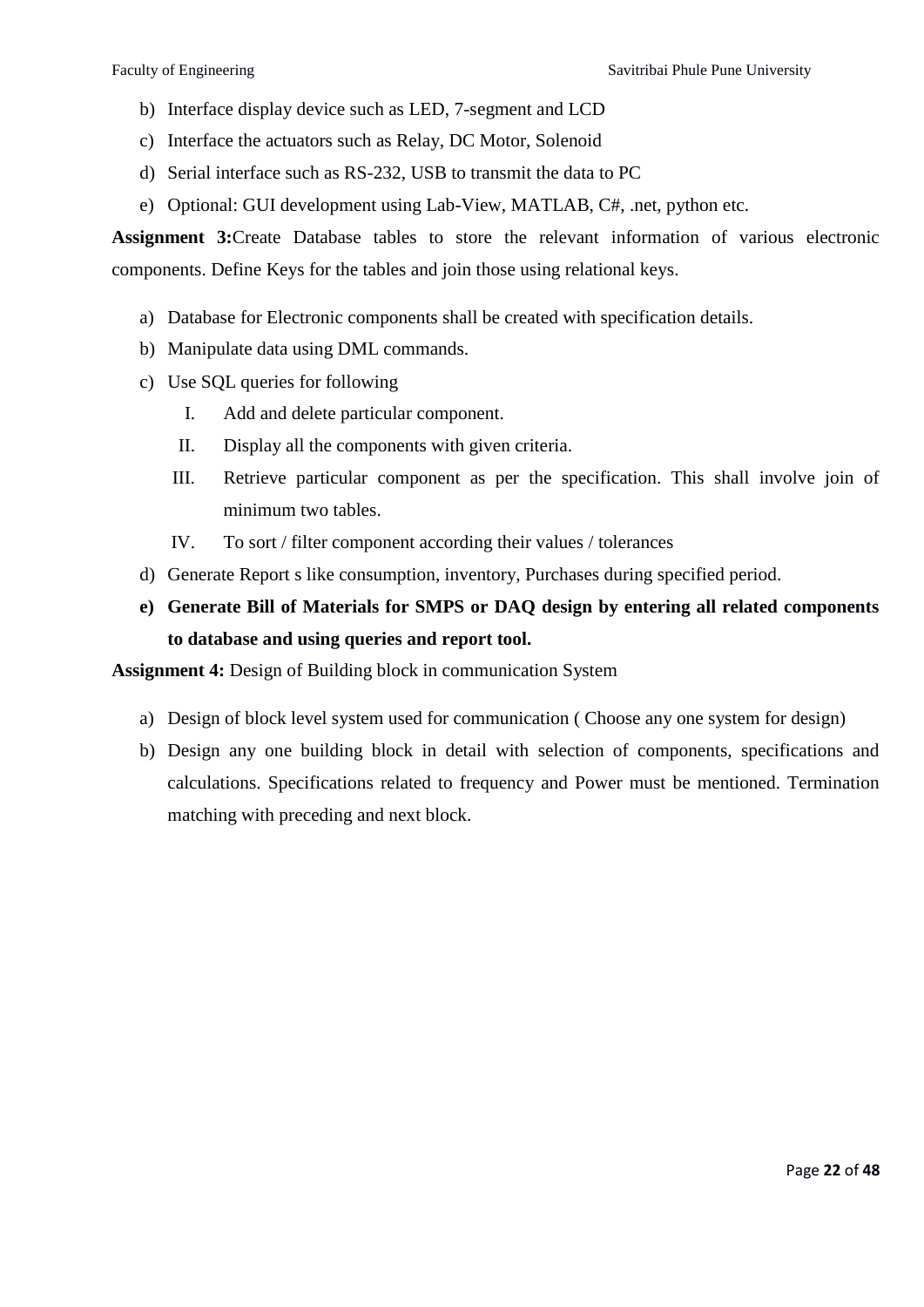# **Audit Course 3**

### **Japanese Language Audit Course**

With changing times, the competitiveness has gotten into the nerves and 'Being the Best' at all times is only the proof of it. Nonetheless, 'being the best' differs significantly from 'Communicating the best'! The best can merely be communicated whilst using the best… suited Language!!

Japanese is the new trend of  $21<sup>st</sup>$  century. Not only youngsters but even the professionals seek value in it. It is the engineer's companion in current times with an assertion of a thriving future. Pune has indisputably grown to become a major center of Japanese Education in India while increasing the precedence for Japanese connoisseurs.

Japanese certainly serves a great platform to unlock a notoriously tough market & find a booming career. While the companies prefer candidates having the knowledge of the language, it can additionally help connect better with the native people thus prospering in their professional journey. Learning Japanese gives an extra edge to the 'resume' since the recruiters consciously make note of the fact it requires real perseverance and self-discipline to tackle one of the most complex languages.

It would be easy for all time to quit the impossible; however it takes immense courage to reiterate the desired outcomes, recognize that improvement is an ongoing process and ultimately soldier on it.

The need of an hour is to introduce Japanese language with utmost professionalism to create awareness about the bright prospects and to enhance the proficiency and commitment. It will then prove to be the ultimate path to the quest for professional excellence!

### **Course Objectives:**

- To meet the needs of ever growing industry with respect to language support.
- To get introduced to Japanese society and culture through language.

#### **Course Outcomes:**

On completion of the course

- One will have ability of basic communication.
- One will have the knowledge of Japanese script.
- One will get introduced to reading, writing and listening skills
- One will develop interest to pursue professional Japanese Language course.

#### **Course Duration**: 4 semesters (3 units / semester)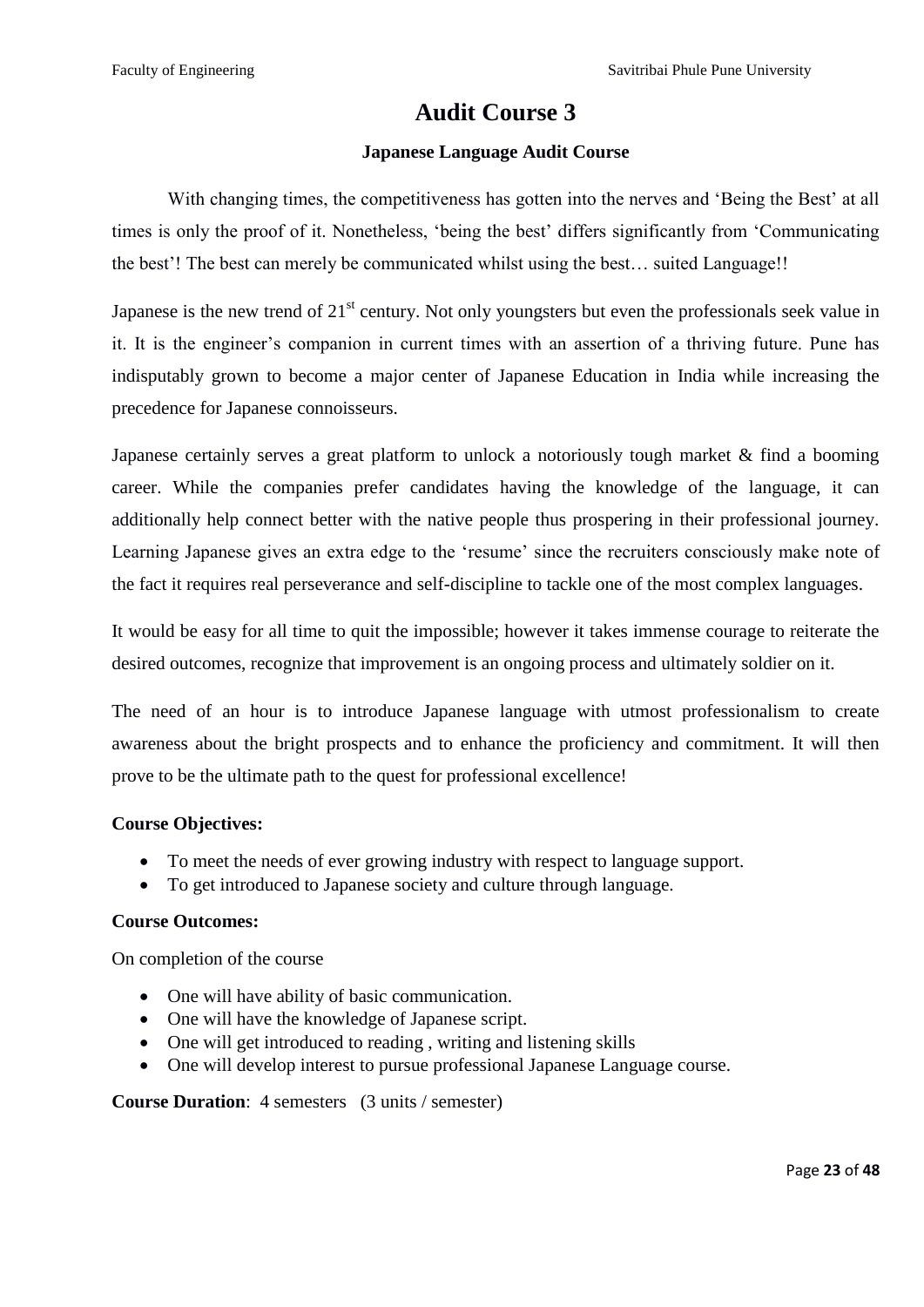#### **TE-Semester 1**

Unit 1 : Introduction to Kanji Script, Describing one's daily routine. To ask what someone does. Expressions of Giving & Receiving.

- Unit 2 : Adjectives (Types of adjectives) Asking impression or an opinion about a thing / person / place that the listener Has experienced, visited, or met Describing things / person / places with the help of the adjectives.
- Unit  $3$ : Expressions of Like & Dislikes. Expressing one's ability, hobby Comparison between objects, persons & cities

# **Audit Course 3**

# **Cyber and Information Security**

#### **Basic Concepts of Technology and Law**

Basics of Information Technology, Basics of Indian Legal System, Information Technology Act 2000 (Amended), Relevant Amendments in all other laws. E-Contract The essence of digital contracts, Law of Contract, Construction of E-contracts, Issues of security, Employment contracts, Consultant Agreements and Digital signature

**Intelligent Property Issues in Cyber space:** Doman names and related issues, Copyright in digital media, Patents in cyber world. Rights of Neitzens and E- Governance: Privacy and freedom issues in cyber world, E-Governance, Cyber crimes and Cyber laws.

**Information Security Fundamentals**: Background, Importance, Statistics, National and International Scenario, Goals of security, Confidentiality, Privacy, Integrity, Non-repudiation, Availability. Essentials of computer security - Sources of security threats – Intruders, Viruses, Worms and related threats - Threat identification - Threat analysis -Vulnerability identification and Assessment.

**Security Investigation:** Need for Security, Business Needs, Threats, Attacks, Legal, Ethical and Professional Issues Access Control, Intrusion Detection and Server Management, Firewalls: Overview of Identification and Authorization, Overview of IDS, Intrusion, Detection Systems and Intrusion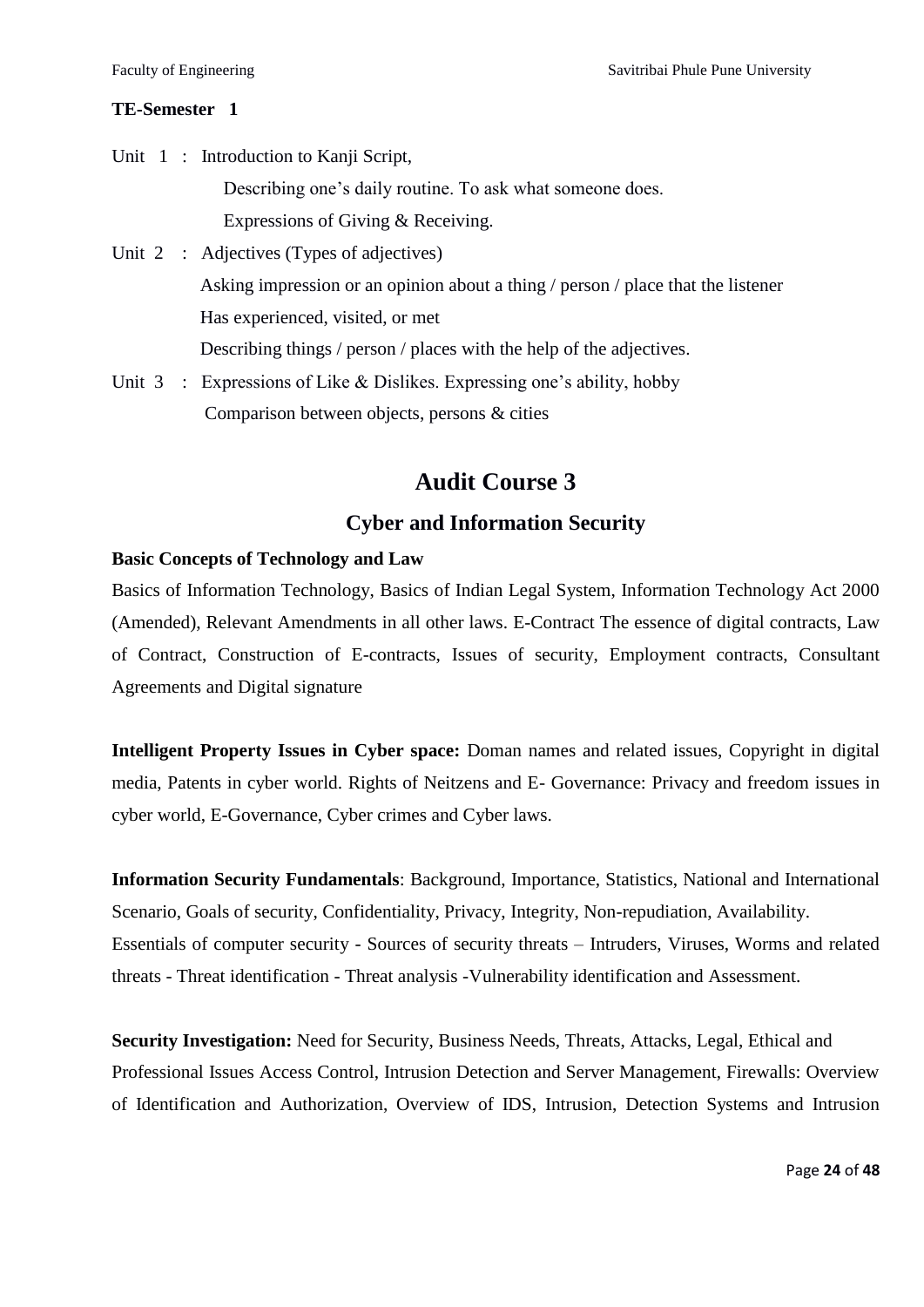Prevention Systems, User Management, Overview of Firewalls, Types of Firewalls, DMZ and firewall features

**Security Policies and Management:** Security Policy Design, Designing Security Procedures, Risk Management and Assessment Techniques, Security stan

dards, Security Models. Security Management Practices, Security Laws, Information Classification

Process, Risk Management, Security Procedures and Guidelines, Business Continuity and Disaster Recovery, Ethics and Best Practices, Security Assurance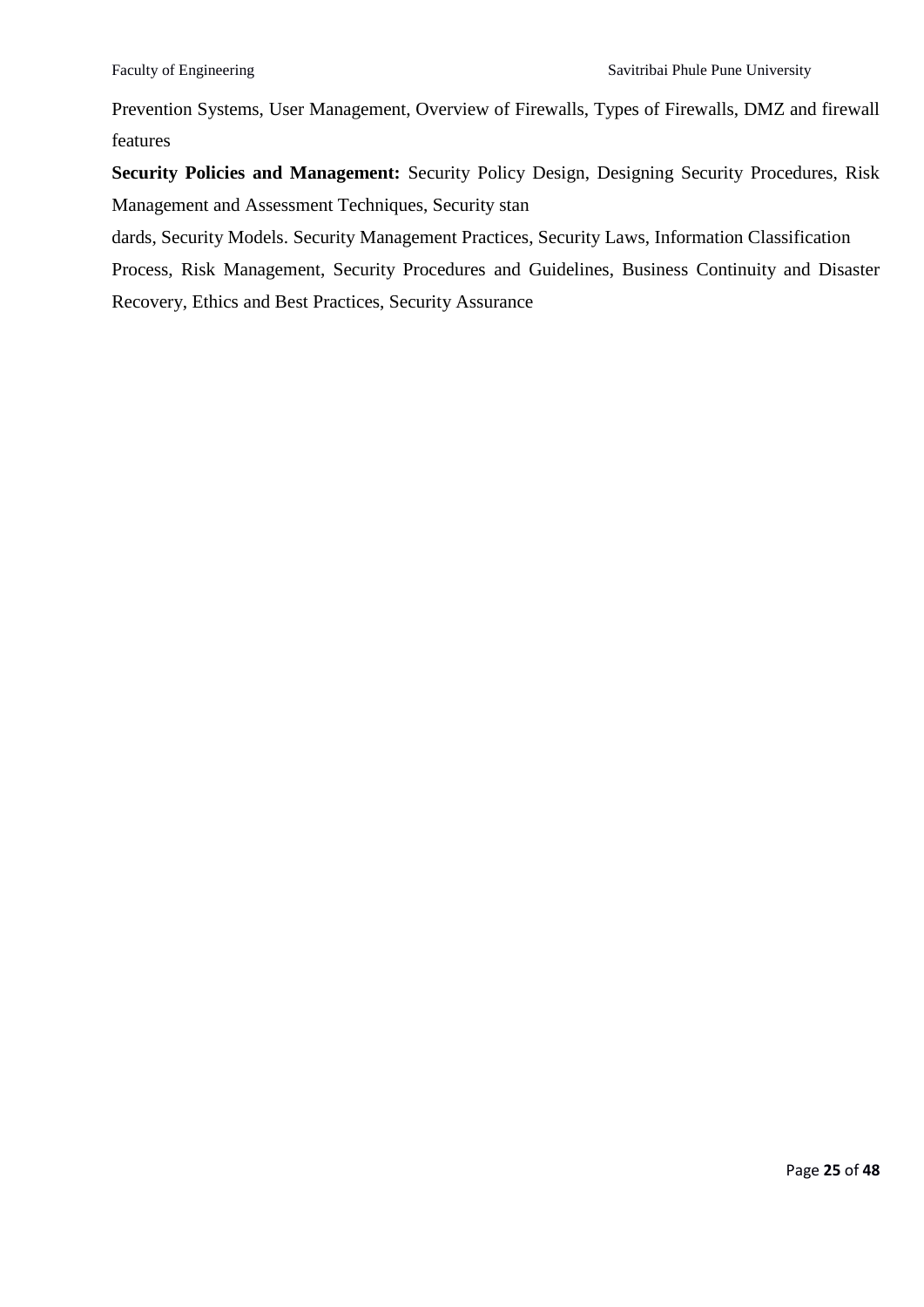# **SEMESTER II**

Page **26** of **48**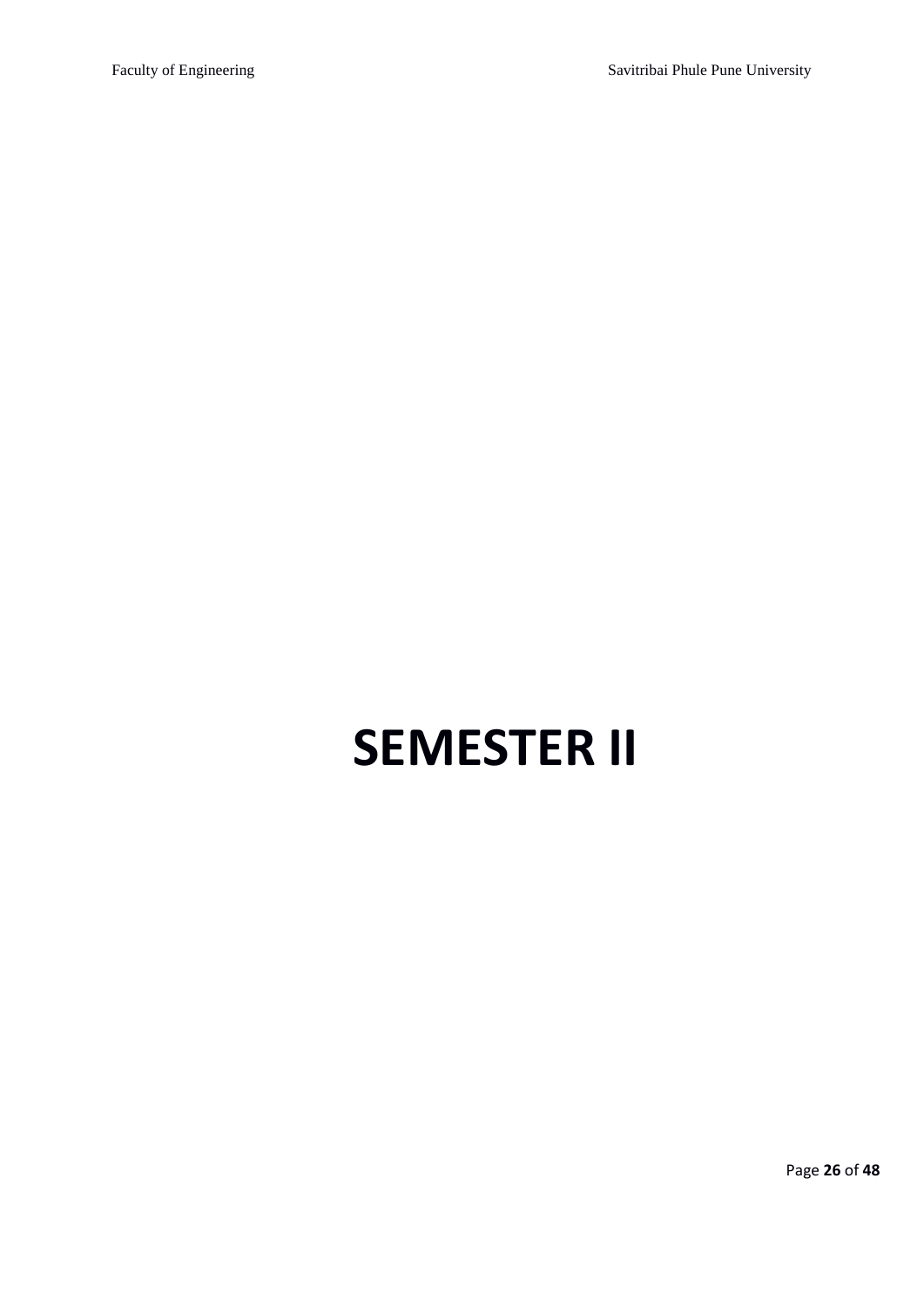### **<sup>304186</sup>Power Electronics**

### **Credits: TH-03**

| <b>Teaching Scheme:</b> | <b>Examination Scheme:</b> |            |
|-------------------------|----------------------------|------------|
| Lecture : 03 hr/week    | In-Sem                     | : 30 Marks |
|                         | End-Sem                    | : 70 Marks |

#### **Course Objectives:**

To introduce students to different power devices to study their construction, characteristics and turning on circuits.

• To give an exposure to students of working  $\&$  analysis of controlled rectifiers for different loads, inverters, DC choppers, AC voltage controllers and resonant converters.

To study the different motor drives, various power electronics applications like UPS, SMPS, etc. and some protection circuits.

#### **Course Outcomes:**

On completion of the course, student will be able to

Design & implement a triggering / gate drive circuit for a power device

2) Understand, perform  $\&$  analyze different controlled converters.

Evaluate battery backup time & design a battery charger.

Design & implement over voltage / over current protection circuit.

#### **Course Contents**

#### **Unit I : Power Devices (8 Hrs)**

Construction, Steady state characteristics & Switching characteristics of SCR, Construction, Steady state characteristics of Power MOSFET & IGBT. SCR ratings: IL, IH, VBO, VBR, dv/dt, di/dt, surge current & rated current. Gate characteristics, Gate drive requirements, Gate drive circuits for Power MOSFET & IGBT,opto isolator driving circuits for SCR. Series and parallel operations of SCR's. Applications of above power devices as a switch .

#### **Unit II :AC-DC Power Converters (8 Hrs)**

Concept of line & forced commutation, Single phase Semi & Full converters for R, R-L loads, Performance parameters, Effect of freewheeling diode, Three phase Semi & Full converters for R load, effect of source inductance, Power factor improvement techniques, Diode based boost converter. Single Phase dual converter with inductive load.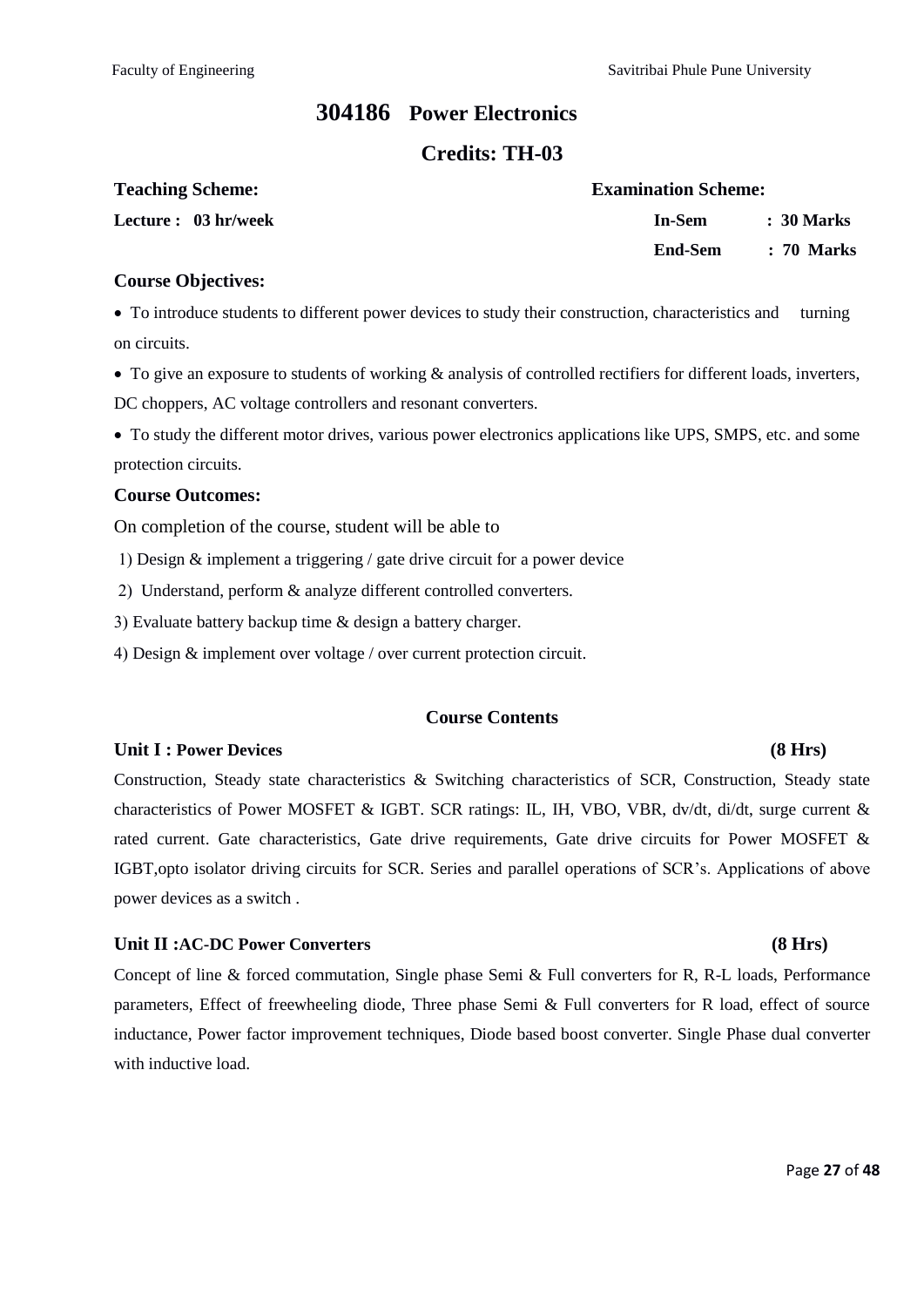#### Faculty of Engineering Theorem Savitribai Phule Pune University

### **Unit III : DC-AC Converters (8 Hrs)**

Single phase bridge inverter for R and R -L load using MOSFET / IGBT, performance Parameters, single phase PWM inverters. Three Phase voltage source inverter for balanced star R load with 120̊ and 180 mode of operation, Device utilization factor, Harmonics Elimination/Modulation Technique*s***.** 

#### **Unit IV : DC-DC converters & AC Voltage Controller (8 Hrs)**

Working Principle of step down chopper for R-L load (highly inductive), control strategies. Performance parameters, Step up chopper, 2-quadrant & 4-quadrant choppers, SMPS: Fly back/ Half Bridge/ LM3524 based or equivalent Circuit. Single-Phase full wave AC voltage controller by using IGBT with R load**.**

### **Unit V : Resonant Converters & Protection of Power Devices & Circuits (8 Hrs)**

Need for Resonant converters, Concept of Zero current switching (ZCS) and Zero voltage switching (ZVS) resonant converters. Cooling & heat sinks, over voltage conditions, over voltage protection circuits, metal oxide varistors**,** over current fault conditions, Over current protection. Electromagnetic interference, sources, minimizing techniques, shielding techniques for EMI.

#### **Unit VI : Power Electronics Applications (8 Hrs)**

ON-line and OFF line UPS with battery AH, back up time, battery charger rating. Electronic Ballast, LED Lamp with Driver Circuit, fan Regulator. Single phase separately excited DC motor drive, stepper motor drive, BLDC motor drive. Variable voltage & variable frequency three phase induction motor drive.

#### **Text Books:**

- 1 ) M. H. Rashid, "Power Electronics circuits devices and applications", PHI 3rd edition, 2004 edition, New Delhi.
- 2) M. S. Jamil Asghar, "Power Electronics", PHI, 2004, New Delhi

#### **Reference Books:**

- 1) Ned Mohan, T. Undeland  $\&$  W. Robbins, "Power Electronics Converters Applications and Design" 2nd edition, John Willey & sons, Singapore, Oxford University Press, New Delhi, 2005
- 2) P.C. Sen, "Modern Power Electronics", S Chand & Co New Delhi
- 3) "GE SCR MANUAL" 6th edition, General Electric, New York, USA
- 4) Dr. P. S. Bimbhra, "Power Electronics", Khanna Publishers, Delhi.
- 5) M D Singh, K B Khanchandani "Power Electronics" TMH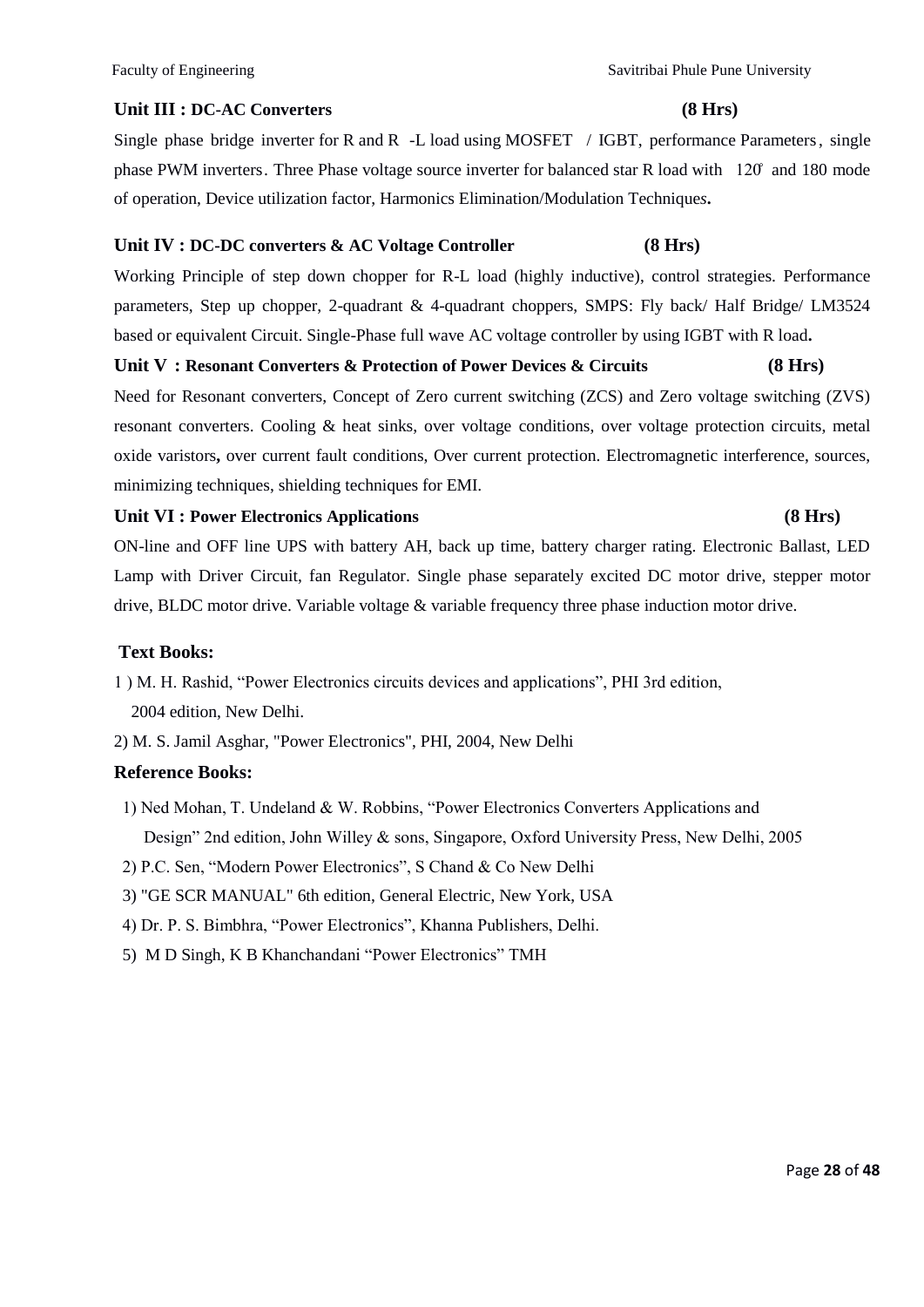# **304187 Information Theory Coding Techniques and**

# **Communication Networks**

#### **Credits: TH-04**

| <b>Teaching Scheme:</b> | <b>Examination Scheme:</b> |                       |  |  |
|-------------------------|----------------------------|-----------------------|--|--|
| Lecture : 04 hr/week    | In-Sem                     | : 30 Marks            |  |  |
|                         | End-Sem                    | $\therefore$ 70 Marks |  |  |

#### **Course Objectives:**

- To understand information theoretic behavior of a communication system.
- To understand various source coding techniques for data compression
- To understand various channel coding techniques and their capability.
- To Build and understanding of fundamental concepts of data communication and networking.

#### **Course Outcomes:**

On completion of the course, student will be able to

1) Perform information theoretic analysis of communication system.

2) Design a data compression scheme using suitable source coding technique.

3) Design a channel coding scheme for a communication system.

- 4) Understand and apply fundamental principles of data communication and networking.
- 5) Apply flow and error control techniques in communication networks.

### **Course Contents**

#### **Unit I :Information Theory & Source Coding (6 Hrs)**

Introduction to information theory, Entropy and its properties, Source coding theorem, Huffman coding, Shannon-Fano coding, The Lempel Ziv algorithm, Run Length Encoding, Discrete memory less channel, Mutual information, Examples of Source coding-Audio and Video Compression.

### **Unit II :Information Capacity & Channel Coding (6 Hrs)**

Channel capacity, Channel coding theorem, Differential entropy and mutual Information for continuous ensembles, Information Capacity theorem, Linear Block Codes: Syndrome and error detection, Error detection and correction capability, Standard array and syndrome decoding, Encoding and decoding circuit, Single parity check codes, Repetition codes and dual codes, Hamming code, Golay Code, Interleaved code.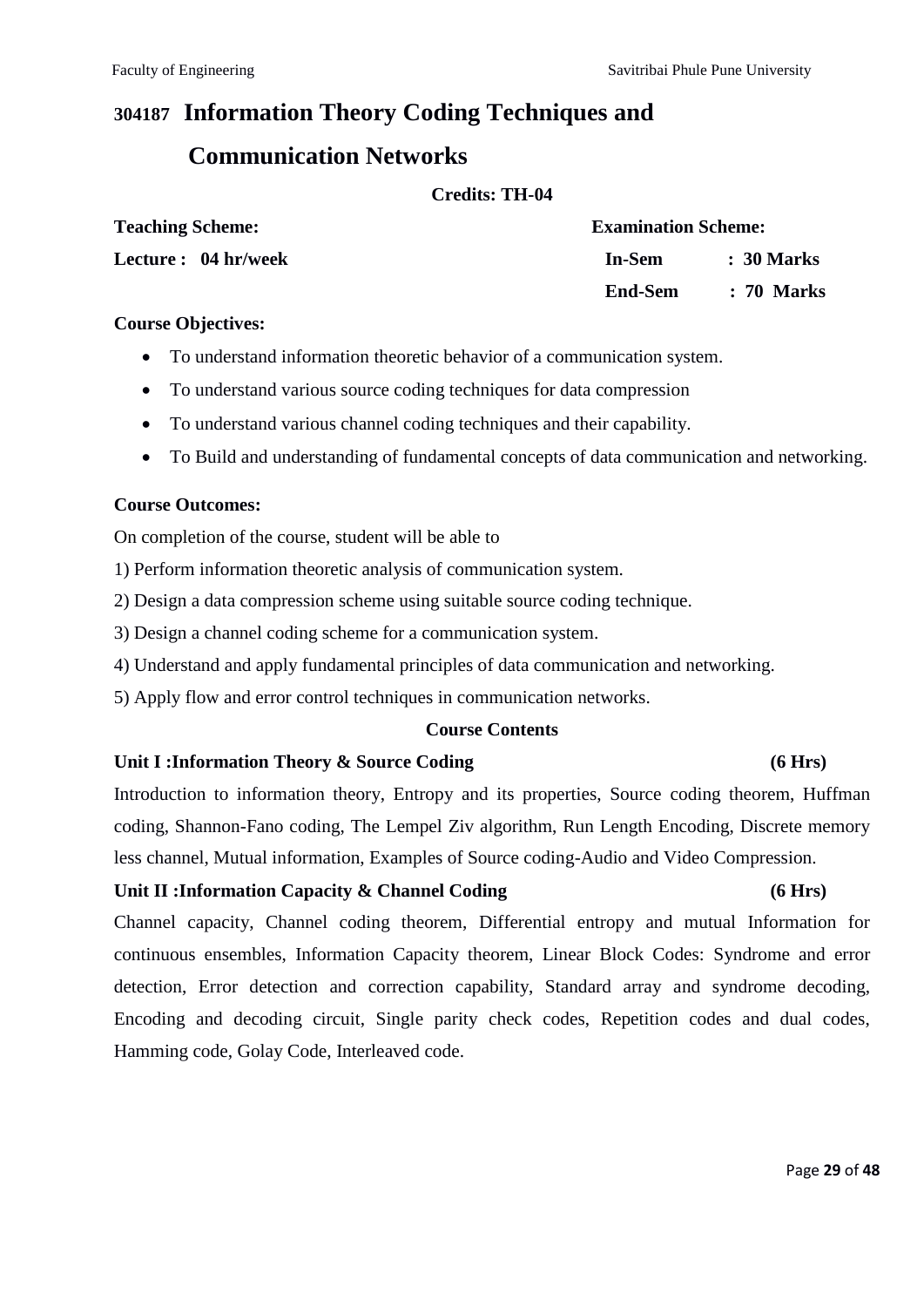Galois field, Primitive element & Primitive polynomial, Minimal polynomial and generator polynomial, Description of Cyclic Codes, Generator matrix for systematic cyclic code, Encoding for cyclic code, Syndrome decoding of cyclic codes, Circuit implementation of cyclic code.

### **Unit IV : BCH and Convolutional Codes (6Hrs)**

Binary BCH code, Generator polynomial for BCH code, Decoding of BCH code, RS codes, generator polynomial for RS code, Decoding of RS codes, Cyclic Hamming code and Golay code. Introduction of convolution code, State diagram, Tree diagram, Trellis diagram, Sequential decoding and Viterbi decoding

### **Unit V : Data Communication & Physical Layer(6 Hrs)**

Data Communications – Networks - Network models – OSI model – Layers in OSI model – TCP / IP protocol suite – Addressing – Guided and Unguided Transmission media.

### **Unit VI : Data Link Layer (4Hrs)**

Data link control: Framing – Flow and error control –Protocols for Noiseless and Noisy Channels – HDLC.

### **Text Books:**

1) Bernad Sklar, "Digital Communication Fundamentals & applications", Pearson Education. Second Edition.

2) Behrouz A. Foruzan, "Data communication and Networking", Tata McGraw-Hill

### **Reference Books:**

1) Ranjan Bose, "Information Theory coding and Cryptography", McGraw-Hill,  $2<sup>nd</sup>$  Ed

2) Murlidhar Kulkarni, K.S.Shivaprakasha, "Information Theory & Coding", Wiley Publications

3) Simon Haykin, "Communication Systems", John Wiley & Sons, Fourth Edition.

4) Shu lin and Daniel j, Cistello jr., "Error control Coding" Pearson,  $2<sup>nd</sup>$  Edition.

5) Todd Moon, "Error Correction Coding : Mathematical Methods and Algorithms", Wiley Publication

6) Khalid Sayood, "Introduction to Data compression", Morgan Kaufmann Publishers

#### Faculty of Engineering Theorem Savitribai Phule Pune University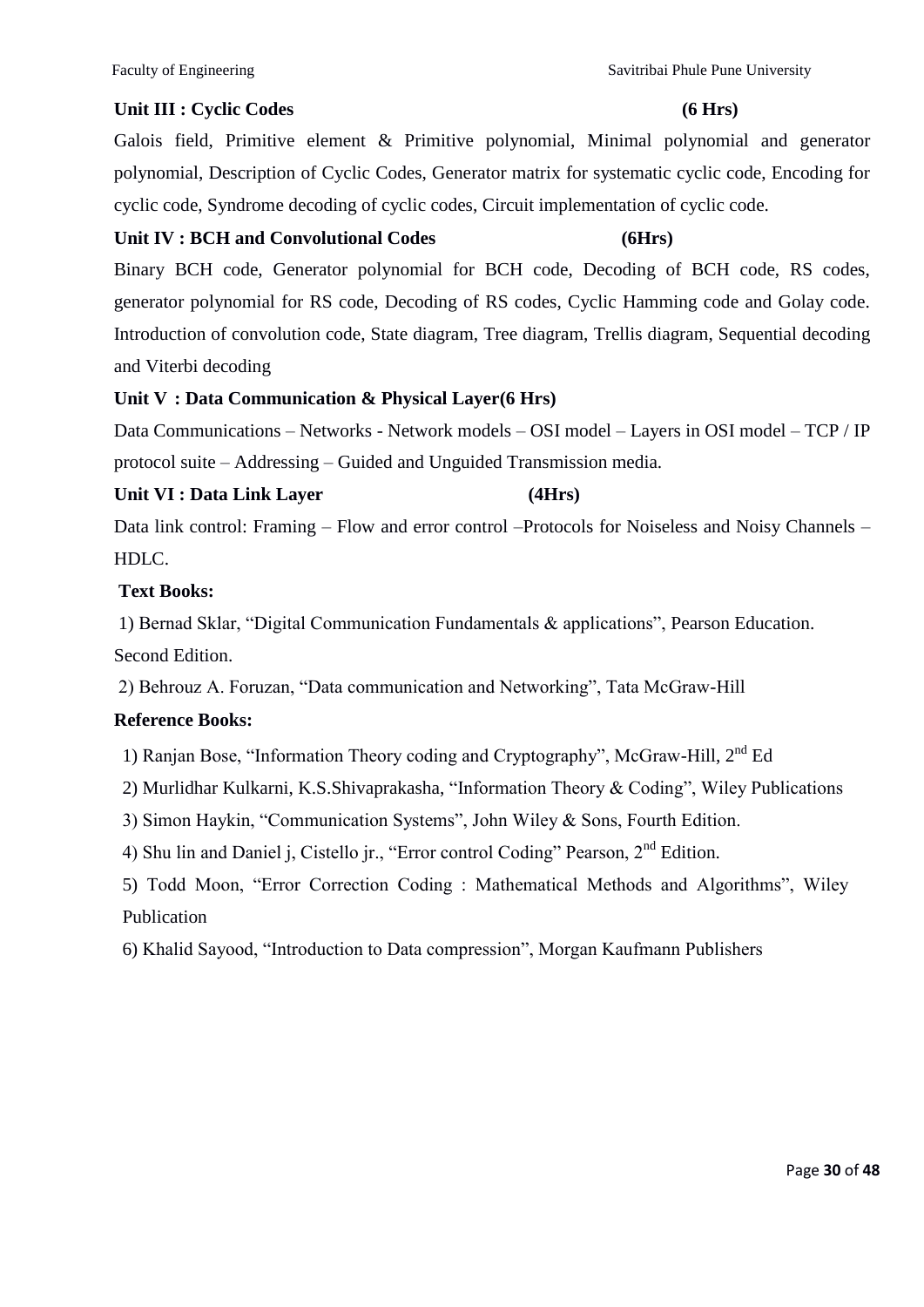# **304188 Business Management**

### **Credits: TH-03**

| <b>Teaching Scheme:</b> | <b>Examination Scheme:</b> |            |  |  |  |
|-------------------------|----------------------------|------------|--|--|--|
| Lecture : 03 hr/week    | In-Sem                     | : 30 Marks |  |  |  |
| <b>Tutorial:</b>        | End-Sem                    | : 70 Marks |  |  |  |
|                         | Term Work :                |            |  |  |  |

#### **Course Objectives:**

- To get awareness about various domains in Business Management.
- To understand concept of Quality Management, Financial Management and Project Management.
- To learn Human Resource Management, marketing management are the major tasks in Business
- To promote Entrepreneurship.

#### **Course Outcomes:**

On completion of the course, student will be able to

- 1) Get overview of Management Science aspects useful in business.
- 2) Get motivation for Entrepreneurship
- 3) Get Quality Aspects for Systematically Running the Business
- 4) To Develop Project Management aspect and Entrepreneurship Skills.

#### **Course Contents**

#### **Unit I :Basics of Business Management (8 Hrs)**

Introduction, Definition of management, characteristics of management, functions of management - Planning, Organizing, Staffing, Directing, Co-ordination, Controlling, Motivating, Communication, Decision Making, Principles of management – F.W.Taylor, Henry Fayol, Elton Mayo, Administration and management, Nature of management, levels of management, scientific management, managerial roles, Forms of Organization- Line , Line –staff,committee etc, Dist Business sectors & forms of business organizations- private sector,Cooperative sectors, public sector, joint sector, Services sector, Various forms of business organizations – Sole Proprietorship, Partnership firms, Joint stock companies -their features, relative merits, demerits & suitability. Concept of globalization

#### **Unit II :Quality Management (6 Hrs)**

Definition of quality, goalpost view of quality, continuous improvement definition of quality, types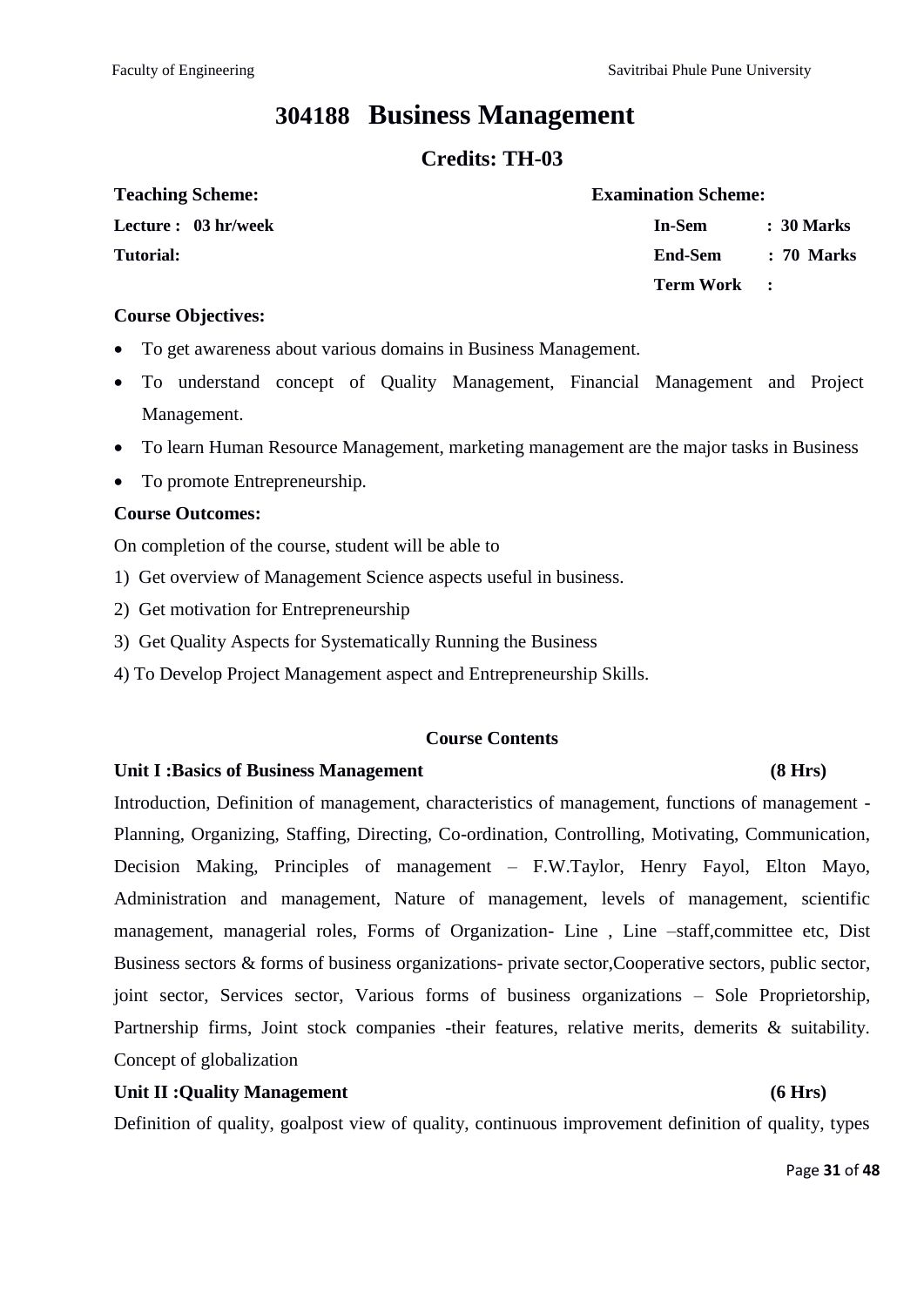of quality – quality of design, conformance and performance, phases of quality management, Juran's and Demings view of quality, Quality Management Assistance Tools: Ishikawa diagram – Pareto Analysis – Pokka Yoke (Mi stake Proofing).quality circles, TQM, Kaizen, Five S (5S), Six sigma Quality Management Standards Application of six sigma a CASE study - The ISO 9001:2015 Quality Management System Standard. Software quality management with respect to CMM level and ISO standard.

#### **Unit III : Financial Management and Project Management (6 Hrs)**

Capital Structure, Fixed & working capital, Cash flow, Financial accounting concepts and application, Scope of business, Macro analysis, micro analysis, Demand and supply analysis. Function of money market and capital Market, sources of finance. Introduction to capital budgeting, Techniques of capital budgeting. Break even analysis - assumptions, importance, Cost-Benefit analysis,. Introduction to Project Management process (Project Life cycle Management),Project selection criteria, project scope, Project planning, scheduling , Resources and constrains. Project estimates and costing .Project qualitative and quantitative Risk analysis and Mitigation, project quality planning and deliverables. Case study of a project Mnagement.

#### Unit IV : Human Resource Development (6 Hrs)

Strategic importance HRM; objectives of HRM; challenges to HR professionals; role, Responsibilities and competencies of HR professionals; HR department operations; Human Resource Planning - objectives and process; human resource information system.. Talent acquisition; recruitment and selection strategies, career planning and management, training and development, investment in training program; executive development, Case study on Recent trends in Human Resource Development. Case study of a HR of an organization.

#### **Unit V : Entrepreneurship Development (6 Hrs)**

Concept of entrepreneurship, Identification of business opportunities, Generation of business idea, Business plan, Preparation of business proposal, Sources of finance – government and nongovernment agencies, , Policies and incentives for small business development, Government policies and incentives, Woman entrepreneurship, Industrial relations, Case study on Small scale industries in India.

#### **Unit VI : Marketing ( 6 Hrs)**

Introduction to marketing, marketing environment, segmentation. Consumer behavior and Marketing management. Marketing research, pricing, advertising, branding and packaging. Personal selling and sales force Management .Modern marketing system (digital Mastering marketing) Email Marketing, Social Media Marketing, Web Marketing, Google (Google Analytics, Advertising and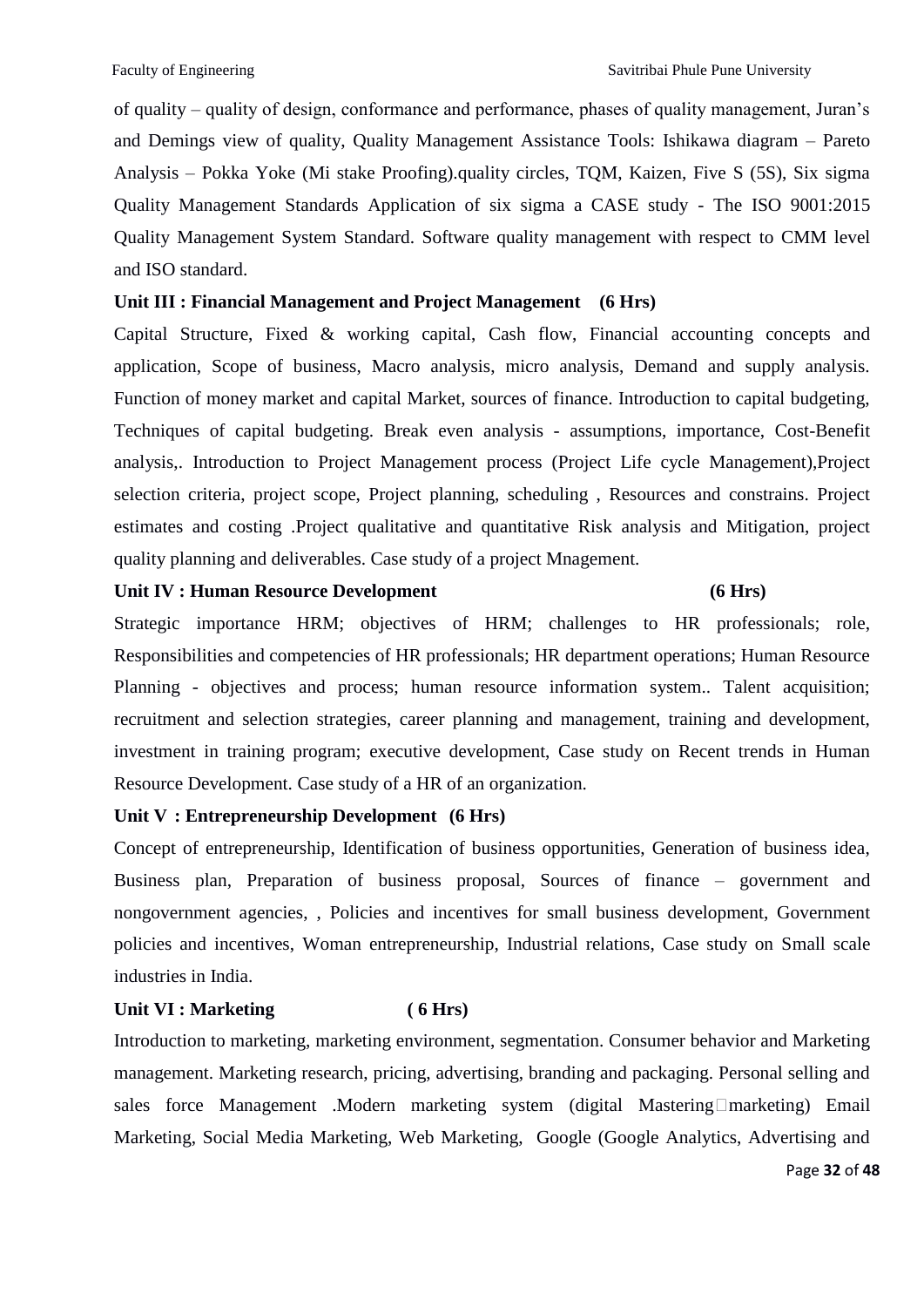Applications), Facebook, LinkedIn, Twitter, Guides & Directories, Online Publications etc for sales, customer services, staff recruitment etc, Blogging and Micro Blogging Event Management, Online Payments, Disability Web Access, Surveys & Forms, Affiliate & Voucher Marketing, Crowd sourcing, Mobile Social Media (Geotagging etc) and Mobile Marketing, Mobile Applications (Apps and Mobile Web), Audio , Video podcasting.

Introduction to supply chain management and customer relationship management

#### **Text Books:**

1 ) O. P. Khanna, "Industrial Engineering and Management", Dhanpatrai publications Ltd, NewDelhi.

2) L.C.Jhamb , Savitri Jhamb , Industrial Management – I , Everest Publishing House .

3) Jenniffer Greene, Andrew Stellman, Head First PMP 3<sup>rd</sup> Edition OREILLY Publication

4) Marketing Management-Phillip Kotlar, The Millennium Edition, PHI EEE Edition

#### **Reference Books:**

**1)** G. S. Batra, "Development of entrepreneurship", deep and deep publications, new delhi

2) Ashwathappa, "human resource management", mc-gra w-hill education (india) pvt. Ltd.

3) M.Y. Khan and P. K. Jain, "financial management", mc-graw-hill education (india) pvt. Ltd.

4) Ravi M. Kishore, "project management", mc-graw-h ill education (india) pvt.

5) Pravin kumar, " fundamentals of engineering economics", wiley india

6) Monga. ir. Financial Accounting: concepts and Applications, may tirp aperbacks

7) Business organization and management by dr. C. B. Gupta, publisher sultan chand & co. Delhi

8) Fundamentals of accounting & financial analysis: by Anil Chowdhry (Pearson education)

9) Textbook of economic theory - Stonier and Hague; LongmanGreen and co., london.

10 ) managerial economics - theory and application - D. M. Mithani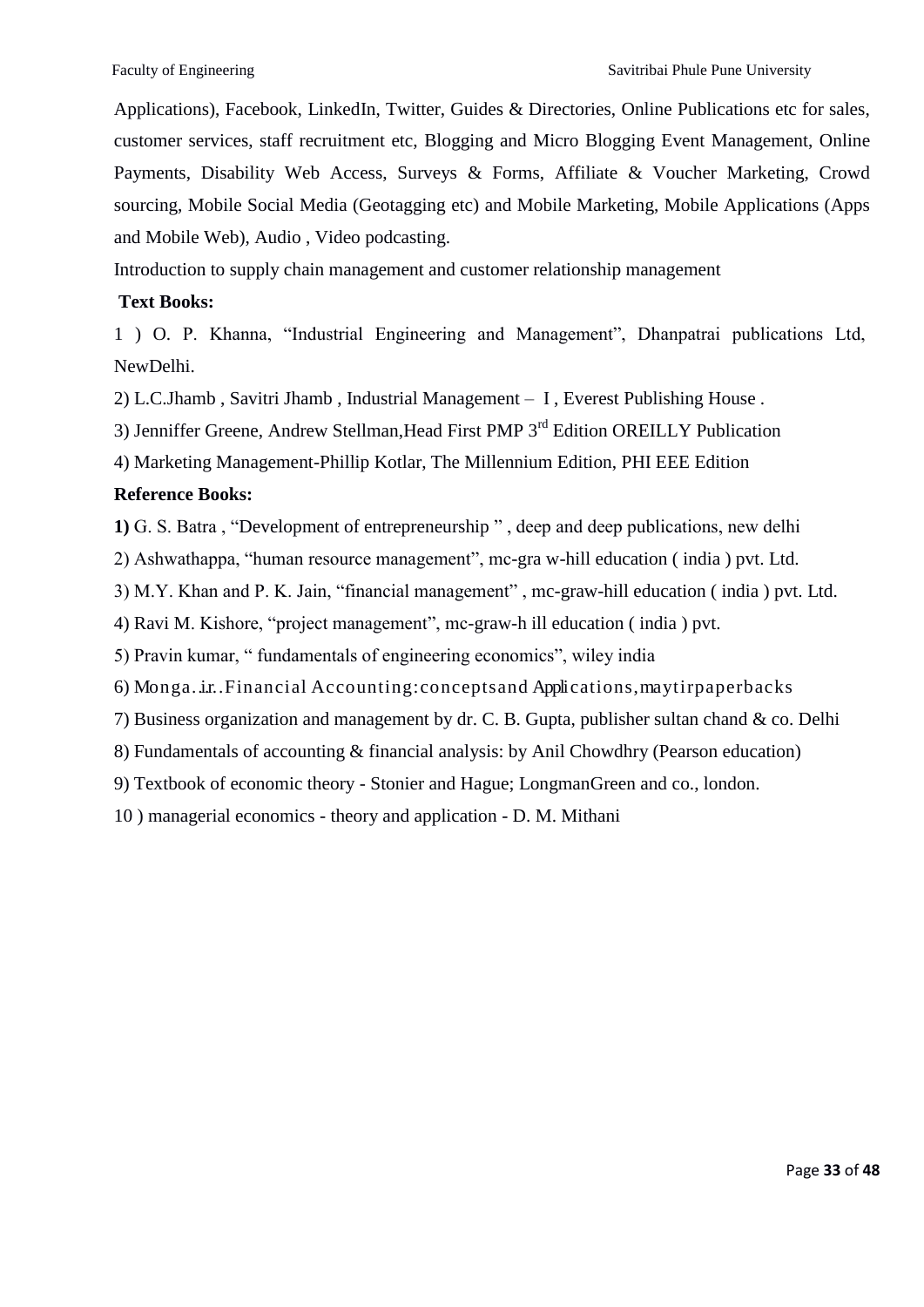# **304189 Advanced Processors**

### **Credits: TH-03**

#### **Teaching Scheme: Examination Scheme:**

**Lecture : 03 hr/week In-Sem : 30 Marks End-Sem : 70 Marks**

#### **Course Objectives:**

- To understand need and application of ARM Microprocessors in embedded system.
- To study the architecture of ARM series microprocessor
- To understand architecture and features of typical ARM7& DSP Processors.
- To learn interfacing of real world input and output devices
- To learn embedded communication systems.

#### **Course Outcomes:**

On completion of the course, student will be able to

- 1 ) Describe the ARM microprocessor architectures and its feature.
- 2) Interface the advanced peripherals to ARM based microcontroller
- 3) Design embedded system with available resources.
- 4) Use of DSP Processors and resources for signal processing applications.

#### **Course Contents**

#### Unit I :ARM7, ARM9, ARM11 Processors (6 Hrs)

Introduction to ARM processors and its versions, ARM7, ARM9 & ARM11 features, advantages & suitability in embedded application, registers, CPSR, SPSR, ARM and RISC design philosophy, ARM7 data flow model, programmers model, modes of operations. Introduction to Tiva TM4C123G Series Overview, Programming model, Tivaware Library

#### Unit II :ARM7 Based Microcontroller (6 Hrs)

ARM7 Based Microcontroller LPC2148: Features, Architecture (Block Diagram and Its Description), System Control Block ( PLL and VPB divider) , Memory Map, GPIO, Pin Connect Block, timer, Instruction set, programming in assembly language.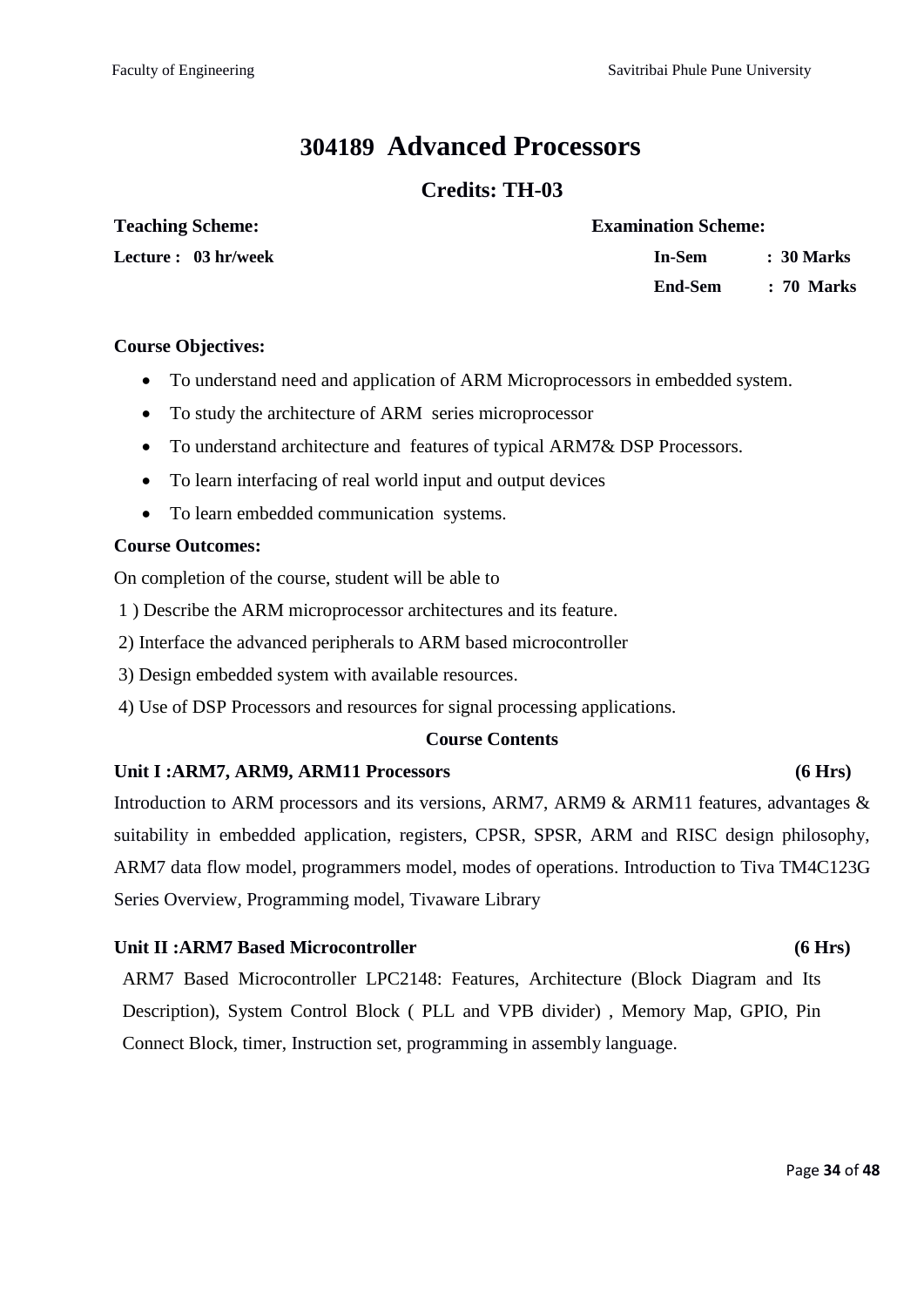**Unit III : Real World Interfacing with ARM7 Based Microcontroller -1 (6 Hrs)** Interrupt structure of LPC2148, Interfacing with LED, LCD, GLCD, KEYPAD, simple LPC2148 GPIO Programming examples Using timers of LPC2148 to generate delay, serial communication programming for transmission and reception from computer, programming for UART.

### **Unit IV : Real World Interfacing with ARM7 Based Microcontroller -2 (6 Hrs)**

GSM and GPS module interfacing, on-chip ADC using interrupt (VIC) and without using interrupt (VIC), EEPROM using I2C, SDCARD using SPI, on-chip DAC for waveform generation.

### Unit V : Digital signal Processors –I (6 Hrs)

Introduction, Computer Architectures for signal processing, General purpose Digital signal Processors, selecting digital signal processors, Special purpose DSP Hardware, Architecture of TMS320C67X, Features of C67X processors, CPU, General purpose register files, Functional units and operation, Data paths, Control register file.

#### Unit VI : Digital signal Processors-II (6Hrs)

TMS320C67X Functional units,Internal memory, External memory, on chip peripherals, Interrupts, Instruction set and addressing modes, Fixed point instructions, Floating point instructions, Conditional operations, Parallel operations, Pipeline operations, Code Composer studio, Application programs in C67X.

### **Text Books:**

1) Andrew Sloss, Dominic Symes, Chris Wright, "ARM System Developer's Guide – Designing and Optimizing System Software", ELSEVIER

2) Digital Signal Processors: Architecture, Programming and Applications By B. Venkatramani, M Bhaskar McGraw Hill Second Edition

### **Reference Books:**

- i. LPC 214x User manual (UM10139) :- www.nxp.com
- ii. ARM architecture reference manual : www.arm.com
- ii. Trevor Martin,"An Engineer's Introduction to the LPC2100 series", Hitex (UK)
- iv. TMS320C67XX User manual: www.ti.com
- v. Digital Signal Processing A Practical Approach by Emmanuel Ifeachor, Barrie W. Jervis Pearson Second edition
- vi. Joseph Yiu, "The Definitive Guide to the ARM Cortex-M", Newness, ELSEVIER.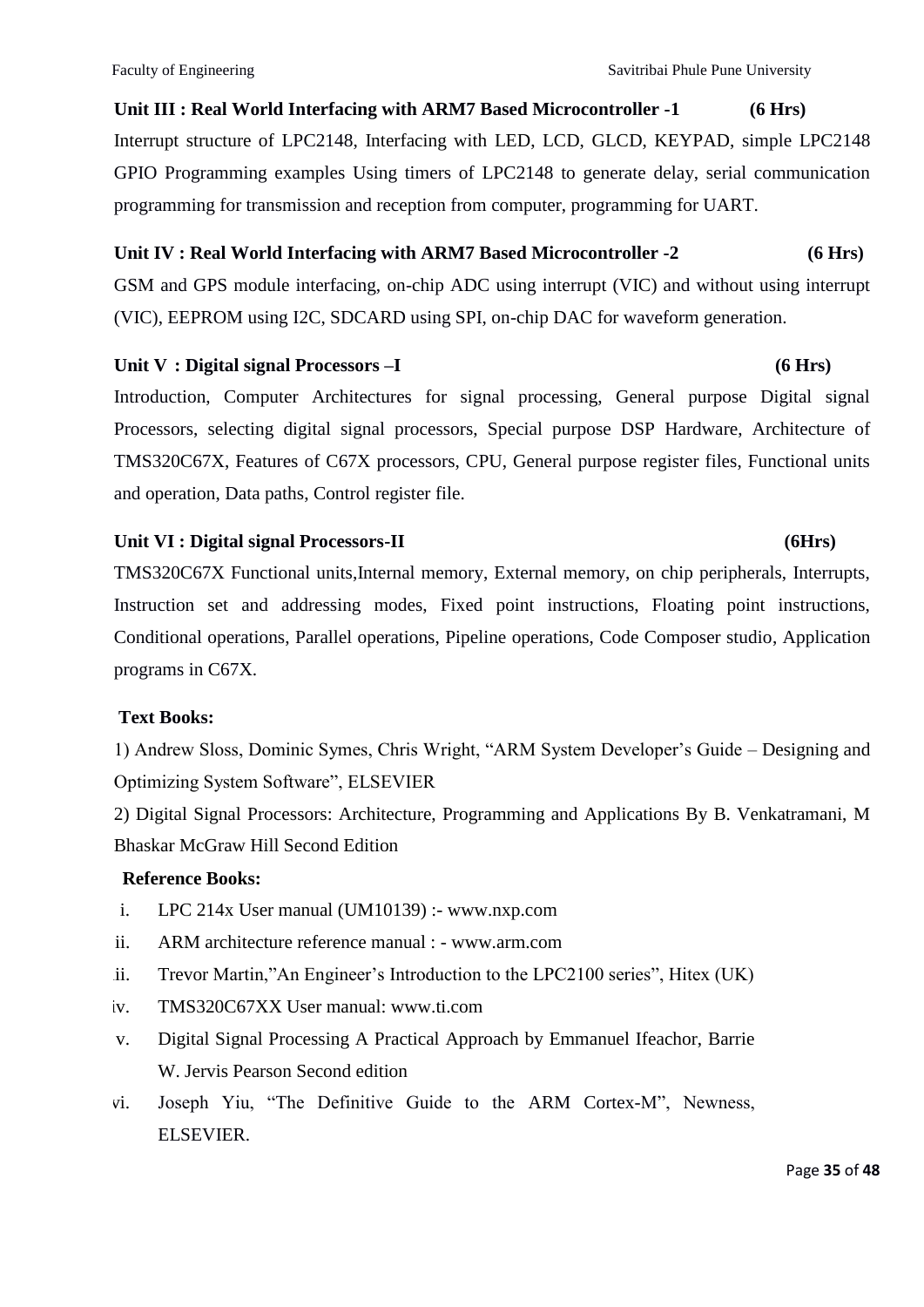# **304190 System Programming and Operating System**

# **Credits: TH-03**

| <b>Teaching Scheme:</b> | <b>Examination Scheme:</b> |              |
|-------------------------|----------------------------|--------------|
| Lecture : 03 hr/week    | In-Sem                     | : 30 Marks   |
|                         | End-Sem                    | $: 70$ Marks |

#### **Course Objectives:**

- To understand system software concepts, like the use and implementation of assembler, macros, linker, loaders and compiler.
- To get acquainted with software tools for program development.
- To explore memory allocation methods, input output devices and file system w. r. t. various operating system.
- To study and implement various processes scheduling techniques and dead lock avoidance schemes in operating system.

#### **Course Outcomes:**

On completion of the course, student will be able to

1) Demonstrate the knowledge of Systems Programming and Operating Systems

Formulate the Problem and develop the solution for same.

Compare and analyse the different implementation approach of system programming operating system abstractions.

Interpret various OS functions used in Linux / Ubuntu

### **Course Contents**

### **Unit I: Introduction to Systems Programming (8 Hrs)**

#### **Introduction:**

Components of System Software, Language Processing Activities, Fundamentals of Language Processing.

#### **Assemblers**:

Elements of Assembly language programming. Simple assembler scheme, Structure of an assembler, Design of single and two pass assembler.

#### **Macro Processors**:

Macro Definition and call, Macro expansion, Nested Macro Calls, Advanced Macro Facilities, Design of a two-pass macro-processor.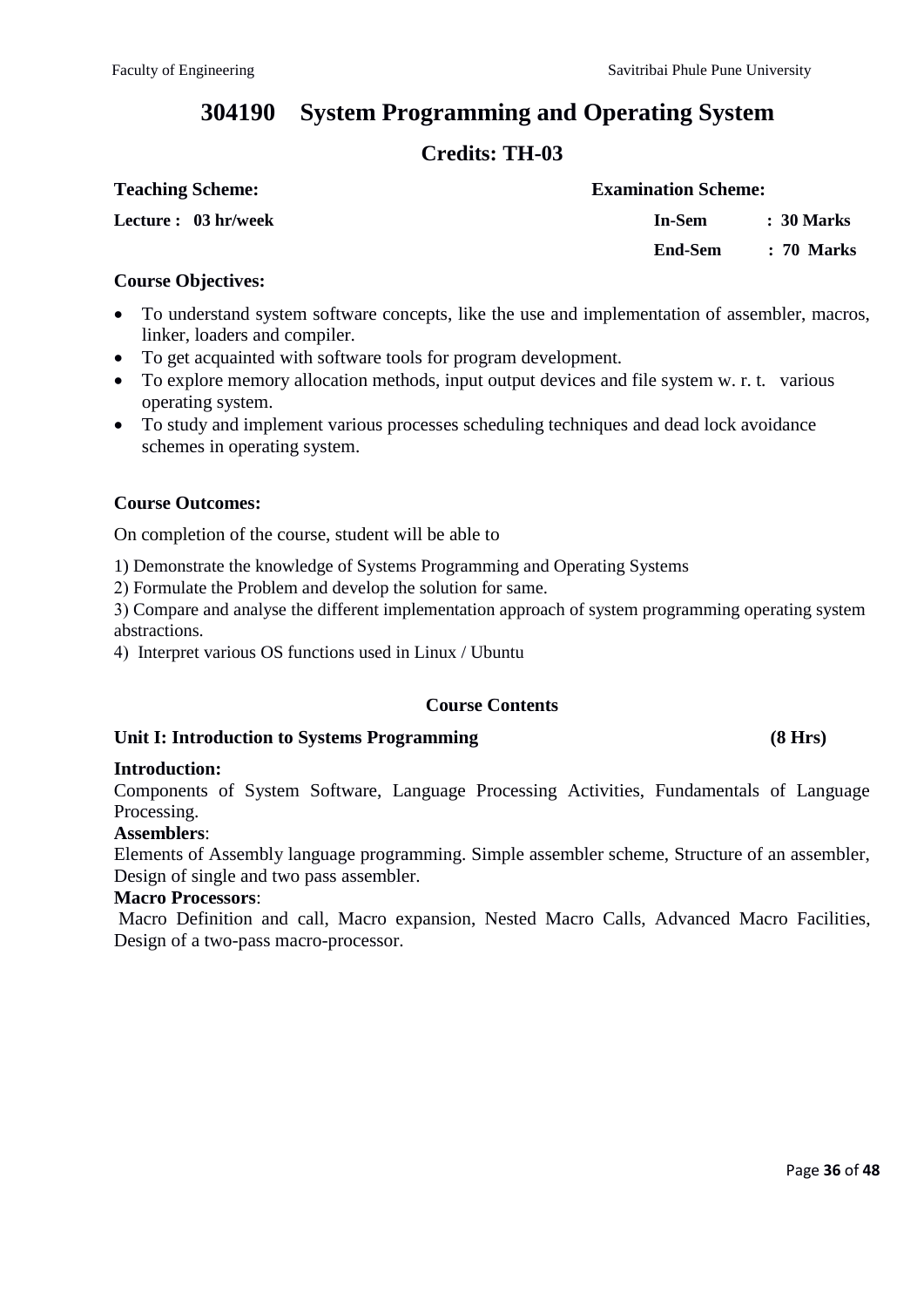#### **Unit II : Compiler, Loaders and Linkers(8Hrs)**

#### **Compilers:**

Basic compilers function, Phases of compilation, memory allocation, compilation of expression, Compilation of expressions, compilation of control structures, Code of optimization. **Loaders:** 

Loader Schemes: Compile and go, General Loader Scheme, Absolute loaders, subroutine linkages, relocating loaders, direct linking loaders, Design of an absolute loader.

#### **Linkers:**

Relocation and linking concepts, Design of linker, self relocating programs, Static and dynamic

linker.

### **Unit III : Introduction to OS and Process management(6 Hrs)**

#### **Introduction to OS :**

Architecture, Goals & Structures of O.S, Basic functions, Interaction of O. S. & hardware architecture, System calls, Batch, multiprogramming. Multitasking, time sharing, parallel, distributed & real -time O.S.

#### **Process Management:**

Process Concept, Process states, Process control, Threads, Scheduling: Types of scheduling: Preemptive, Non preemptive, Scheduling algorithms: FCFS, SJF, RR.

#### **Unit IV : Concurrency control(6Hrs)**

#### **Concurrency:**

Interprocess communication, Mutual Exclusion, Semaphores, Classical Problems of Synchronization: Readers-Writers, Producer Consumer, and Dining Philosopher problem.

#### **Deadlock:**

Principles of deadlock, Deadlock Prevention, Deadlock Avoidance, Deadlock Detection.

#### **Unit V : Memory Management (8 Hrs)**

Basics of memory management, Swapping, Memory Allocation, Paging, Segmentation ,Virtual

memory, Demand Paging, Page replacement, Page replacement algorithms – Optimal FIFO,

LRU, LRU approximation, Allocation of frames

#### Unit VI : Input and Output, File System (8Hrs)

### **I/O management & Disk scheduling:**

I/O Devices, Organization of I/O functions, Operating System Design issues, I/O Buffering, Disk Scheduling (FCFS), RAID, Disk Cache.

#### **File Management:**

Concepts, File Organization, File Directories, File Sharing, Record Blocking, Allocation methods, Free Space management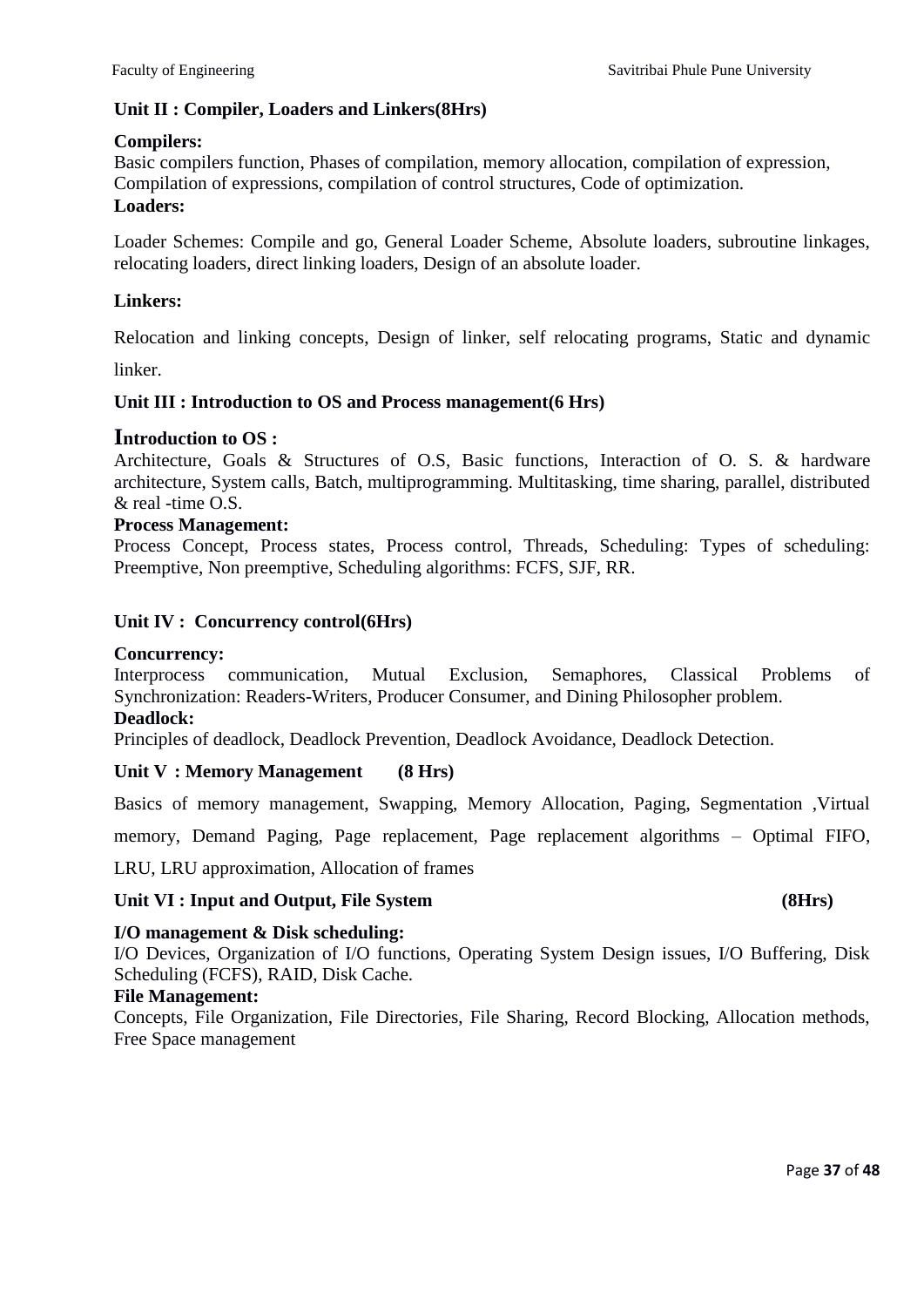#### **Text Books:**

- **1.** 1 Dhamdhere D., "Systems Programming and Operating Systems", 2nd Edition, 'TMH
- 2. Siberschatz A; Galvin P.B; Gagne G, "Operating System Concepts", John Wiley.
- 3. J. J. Donovan, "Systems Programming", McGraw Hill

#### **Reference Books:**

- 1. Stalling William, "Operating Systems" , Pearson Education, fifth edition.
- 2. Adam Hoover, "System Programming with C and UNIX", Pearson Education
- 3. Leland L. Beck, "System Software," Pearson Editions.
- **4.** Andrew S. Tanenbaum, "Modern Operating Systems", Second Edition, PHI.
- 5. A. V. Aho, R. Sethi, J. D. Ullman. Compilers: Principles, Techniques, and Tools. Addison-Wesley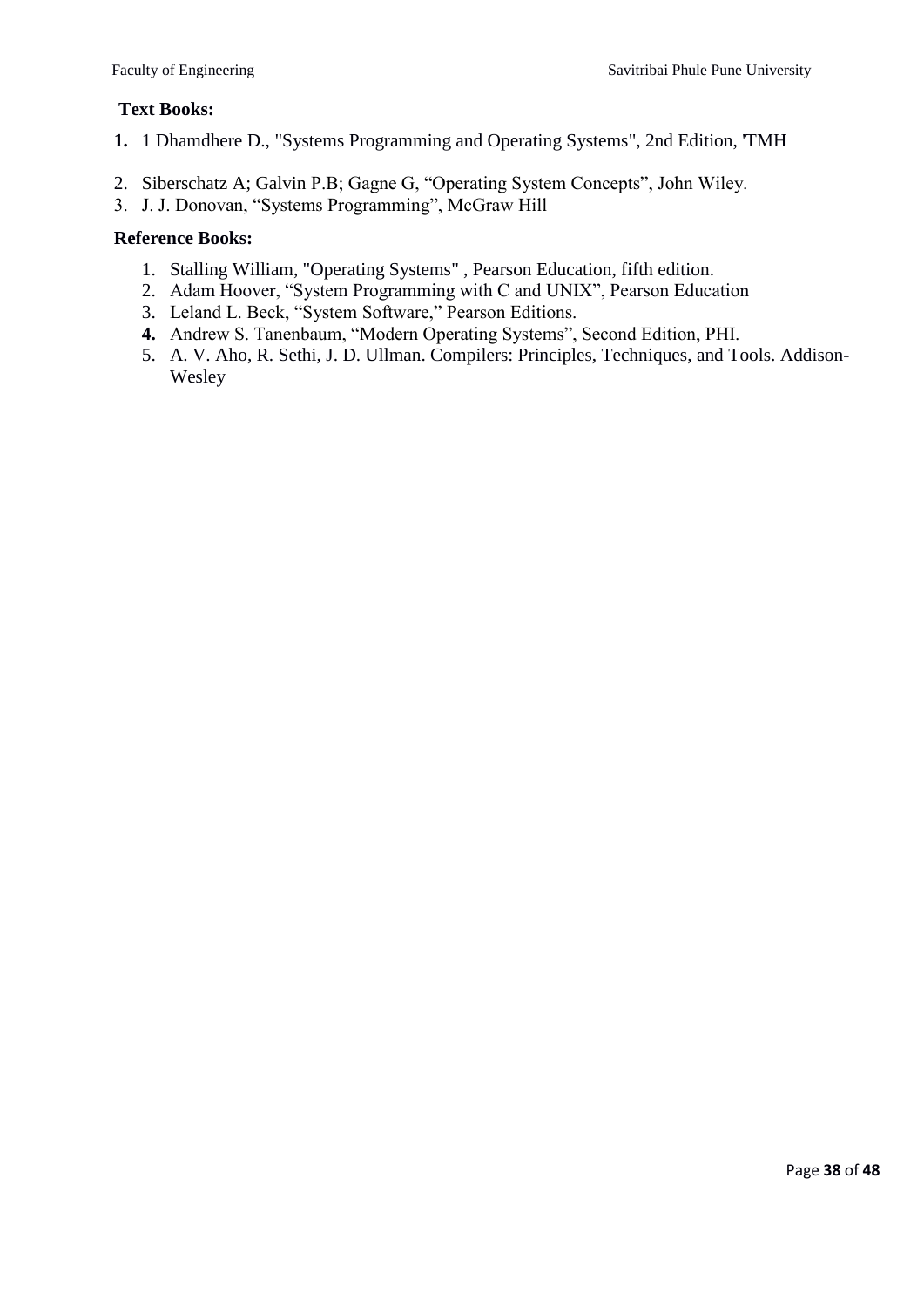# **304194 Power Electronics and Information Theory Laboratory**

# **Credits: PR-02**

**Teaching Scheme: Examination Scheme:**

**Practical : 04 hr/week Practical : 50 Marks Term work : 50 Marks**

# **Power Electronics**

#### **List of Experiments (Any 8)**

- 1) Characteristics of SCR
	- i) Plot V-I characteristics , ii) Observe the effect of gate current
	- iii) Measure IH & IL
- 2) V-I Characteristics of MOSFET / IGBT
	- i) Plot output characteristics ii) Plot transfer characteristics
- 3) Single phase Semi / Full Converter with R & R-L load
	- i) Observe load voltage waveform,
	- ii) Measurement of firing angle, average o/p voltage across loads,
	- iii) Verification of theoretical values with practically measured values.
- 4) Single-Phase PWM bridge inverter for R load
	- i) Observe output rms voltage waveforms,
- 5) Step down dc chopper using power MOSFET / IGBT
	- i) Measure duty cycle and observer effect on average load voltage for DC chopper
- 6) Find load & line regulation of given SMPS
- 7) Single phase AC voltage controller using SCRs for R load
	- i) Observe output rms voltage waveforms,
	- ii) Measurement of firing angle, o/p voltage across load,
	- iii) Verification of theoretical values with practically measured values.
- 8) Speed control of DC motor / Stepper motor / AC motor
	- i) Speed control of DC motor using armature voltage control / field control method.
		- Measure RPM and plot graph of speed versus armature voltage and field current OR
	- ii) Study drive circuit for stepper motor- phase sequencing and micro stepping. OR
	- iii) Plot speed-torque characteristic of three phase induction motor.
- 9) To study over voltage / over current protection circuit.
- 10) i) Study of Power Factor improvement techniques. OR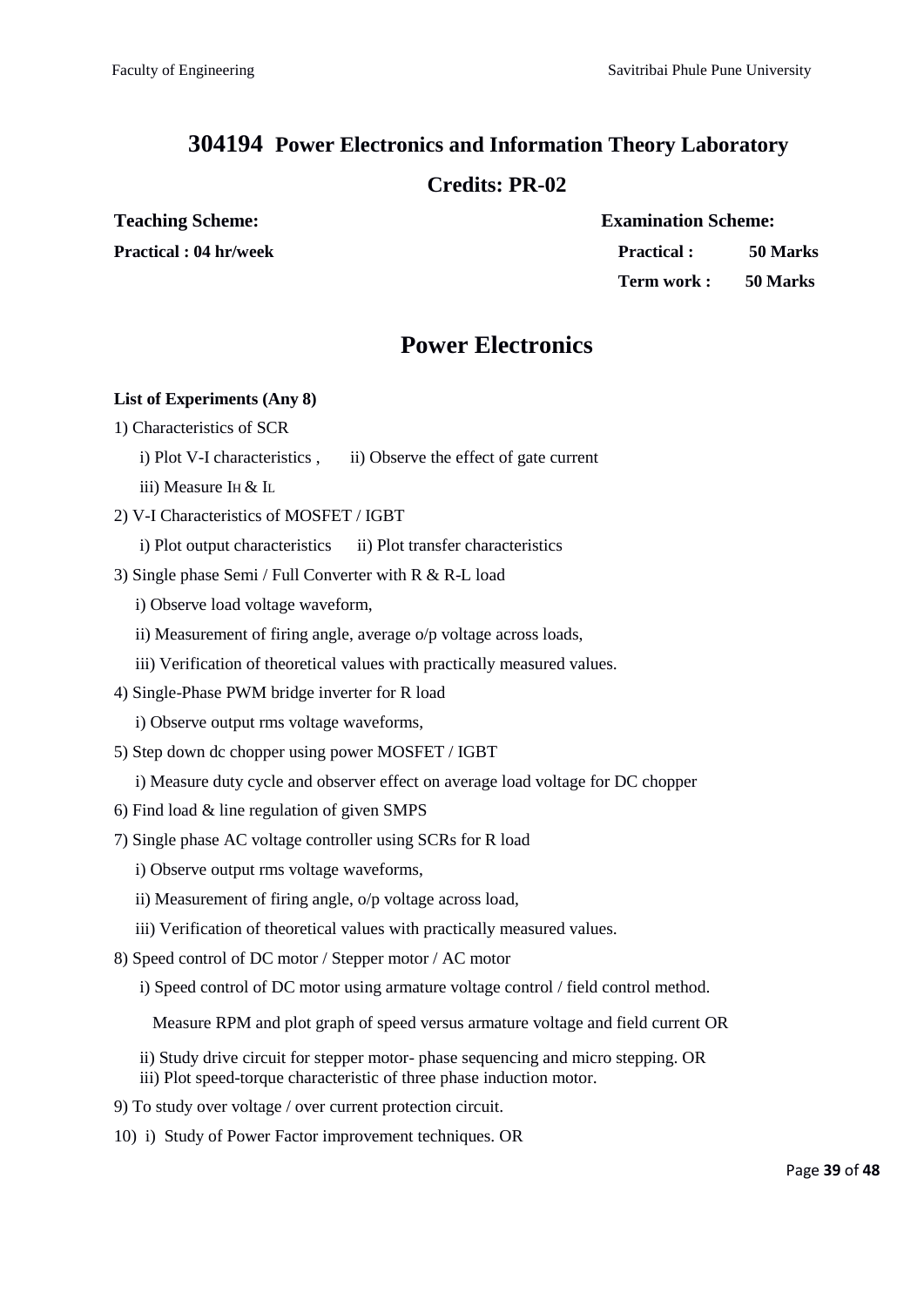ii) Simulation of circuits by using Powers software

### **Information Theory, Coding Techniques and Communication Networks**

Note: Perform any 8 practical Assignments (1-6 and 11 are compulsory)

1 Write a program for determination of various entropies and mutual information of a given channel. Test various types of channel such as

a) Noise free channel. b) Error free channel

c) Binary symmetric channel d) Noisy channel

Compare channel capacity of above channels.

- 2 Write a program for generation and evaluation of variable length source coding using (C/MATLAB or any relevant software) (Any 2)
	- a) Shannon Fano coding and decoding
		- b) Huffman Coding and decoding
		- c) Lempel Ziv Coding and decoding
- 3 Write a Program for coding & decoding of Linear block codes.
- 4 Write a Program for coding & decoding of Cyclic codes.
- 5 Write a program for coding and decoding of convolutional codes
- 6 Write a program for coding and decoding of BCH and RS codes.
- 7 Write a program to study performance of a coded and uncoded communication system (Calculate coding gain, error probability, Bit energy Vs error performance)
- 8 Write a simulation program to implement source coding and channel coding for transmitting a text file.
- 9 Implementation of any compression algorithm by using various toolboxes in MATLAB or any other platform for either audio, image or video data.
- 10 Study of Networking Components and LAN.
- 11 Write a simulation program to implement ARQ techniques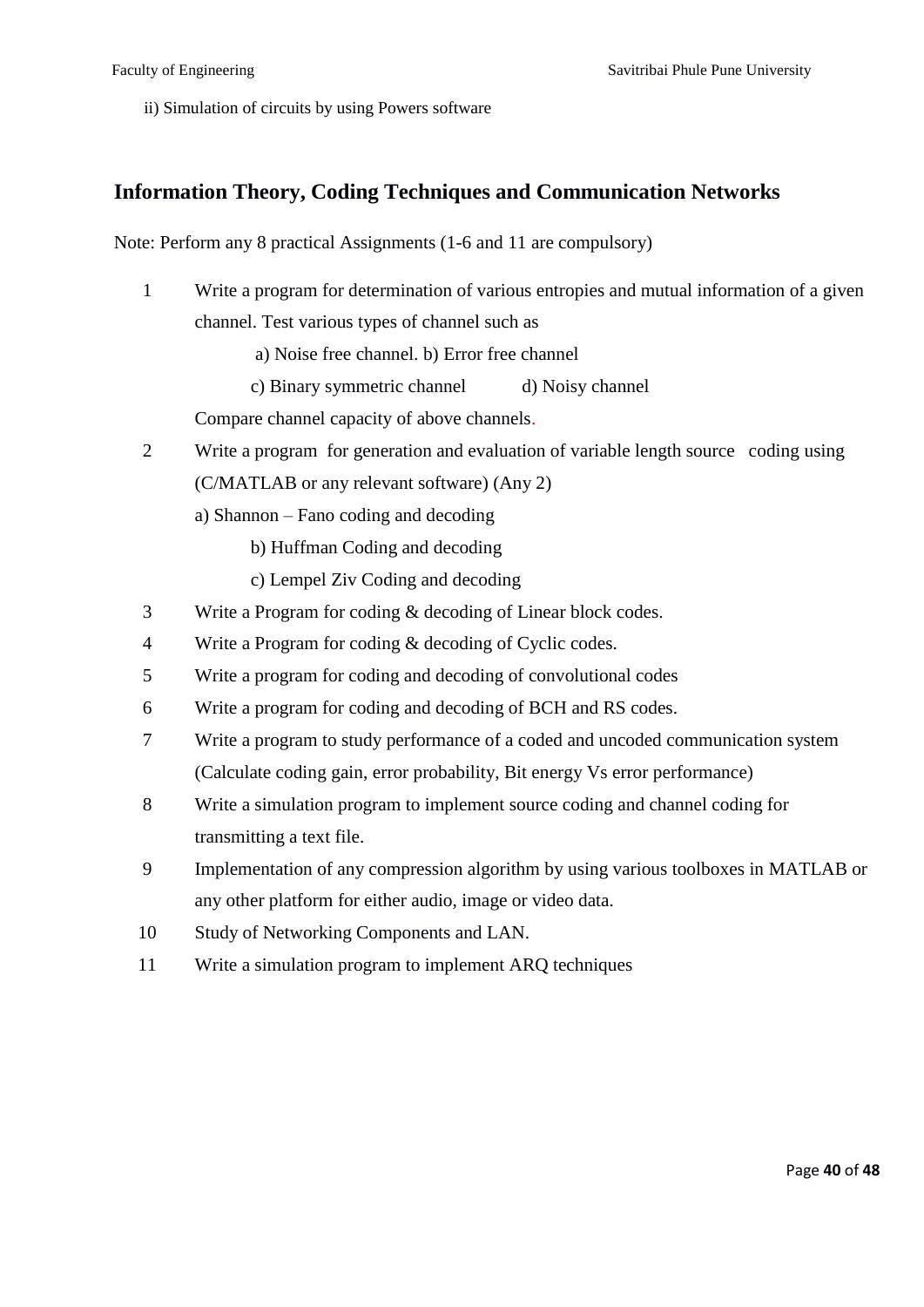# **304195 Advanced Microprocessors and System Programming Lab**

### **Credits: PR-02**

| <b>Teaching Scheme:</b> |  |
|-------------------------|--|
|                         |  |

# **Teaching Scheme: Examination Scheme: Practical : 04 hr/week Practical : 50 Marks Term work : 50 Marks**

#### **Advanced Microprocessors**

#### **List of Practical's**

#### **Group A: LPC2148 Based Experiments (Any 6)**

- 1 Interfacing LPC2148 with GLCD to display image on it OR
	- GPIO configuration and control with simple LED example on TIVA TM4C123G Platform
- 2. Using UART of LPC2148 for serial reception and transmission from/to computer
- 3. Interfacing GSM with LPC2148 for sending and receiving message and voice call
- 4. Interfacing GPS with LPC2148 for finding current location latitude and longitude values
- 5. Using built-in ADC of LPC2148 for displaying its values (Programming built-in ADC with interrupt and without interrupt ) OR

Programming of on chip ADC and displaying converted digital values on HyperTerminal on TIVA Platform

- 6. Interfacing SD card to LPC2148 using SPI
- 7. Interfacing EEPROM to LPC2148 using I2C protocol
- 8. Introduction to Programming environment with CCS and Tiva library

### **Group B: DSP Based Experiments (Any 2)**

The programs may be written in assembly language, C language and combination of both

- 1. Convolution
- 2. Discrete Fourier Transform Using FFT Algorithm
- 3. Discrete Fourier Transform Using DFT FFT Radix 2 Algorithm
- 4. FIR filter
- 5. Real time audio signal capture

TMS320C6748 DSP Development kit(LCDK) with XDS100 V2 JTAG Emulator may found useful.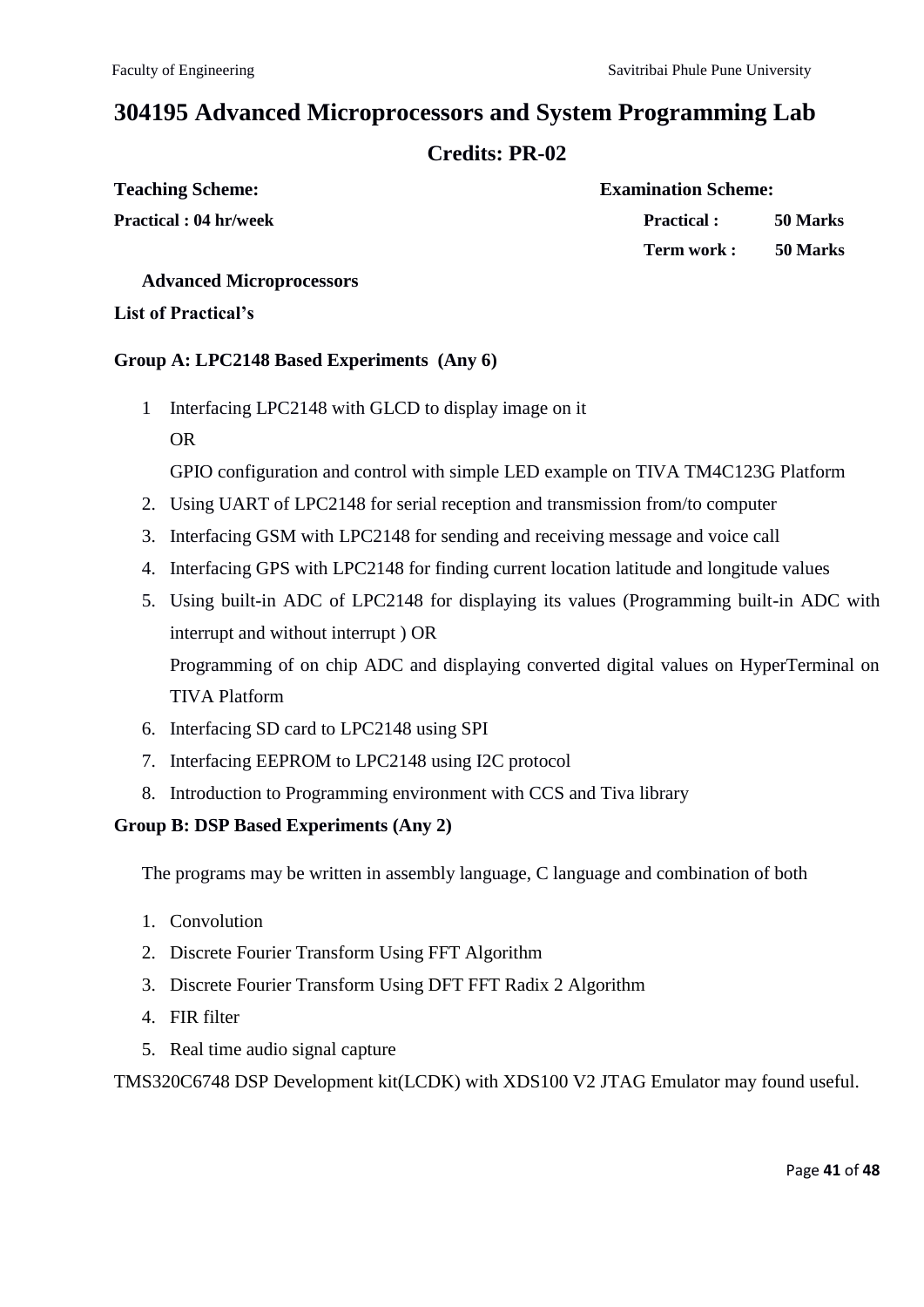### **System Programming and Operating Systems Lab**

#### **List of Practical's:**

8.

#### **List of Assignments:**

- 1. a. Study of Basic Linux Commands
- b. Write an shell scripting on LINUX OS
- 2. Write C Program to implement Lexical Analyzer for simple arithmetic operation which creates output tables (Uniform Symbol Table or a. Identifier Table b. Literal Table c. Symbol Table)
- 3. Design of PASS I of two pass assembler for pseudo machine code.
- 4. Design of a MACRO PASS-I
- 5. Implement Job scheduling algorithms: FCFS, SJF
- 6. Implement Bankers Algorithm for deadlock detection and avoidance
- 7. Implementation of page replacement algorithm: FIFO / LRU Case Study
	- a. Android mobile operating system
	- b. Study of System calls to list files, directories
	- c. Study of System calls to handles process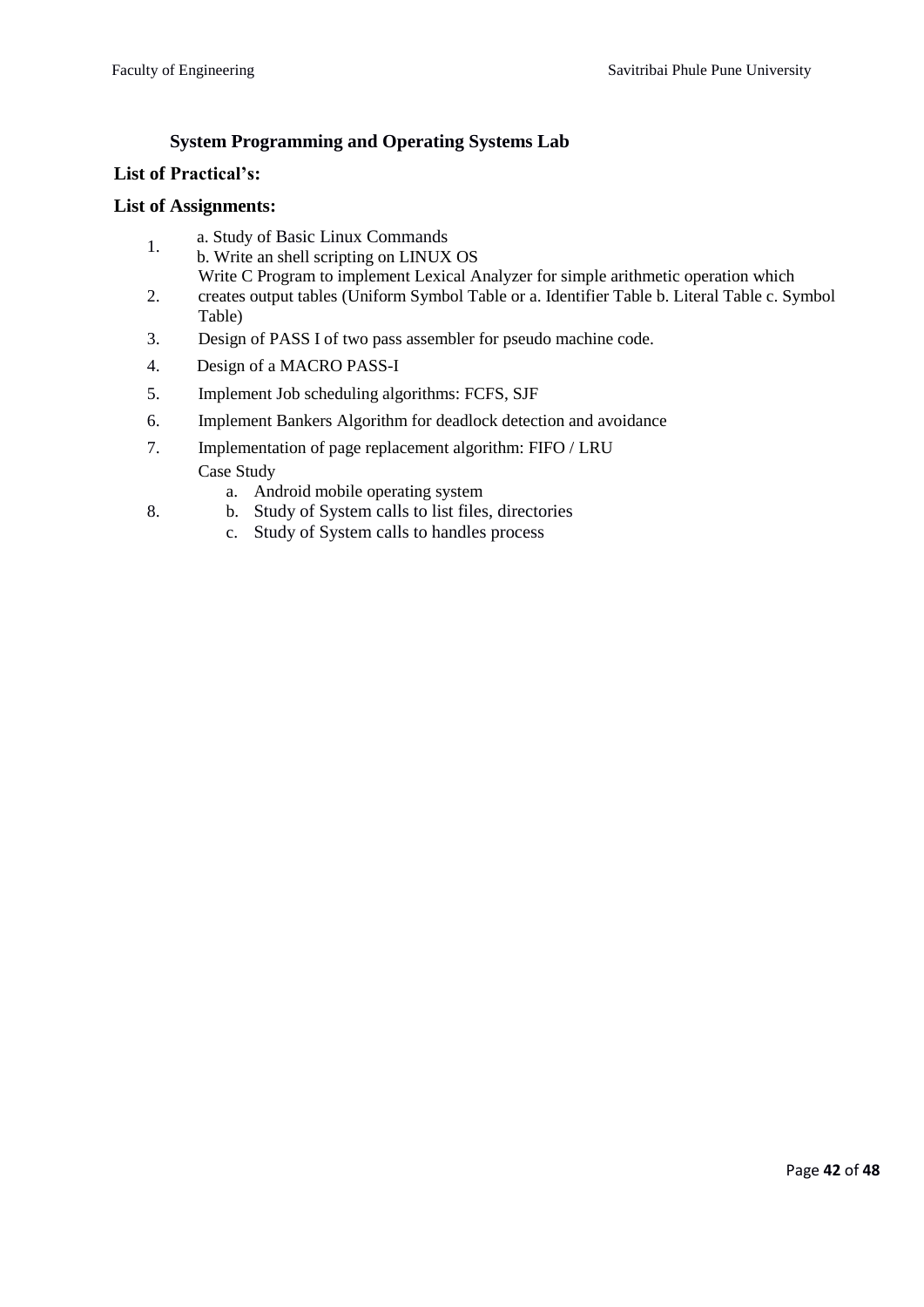# **304196 Employability Skills and Mini Project Credits: TH-02 PR-01**

**Teaching Scheme: Examination Scheme:**

**Oral : 50 Marks** 

**Lecture : 02 hr/week**

**Practical : 02 hr/week** 

### **Course Objectives:**

- To understand the "Product Development Process" including budgeting through Mini Project.
- To plan for various activities of the project and distribute the work amongst team members.
- To inculcate electronic hardware implementation skills by -
- Learning PCB artwork design using an appropriate EDA tool.
- Imbibing good soldering and effective trouble-shooting practices.
- Following correct grounding and shielding practices.
- To develop student's abilities to transmit technical information clearly and test the same by delivery of Seminar based on the Mini Project.
- To understand the importance of document design by compiling Technical Report on the Mini Project work carried out.

### **Course Outcomes:**

On completion of the course, student will be able to

- 1. Understand, plan and execute a Mini Project with team.
- 2. Implement electronic hardware by learning PCB artwork design, soldering techniques, testing and troubleshooting etc.
- 3. Prepare a technical report based on the Mini project.
- 4. Deliver technical seminar based on the Mini Project work carried out.

### **Course Contents**

### **Execution of Mini Project**

- Project group shall consist of **not more than 3** students per group.
- $\bullet$  Mini Project Work should be carried out in the Design / Projects Laboratory.
- Project designs ideas can be necessarily adapted from recent issues of electronic design magazines

Application notes from well known device manufacturers may also be referred.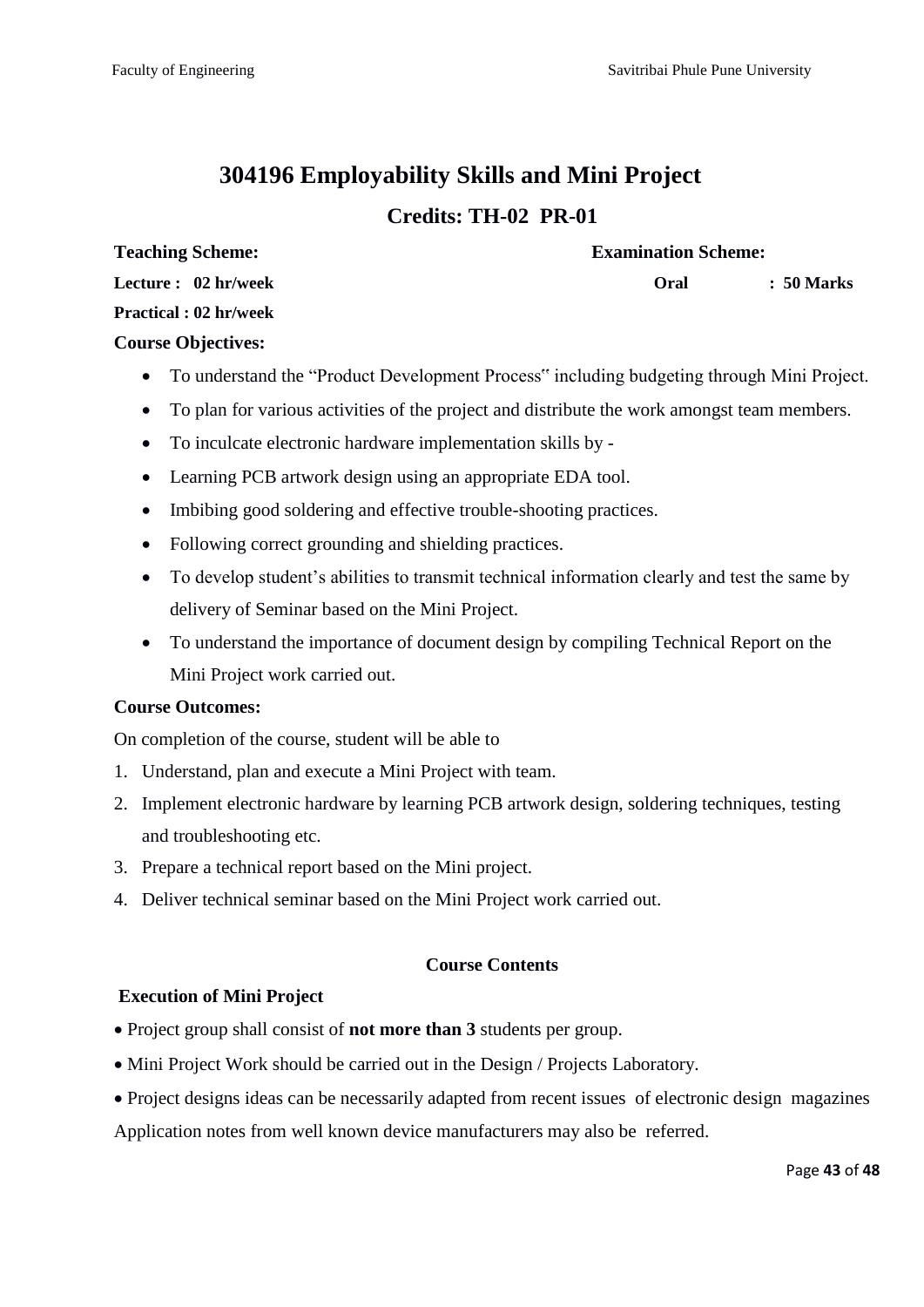- Use of Hardware devices/components is mandatory.
- Layout versus schematic verification is mandatory.
- Bare board test report shall be generated.
- Assembly of components and enclosure design is mandatory.

#### **B: Selection: Domains for projects may be from the following, but not limited to:**

- Instrumentation and Control Systems
- Electronic Communication Systems
- Biomedical Electronics
- Power Electronics
- Audio , Video Systems
- Embedded Systems
- Mechatronic Systems

 Microcontroller based projects should preferably use Microchip PIC controllers/ATmega controller/AVR microcontrollers.

#### **C. Monitoring: ( for students and teachers both)**

Suggested Plan for various activities to be monitored by the teacher.

**Week 1 & 2:** Formation of groups, Finalization of Mini project & Distribution of work.

**Week 3 & 4:** PCB artwork design using an appropriate EDA tool, Simulation.

**Week 5 to8:**PCB manufacturing through vendor/at lab, Hardware assembly, programming (if required) Testing, Enclosure Design, Fabrication etc

**Week 9 & 10:**Testing of final product, Preparation, Checking & Correcting of the Draft Copy of Report

**Week 11 & 12:** Demonstration and Group presentations.

Log book for all these activities shall be maintained and shall be produced at the time of examination.

#### **D. Report writing**

A project report with following contents shall be prepared:

- **Title**
- Specifications
- Block diagram
- Circuit diagram
- Selection of components, calculations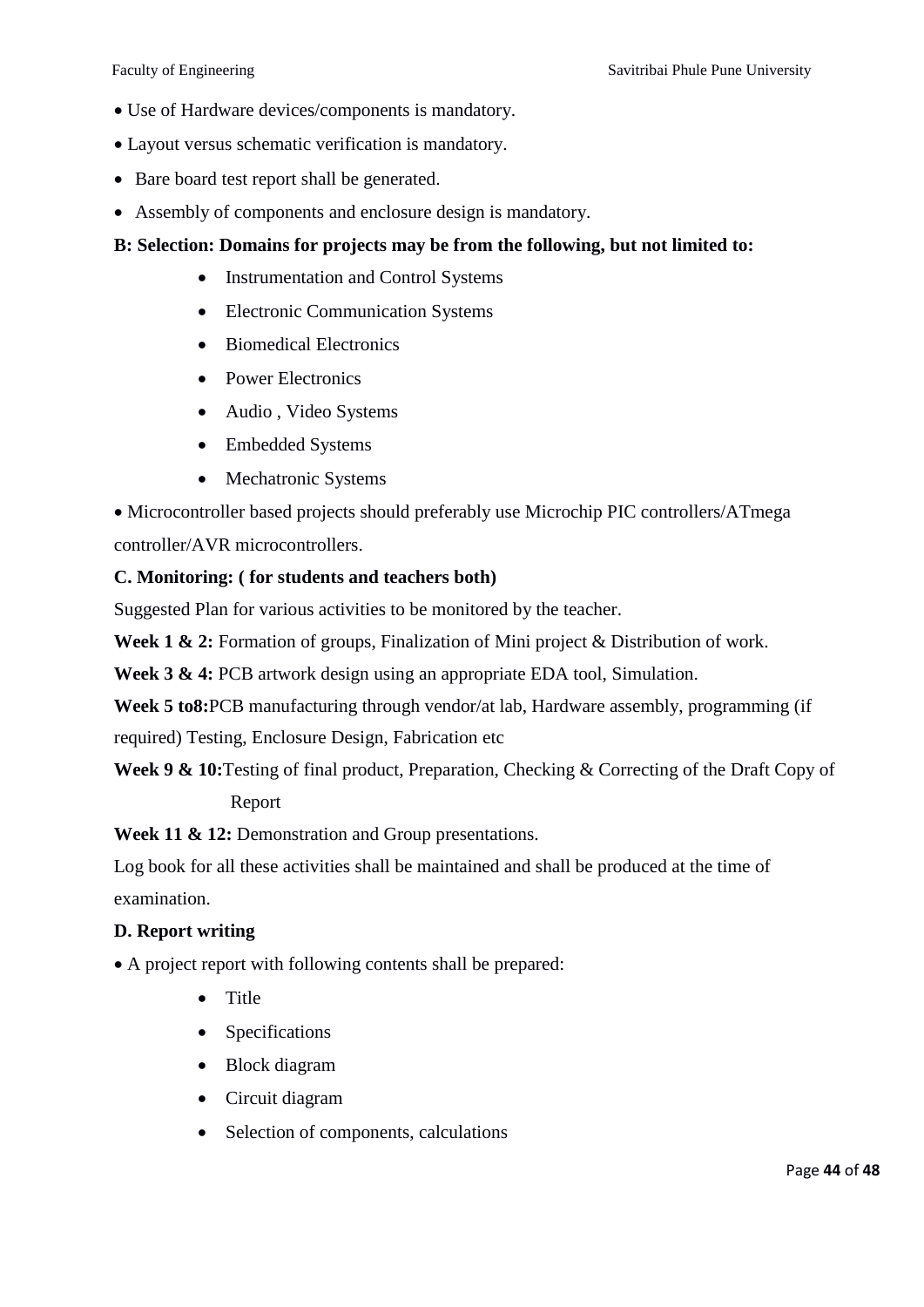- Simulation results
- PCB artwork
- Layout versus schematic verification report
- Testing procedures
- Enclosure design
- Test results Conclusion
- References

#### **Text Books:**

- 1. [Thomas C Hayes,](http://www.alibris.com/search/books/author/Thomas-C-Hayes) [Paul Horowitz,](http://www.alibris.com/search/books/author/Paul-Horowitz), "The Art of Electronics", Newens Publication
- 2. Analog Circuit Design: Art, Science and Personalities, by [Jim Williams \(Editor\)](http://www.alibris.com/search/books/author/Jim-Williams) , EDN series for Design Engineers,

3. M Ashraf Rizvi," Effective Technical Communication", Tata McGraw Hill Education Pvt. Ltd.

### **Reference Books:**

- 1. . Robert Boylested, "Essentials of Circuit Analysis", PHI Puublications
- 2. Meenakshi Raman, Sangeeta Sharma," Technical Communication, Principles and Practice", Oxford University Press
- 3. A.E. Ward, Angus, "Electronic Product Design", Stanley thornes Publishers, UK.
- 4. C Muralikrishna, Sunita Mishra," Communication Skills for Engineers", Pearson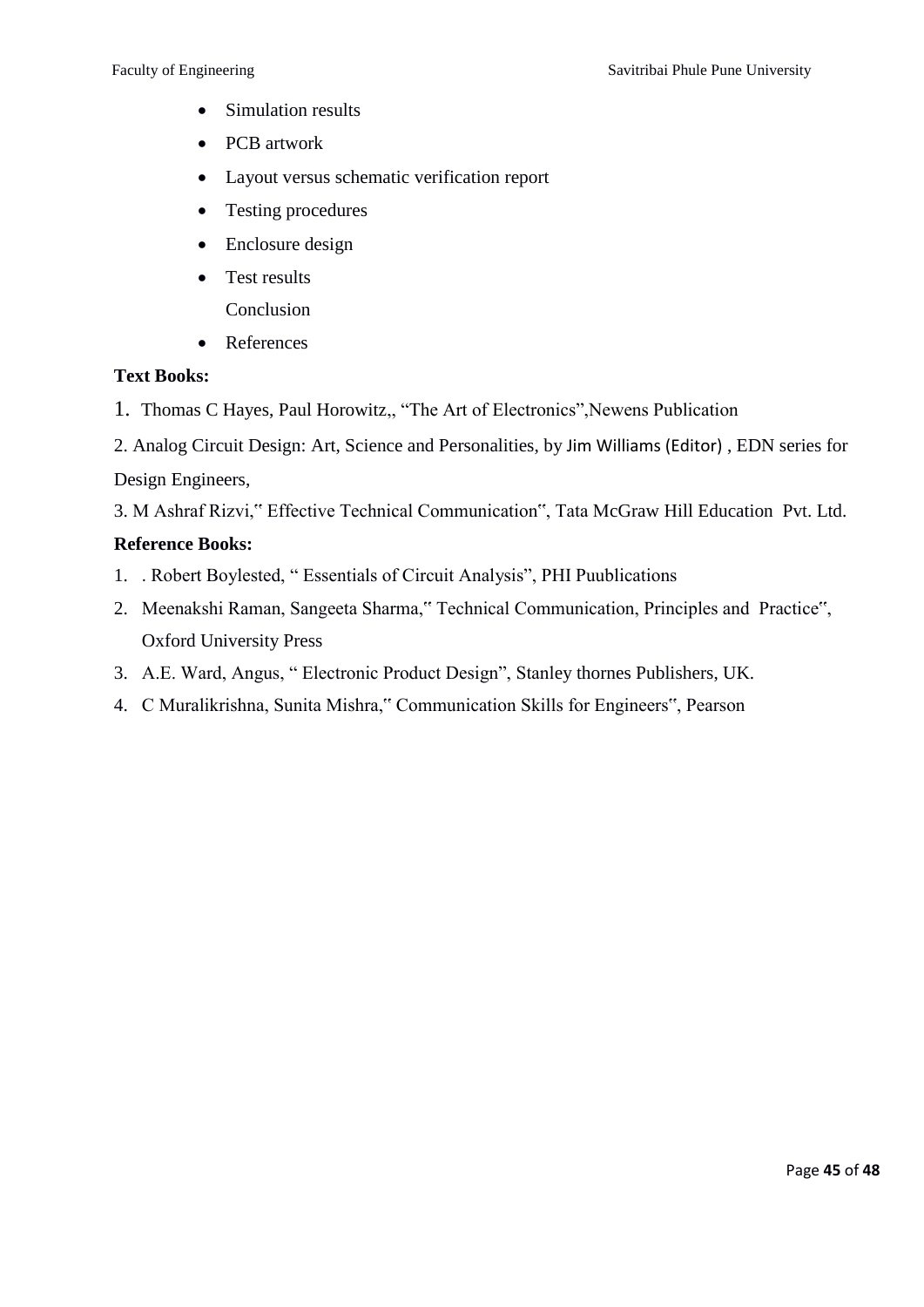### **Audit Course 4**

#### **Japanese Language Audit Course**

With changing times, the competitiveness has gotten into the nerves and 'Being the Best' at all times is only the proof of it. Nonetheless, 'being the best' differs significantly from 'Communicating the best'! The best can merely be communicated whilst using the best… suited Language!!

Japanese is the new trend of  $21<sup>st</sup>$  century. Not only youngsters but even the professionals seek value in it. It is the engineer's companion in current times with an assertion of a thriving future. Pune has indisputably grown to become a major center of Japanese Education in India while increasing the precedence for Japanese connoisseurs.

Japanese certainly serves a great platform to unlock a notoriously tough market & find a booming career. While the companies prefer candidates having the knowledge of the language, it can additionally help connect better with the native people thus prospering in their professional journey. Learning Japanese gives an extra edge to the 'resume' since the recruiters consciously make note of the fact it requires real perseverance and self-discipline to tackle one of the most complex languages.

It would be easy for all time to quit the impossible; however it takes immense courage to reiterate the desired outcomes, recognize that improvement is an ongoing process and ultimately soldier on it.

The need of an hour is to introduce Japanese language with utmost professionalism to create awareness about the bright prospects and to enhance the proficiency and commitment. It will then prove to be the ultimate path to the quest for professional excellence!

#### **Course Objectives:**

- To meet the needs of ever growing industry with respect to language support.
- To get introduced to Japanese society and culture through language.

#### **Course Outcomes:**

On completion of the course

- One will have ability of basic communication.
- One will have the knowledge of Japanese script.
- One will get introduced to reading, writing and listening skills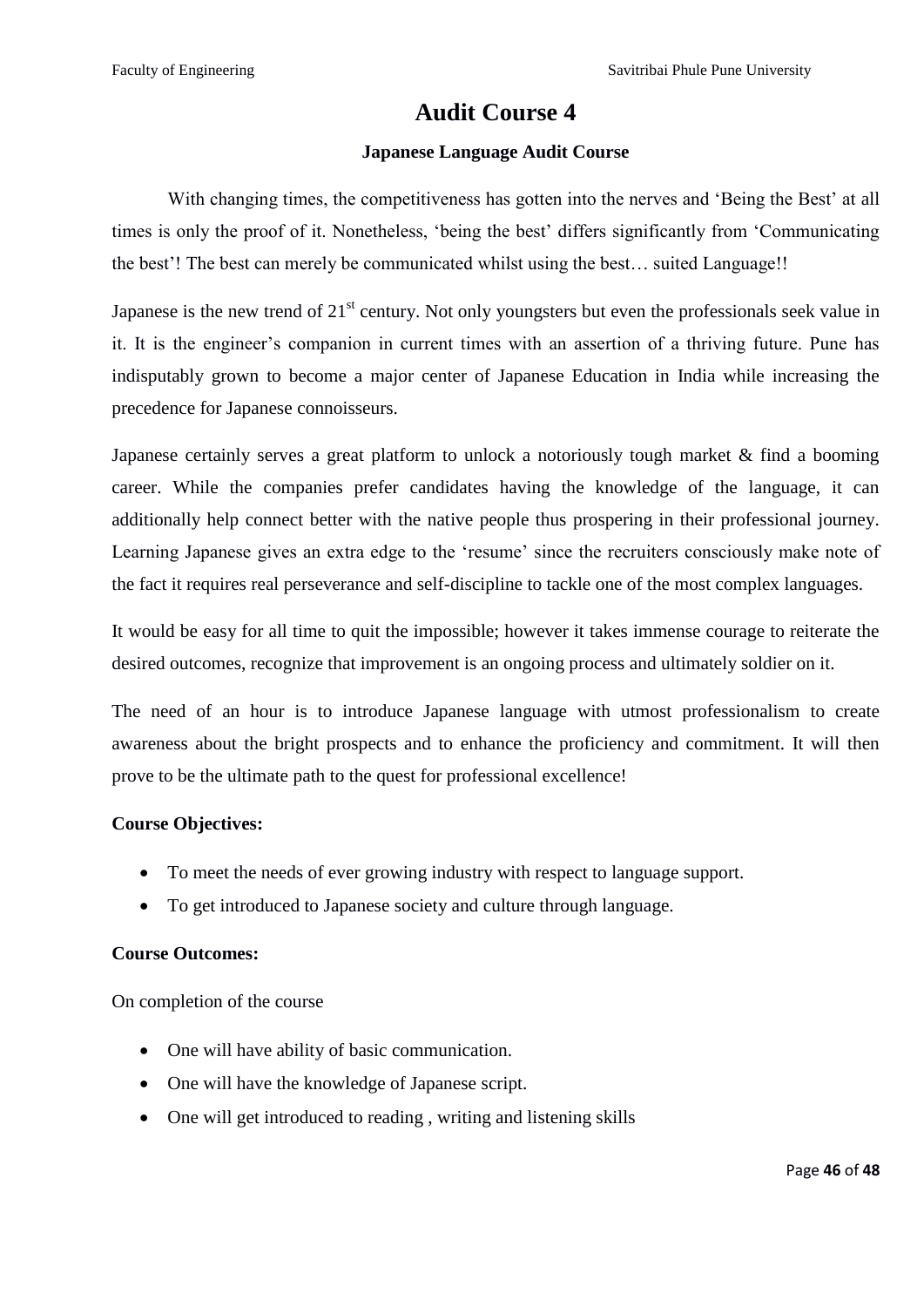One will develop interest to pursue professional Japanese Language course.

**Course Duration**: 4 semesters (3 units / semester)

#### **Course Content for TE-Semester 2**

Unit  $1$ : Stating existence or a presence of thing (s), person (s) Relative positions, Counters

Unit 2 : Expressing one's Desire & wants

Verb groups,

Asking, Instructing a person to do something

Unit 3 : Indicating an action or motion is in progress. Describing habitual action Describing a certain continuing state which resulted from a certain action in the past. Express permission & prohibition.

# **Audit Course 4**

#### **Embedded System Design using MSP430**

Embedded applications like automation and control, consumer electronics, test and measurement equipment's, HVAC and building control, remote monitoring and other embedded applications require Low power CPU's with more GPIO's, in-build ADC and dedicated Embedded protocols. MCU workshop is based upon Low power 16-bit MSP430 series platforms. Participants will be exposed to complete application-building concept using 16-bit MSP430 series MCUs. The workshop will be designed to give hands-on experience so that every participant will get expertise in using MSP430 platform. From Standalone applications to Embedded Networking applications (Embedded Wi-Fi) will be covered with exposure to real world interfacing techniques.

#### **Learning outcomes:**

At the end of the workshop participant will be able to learn/understand

- Embedded C programming techniques for 16-bit platform
- Embedded protocols and its interfacing techniques
- Embedded Wireless networking concepts and its implementation with application oriented projects and case studies.

#### **Prerequisite:**

Must have exposure to building embedded applications for 8-bit platforms Basic knowledge of C language programming